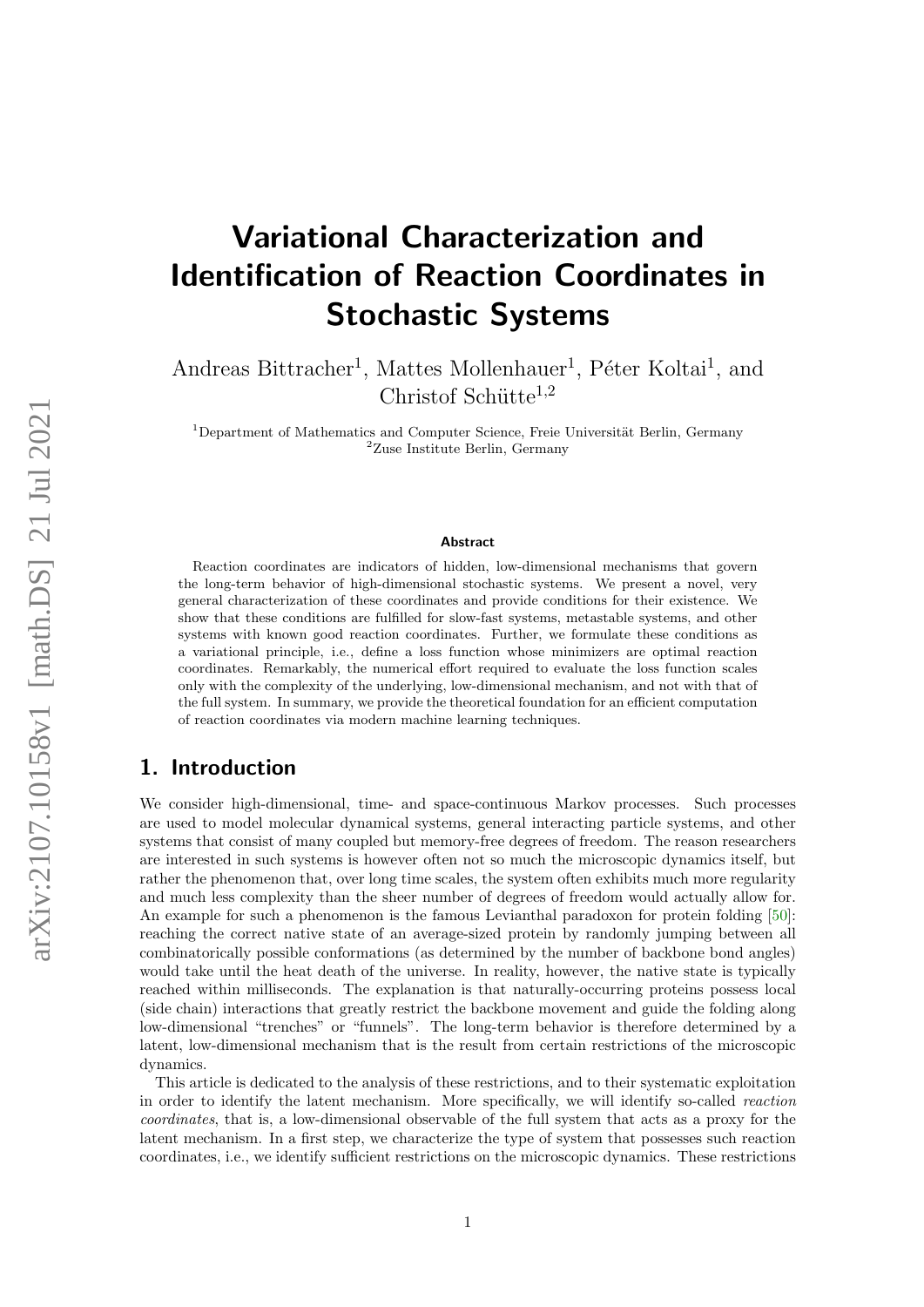will turn out to be a generalization of the well-known *lumpability* condition that is required for the successful aggregation of discrete Markov chains [\[22\]](#page-28-0). Moreover, we will see that several types of systems for which a well-known slow mechanism exists, such as slow-fast systems or systems with a generator spectral gap, exhibit our condition.

We then present a systematic approach to identify the reaction coordinates in a bottom-up manner, assuming only knowledge about the microscopic dynamics that can be obtained by short numerical simulations. We formulate our search for optimal reaction coordinates in a variational manner, by defining a loss functional whose global minima are reaction coordinates that allow the reproduction of the system's rate-limiting sub-processes with minimal error. This loss function also can be seen as a "quality measure" for arbitrary reaction coordinates, which can be useful when comparing heuristically-defined reaction coordinates.

Finally, we show how mere knowledge of the existence of a good reaction coordinate reduces the data requirement for its numerical computation. The intuitive reason is that systems with a strong latent mechanism (of which we require no further regularity, such as linearity) express less "dynamical variety" than an arbirtrarily complex system, so less sampling data is required to "capture" this variety. To take advantage of that idea, we will derive a re-formulation of the aforementioned loss function that can be approximated by randomly choosing starting points and computing short "bursts" of numerical trajectories. For one, this yields a dimension-independent convergence rate, due to the Monte Carlo nature of this scheme. For the other, we will see that the more dominant the underlying mechanism, the smaller the prefactor of the rate.

In order to apply our proposed approach to truly high-dimensional, realistic problems, certain numerical challenges have yet to be overcome, which will be be discussed in the appropriate sections. To demonstrate our variational principle, we therefore limit ourselves to the examination of a two and three-dimensional academical slow-fast-system with one-dimensional fast component, as well as a two-dimensional metastable system. We demonstrate that the effort required to approximate the loss function indeed scales with the degree of lumpability, and that the effort is not directly connected to the dimensionality of the system.

This article is structured as follows: Section [2](#page-1-0) compares our approach to related work. Section [3](#page-3-0) introduces our characterization of systems with good reaction coordinates, and confirms the compatibility of that characterization with established concepts. Section [4](#page-12-0) derives a variational principle for reaction coordinates in form of a loss function whose minimizer yields (almost) optimal reaction coordinates. Section [5](#page-15-0) shows that approximating this loss function via a Monte Carlo method requires less dynamical samples if the system indeed possesses good reaction coordinates. Section [6](#page-18-0) demonstrates the variational principle and approximation of the loss function by two synthetic examples. Section [7](#page-25-0) contains the conclusions, and an outlook on future work.

## <span id="page-1-0"></span>2. Related work

#### Characterization of reaction coordinates

Existing definitions of "good" reaction coordinates were mostly derived with applications in computational physics and chemistry in mind. In that domain, one of the most popular reaction coordinate with a general dynamical interpretation is the committor function, which for some reactant and some product state indicates the probability to hit the latter before hitting the former [\[13,](#page-27-0) [29\]](#page-28-1). However, the committor can only be expected to describe the system's rate-limiting processes well for sensible choices of the reactant and product (which obviously requires a priori macro-scale knowledge of the system).

The dominant eigenfunctions of a Markovian system's transfer operator (or equivalently its Fokker Planck operator) decompose the system into linearly independent sub-processes, which equilibrate with a rate determined by the associated eigenvalue [\[44\]](#page-29-1). Hence, the dominant eigenfunctions have been used as reaction coordinates [\[31\]](#page-28-2). It has however been demonstrated that the dominant eigenfunctions themselves can be reduced further, if the associated sub-processes are in some way "nonlinearly dependent" [\[4\]](#page-27-1). An example of this situation will be given later in the text.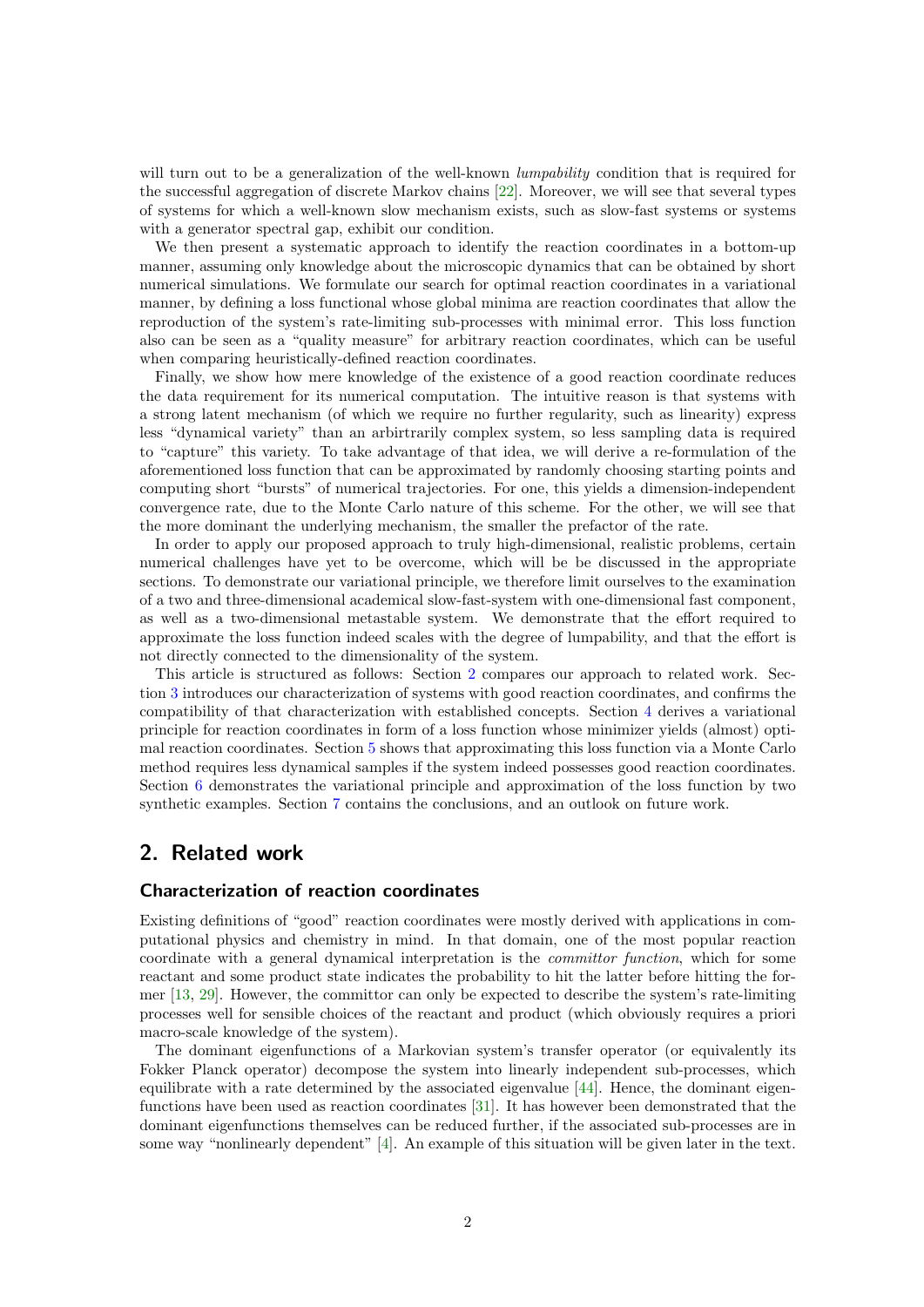A reaction coordinate composed of dominant eigenfunctions is therefore in general not optimal in terms of its dimensionality.

The TICA (time-lagged independent component analysis) method constructs reaction coordinates as those linear combinations of the original degrees of freedom with the highest autocorrelation [\[33,](#page-28-3) [37\]](#page-28-4). Assuming the system is reversible, the TICA coordinates are the aforementioned eigenfunctions of the transfer operator projected onto the linear basis functions  $\psi_i(x) = x_i$  [\[25\]](#page-28-5). They therefore suffer from the same non-optimality as the eigenfunction reaction coordinates, and in addition from non-optimality due to the overhead of linear approximation.

The most frequently analyzed special case of timescale-separated systems are slow-fast systems (see [\[36\]](#page-28-6) for a text book introduction). They are characterized by the existence of a coordinate transformation such that the new coordinates can be subdivided into one quickly and one slowly moving part, and the two parts are approximately decoupled. The slow coordinates, which form a parametrization of the system's slow manifold [\[48\]](#page-29-2), can be considered, and has been used as a good reaction coordinate of the system [\[46,](#page-29-3) [16\]](#page-27-2). We will see later that our characterization encompasses that of slow variables.

The reaction coordinates conceptually most alike to the definition presented in this article are the transition manifold reaction coordinates, proposed by some of the authors in [\[4\]](#page-27-1) and further refined in [\[5\]](#page-27-3). These works characterize good reaction coordinates as a parametrization of a lowdimensional manifold in a certain function space, around which the system's transition densities cluster with progressing equilibration.

### Computational strategies

In their respective original publications, most of the aforementioned reaction coordinates come with a proposed numerical scheme for their computation. The committor function, which satisfies a backward Kolmogorov equation [\[13\]](#page-27-0), can be computed using numerical PDE solvers (although this was never proposed as a practical scheme and a vastly more efficient scheme was proposed soon-after [\[29\]](#page-28-1)). Reaction coordinates based on transfer operator eigenfunctions (including TICA) can be computed by an eigendecomposition of a suitable discretization of that operator [\[9,](#page-27-4) [43,](#page-29-4) [11,](#page-27-5) [37\]](#page-28-4). Approaches that characterize reaction coordinates as parmetrization of some manifold use unsupervised manifold learning methods such as diffusion maps to learn the variables in an equation-free manner [\[46,](#page-29-3) [16,](#page-27-2) [4,](#page-27-1) [3\]](#page-27-6).

Over time, deep-rooted relationships between the different reaction coordinates, as well as extensions and generalizations were discovered (see [\[24\]](#page-28-7) for a partial overview), which led to alternative and more efficient schemes for their computation. While a comprehensive listing would go beyond the scope of this article, we would like to point out an emerging trend in this development, namely the formulation of a variational principle for the respective reaction coordinate. There now exist variational approaches for the committor function [\[23\]](#page-28-8), the TICA coordinate [\[49\]](#page-29-5), and the transfer operator eigenfunctions [\[30\]](#page-28-9). The driving force behind this trend is of course the desire to profit from the spectacular performance that modern deep learning and neural network-based methods have demonstrated with regard to their generalization power, robustness to overfitting and seeming immunity to the curse of dimensionality [\[1\]](#page-26-0).

Notably missing from the above list is however a variational principle for manifold-based reaction coordinates. As mentioned before, the characterization presented in this article generalizes the transition manifold, which in turn generalizes the slow manifold, so it can be seen as a completion in that regard. The variational approach then offers the additional advantage of yielding a closed form of the reaction coordinate (in some finite-dimensional ansatz space), unlike the aforementioned geometric manifold learning algorithms, which output only discrete point-evaluations of the reaction coordinate.

#### Dynamical sampling

Our specific strategy to approximate the loss function from random "bursts" [\[15\]](#page-27-7) of the dynamics shows parallels to several other computational techniques that implicitly exploit some form of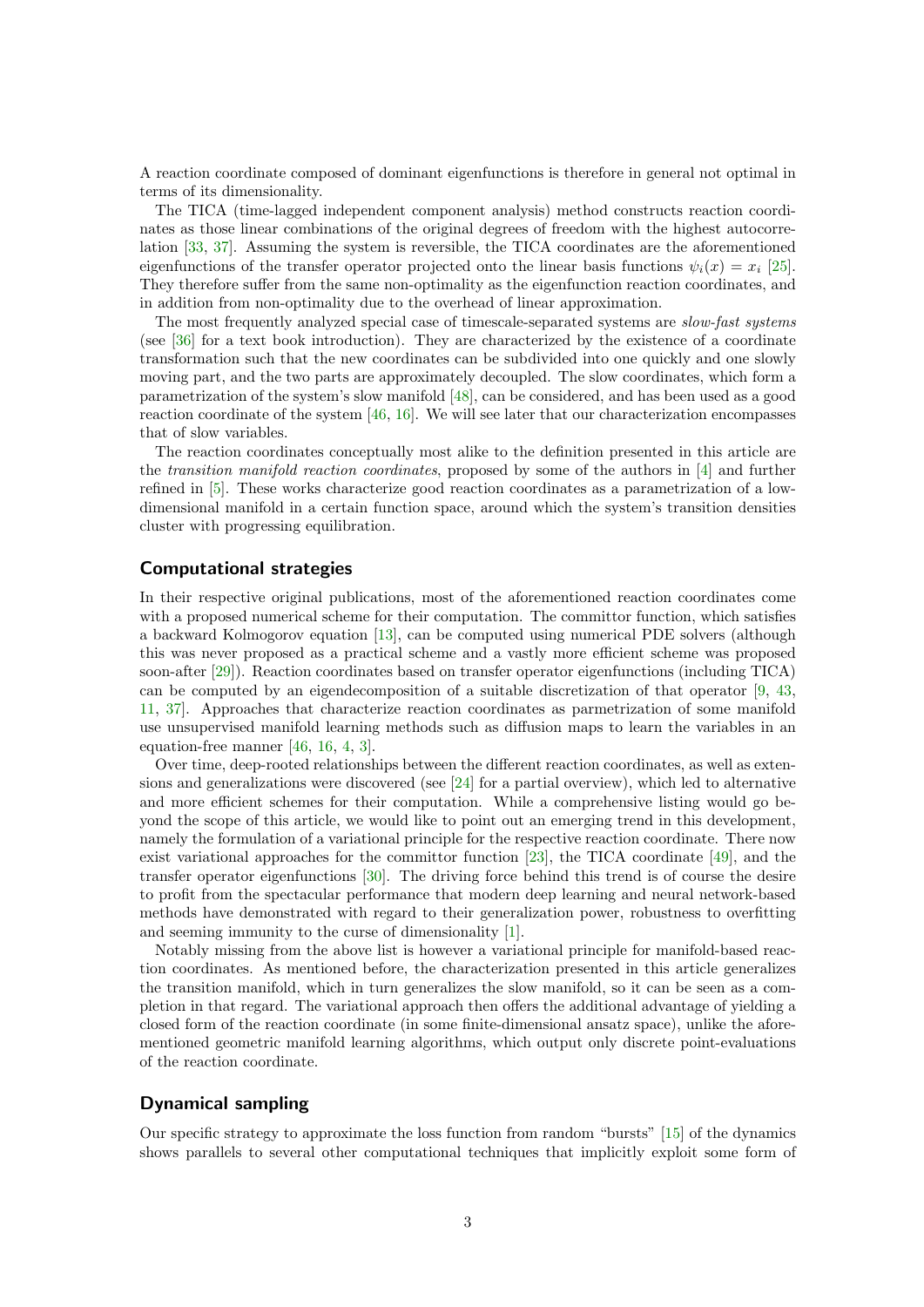hidden regularity of the problem.

In a recent publication [\[6\]](#page-27-8), some of the authors applied a discrete version of that strategy to timeand space-discrete Markov chains. There it was postulated that the long-term behavior of a large (i.e., many-state) Markov chain is essentially determined by transitions between certain aggregates of these states. We were able to show that the aggregates and the transition probabilities between them could be discovered from a vastly undersampled version of the transition matrix of the original chain (again obtained through random simulation bursts).

The fundamental idea behind both our discrete and continuous strategies is heavily inspired by the field of compressive sensing, see  $[14]$  for an introduction. The impressive feat of compressive sensing is its ability re-construct a signal (a high-dimensional vector) from far less samples than the Nyquist–Shannon sampling theorem would actually demand, i.e., to solve vastly underdetermined linear equations. The necessary assumption here is that the system is *sparse* in some domain (for example the frequency domain), though the location or precise number of the sparse entries does not need to be known. In a way, the dominance of a Markov process by a single low-dimensional mechanism can be interpreted as a sort of "non-linear dynamical sparsity", as there are infinitely many other mechanisms that could, but do not, influence the process.

Finally we would like to point out that the apparent similarity of our sampling strategy to randomized matrix low-rank approximation techniques  $[19]$  like the Nyström method  $[12]$  or randomized feature approximation [\[38\]](#page-28-10) is rather superficial. While for these techniques a (nearly) low-rank structure of the target matrix is necessary to achieve low approximation error, they do not interpret this low rank as an underlying structure "generating" the matrix. Indeed, in [\[47\]](#page-29-6) it has been argued that an (approximate) low rank is a generic property of large data matrices, and that the attribution of that rank to some "physical reason" is in general not possible. Consequently, while low-rank matrix approximation techniques offer substantial data reduction for generic large-scale data matrices, they cannot match the performance of subsampling techniques that exploit specific generating structures.

## <span id="page-3-0"></span>3. Characterization of good reaction coordinates

#### 3.1. Definition of the dynamics and fundamental assumptions

Let  $\mathbb{X} \subset \mathbb{R}^n$  be a Lebesgue-measurable set (the *state space*) and  $(X_t)_{t \in \mathbb{R}^+}$ , or short  $(X_t)$ , be a time- and space-continuous Markov process on X. Let  $P^t : X \times \mathscr{B} \to [0,1]$  denote the *transition* probability function of  $(X_t)$ , where  $\mathscr B$  is the Borel  $\sigma$ -algebra on  $\mathbb X$ , i.e.,

$$
P^{t}[x, B] = \text{Prob}[X_{t_0+t} \in B \mid X_{t_0} = x] \text{ for all } t_0 \ge 0.
$$

For any  $t > 0$  and  $x \in \mathbb{X}$ ,  $P^t(x, \cdot)$  is a probability measure on  $\mathscr{B}$ , and  $P^t(\cdot, B)$  is a  $\mathscr{B}$ -measurable function for any  $B \in \mathscr{B}$  [\[40\]](#page-28-11). Moreover, let the process be ergodic, such that a unique stationary measure  $\mu : \mathscr{B} \to \mathbb{R}_0^+$  exists. We require  $\mu$  to be absolutely continuous with respect to the Lebesgue measure, i.e., there exists a density  $\pi: \mathbb{X} \to \mathbb{R}^+$  such that

$$
\mu(B) = \int_B \pi(x) \, dx.
$$

Moreover, we require that  $\pi$  is continuous and strictly positive.

We also require the  $P^t(x, \cdot)$  to be absolutely continuous with respect to the Lebesgue measure. Thus, we may assume that there exists a family of functions  $p^t : \mathbb{X} \times \mathbb{X} \to \mathbb{R}^+$  such that

$$
P^{t}(x, B) = \int_{B} p^{t}(x, y) dy \quad \text{for all } \tau > 0, \ x \in \mathbb{X}, \ B \in \mathcal{B}.
$$
 (1)

Many classes of Markov processes are absolutely continuous, including Itô diffusions with smooth coefficients [\[26\]](#page-28-12). Also, we assume that the system is reversible with respect to  $\pi$ , i.e., the *detailed* balance equation holds:

<span id="page-3-1"></span>
$$
p^{t}(x, y)\pi(x) = p^{t}(y, x)\pi(y) \quad \text{for all } x, y \in \mathbb{X}, \ t \in \mathbb{R}^{+}.
$$
 (2)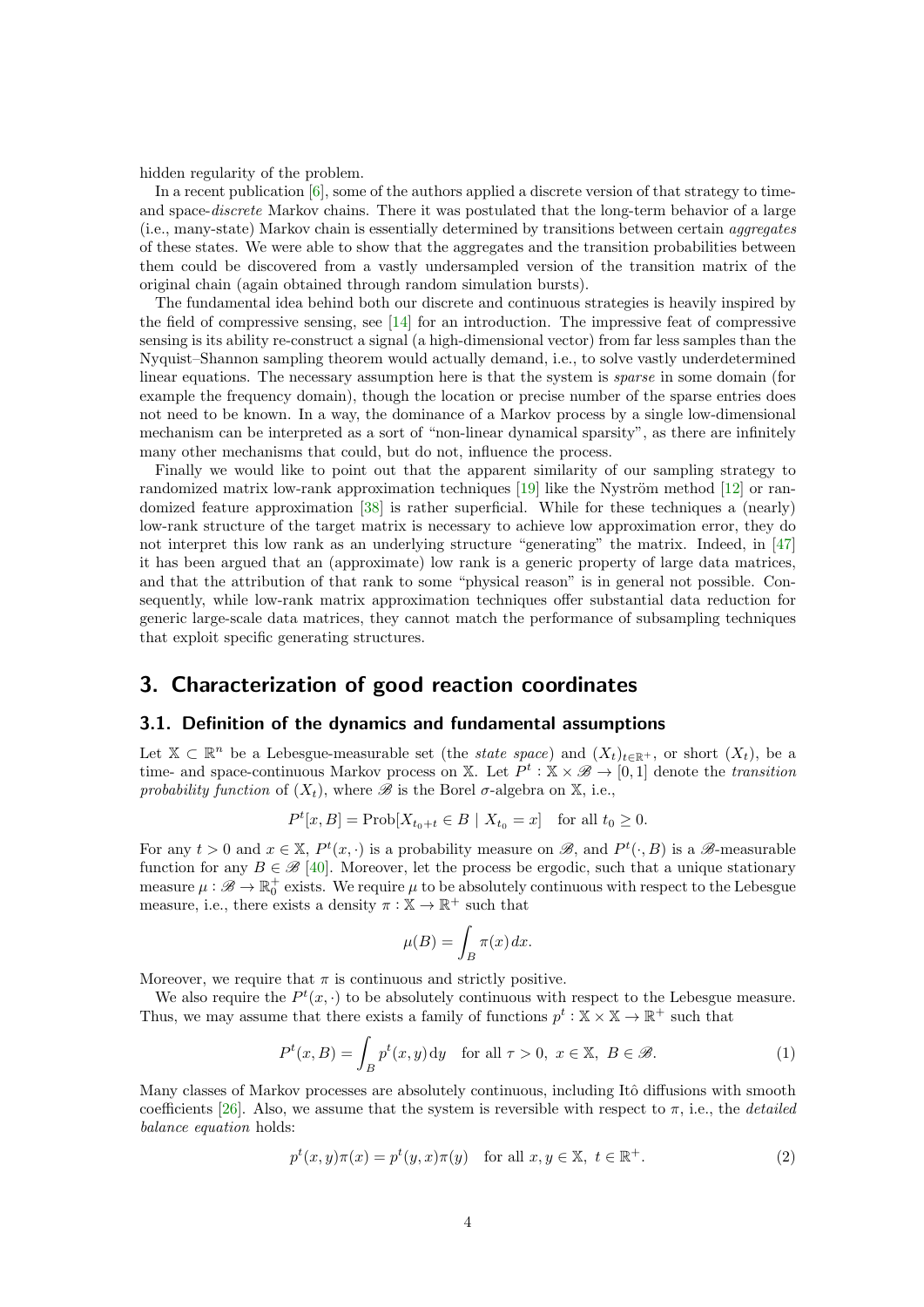The existence of good reaction coordinates will be determined by specific properties of the function  $p^t$ , hence we now examine its nature more closely. As a function of the second argument,  $p^t(x, \cdot) \in L^1$  is the time-t transition density function of  $(X_t)$ , i.e.

$$
p^{t}(x,\cdot) = \text{Law}\left(X_{t_0+t} \mid X_{t_0} = x\right) \quad \text{for all } t_0 \ge 0.
$$

On the other hand,  $p^t(\cdot, y)$  as a function of the first argument is harder to interpret, and discussed less in the literature of stochastic processes. Let  $L^1_\mu(\mathbb{X})$  be the space equipped with the norm

$$
||f||_{L^1_\mu} := \int_{\mathbb{X}} f(x) d\mu(x).
$$

We then have  $p^t(\cdot, y) \in L^1_\mu$ , since, by reversibility of  $X_t$ ,

$$
\int_{\mathbb{X}} p^t(x, y)\pi(x) dx = \int_{\mathbb{X}} p^t(y, x)\pi(y) dx \le ||\pi||_{\infty} ||p^t(y, \cdot)||_{L^1} < \infty.
$$

To distinguish it from the transition density, we call  $p^t(\cdot, y)$  the time-t transition observable of y.

As a function of two arguments, we call  $p^t : \mathbb{X} \times \mathbb{X} \to \mathbb{R}$  the time-t transition kernel of  $(X_t)$ . It can be interpreted as an element of the space of functions  $L^1_{\mu\times\lambda}(\mathbb{X}^2)$ , where  $\mu\times\lambda$  is the product measure on the space  $\mathbb{X}^2$  given by the invariant measure  $\mu$  and the Lebesgue measure  $\lambda$  on  $\mathbb{X}$ . For simplicity, we use the shorthand notation

<span id="page-4-0"></span>
$$
\mathbb{K} := L^1_{\mu \times \lambda}(\mathbb{X}^2).
$$

Note that by Fubini–Tonelli, we have

$$
||p(*, \cdot)||_{\mathbb{K}} := || ||p(*, \cdot)||_{L^{1}(\mathbb{X})} ||_{L^{1}_{\mu}(\mathbb{X})}
$$
\n(3)

as the norm on  $K$ , where in  $(3)$  the inner norm applies to the argument " $\cdot$ ", and the outer norm applies to the argument "∗" (this will be a convention from now on).

## <span id="page-4-1"></span>3.2. Lumpability and deflatability

We will now introduce two seemingly different conditions for a system/reaction coordinate pair. Each condition may individually be taken as a definition for what a good reaction coordinate is. It will turn out, however, that the two conditions are equivalent to each other for reversible systems, so a good reaction coordinate with respect to one condition is a good reaction coordinate with respect to the other.

Let  $r < n$ , and  $\mathbb{Z} \subset \mathbb{R}^r$  a domain. Any function  $\xi \in C(\mathbb{X}, \mathbb{Z})$  is called a *reaction coordinate*. We denote the *z*-level set of  $\xi$  by

$$
\Sigma_{\xi}(z) := \{ x \in \mathbb{X} \mid \xi(x) = z \}.
$$

Further, for later use, we denote the  $\mu_z$  the marginal stationary measure on  $\Sigma_{\xi}(z)$ , defined by

$$
\int_{\Sigma_{\xi}(z)} f(x) d\mu_{z}(x) = \int_{\Sigma_{\xi}(z)} f(x) \pi(x) \det (\nabla \xi(x)^{\intercal} \nabla \xi(x))^{-1/2} dH_{n-r}(x),
$$

where  $H_d$  denotes the d-dimensional Hausdorff measure. By  $|\mathbb{Z}|$ , we denote the Lebesgue-measure of Z.

#### Lumpability

The first condition is as follows: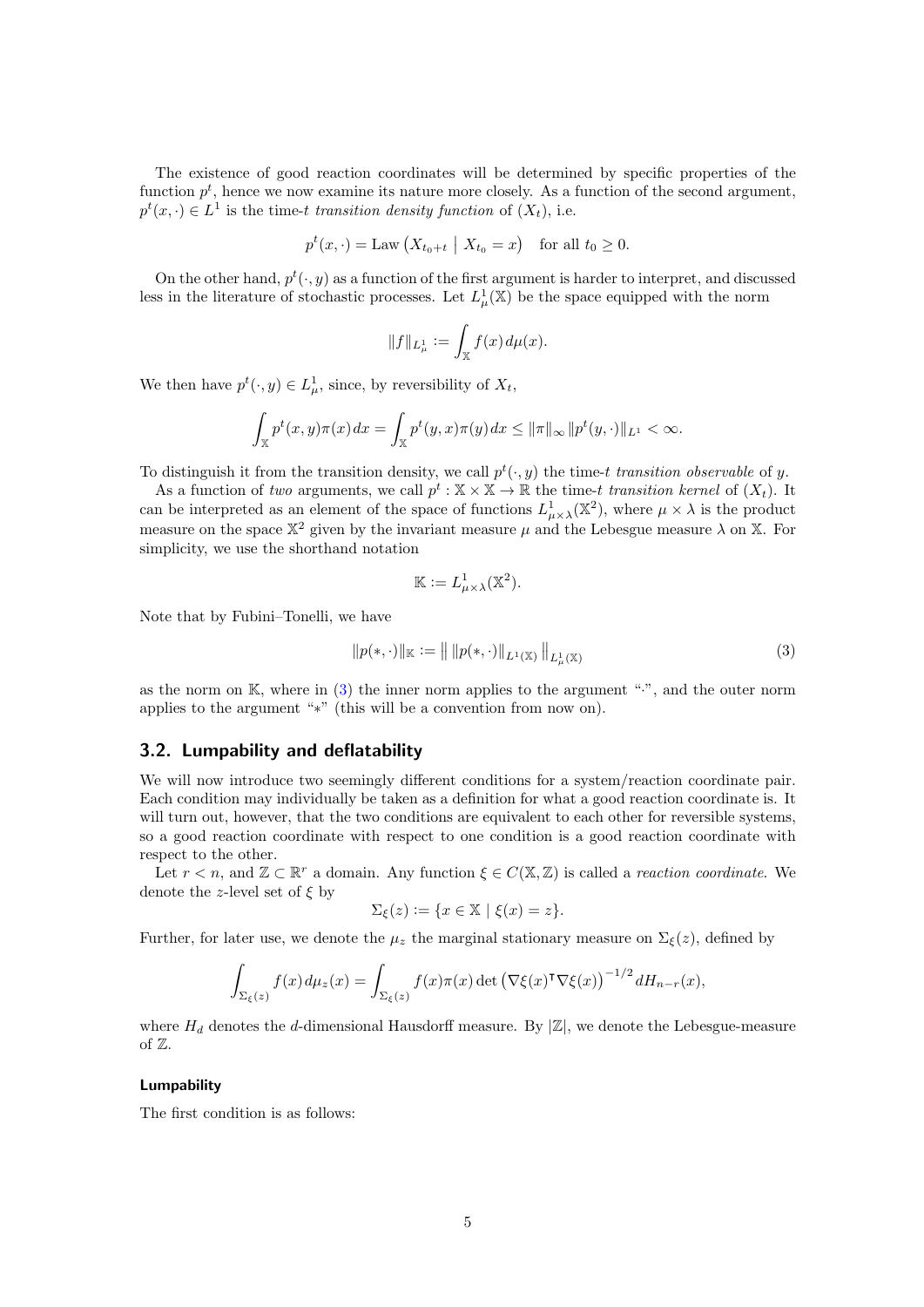**Definition 3.1** (Lumpability). If there exists a domain  $\mathbb{Z} \subset \mathbb{R}^r$ , a continuous function  $\xi : \mathbb{X} \to \mathbb{Z}$ , and a family of time-parametrized functions  $p_L^t : \mathbb{Z} \times \mathbb{X} \to \mathbb{R}^+$  and a lag time  $\tau > 0$  such that

<span id="page-5-0"></span>
$$
\frac{1}{|\mathbb{Z}|} \| p^t(*, \cdot) - p^t_L(\xi(*), \cdot) \|_{\mathbb{K}} \le \varepsilon \tag{L}
$$

is fulfilled for  $t \geq \tau$ , we say the system is  $\varepsilon$ -lumpable with respect to  $\xi$ .

In words, lumpability means that for sufficiently large t, the transition densities  $p^t(x, \cdot)$ , i.e., the probabilities to transition out of x, depend essentially only on the value  $\xi(x)$  of the reaction coordinate at x, and not on the precise location of x on the  $\xi(x)$ -level set of  $\xi$ . Again, this is a reasonable property for a reaction coordinate that is supposed to describe the effective dynamics of  $X_t$ .

Remark 3.2. Our definition of lumpability can be seen as a continuous version of the lumpability condition for discrete Markov chains, originally formulated by Kemeny and Snell [\[22\]](#page-28-0). There it has been shown that the discrete version of lumpability is a necessary and sufficient condition for the Markov chain to be "compressible" into a Markov chain between certain aggregates of the original chain. In general, this compression however leads to a loss of information, i.e., restoration of the original chain is in general not possible under the lumpability assumption alone.

#### **Deflatability**

The second condition we want to discuss is:

**Definition 3.3** (Deflatability). If there exists a domain  $\mathbb{Z} \subset \mathbb{R}^r$ , a continuous function  $\xi : \mathbb{X} \to \mathbb{Z}$ , a family of time-parametrized functions  $p_D^t : \mathbb{X} \times \mathbb{Z} \to \mathbb{R}^+$  and a lag time  $\tau > 0$  such that

<span id="page-5-1"></span>
$$
\frac{1}{|\mathbb{Z}|} \| p^t(*,\cdot) - p_D^t(*,\xi(\cdot))\pi(\cdot) \|_{\mathbb{K}} \le \varepsilon
$$
 (D)

is fulfilled for  $t \geq \tau$ , we say the system is  $\varepsilon$ -deflatable with respect to  $\xi$ .

Here the intuition is that for t large enough, the transition observable  $p^t(*, y)$ , i.e., the probabilities to transition to y, is effectively defined by 1) the term  $p_D^t(*, \xi(y))$ , i.e. the probability density to transition to the  $\xi(y)$ -level set of  $\xi$ , and 2) the value  $\pi(y)$ , which crucially does not depend on the starting point.

Remark 3.4. The above notion of deflatability also has a time- and space-discrete equivalent for discrete Markov chains, which was defined by some of the authors in [\[6\]](#page-27-8). There it was shown that for Markov chains fulfilling both the lumpability and deflatability condition, a "compressed" Markov chain between certain aggregates of the original states exists, and that the full Markov chain can be (approximately) restored from the compressed chain.

<span id="page-5-2"></span>Remark 3.5. It should be noted that, for large enough lag time, every uniformly ergodic system is trivially lumpable and deflatable since

$$
\sup_{x \in \mathbb{X}} \| P^t(x, \cdot) - \mu(\cdot) \|_{TV} = \sup_{x \in \mathbb{X}} \frac{1}{2} \| p^t(x, \cdot) - \pi(\cdot) \|_{L^1} \to 0
$$
\n(4)

as  $t \to 0$  (see for example [\[39,](#page-28-13) Section 3.3 together with Proposition 3(f)]. Hence, choosing  $p_L^t(z, \cdot) = \pi$  and  $p_D^t(z, \cdot) = 1$  in the above definitions will give lumpability and deflatability with respect to any constant reaction coordinate since then  $p<sub>L</sub><sup>t</sup>$  and  $p<sub>D</sub><sup>t</sup>$  are independent of x. Likewise, every system is trivially lumpable and deflatable, for any tolerance and lag time, with respect to the trivial *n*-dimensional reaction coordinate  $\xi(x) = x$ , since choosing  $p_L^t(x, \cdot) = p^t(x, \cdot)$  and  $p_D^t(\cdot, y) = p^t(\cdot, y)/\pi(y)$  fulfils [\(L\)](#page-5-0) and [\(D\)](#page-5-1) with tolerance zero. We emphasize that in this paper we specifically care about systems which are lumpable/deflatable with respect to intermediate lag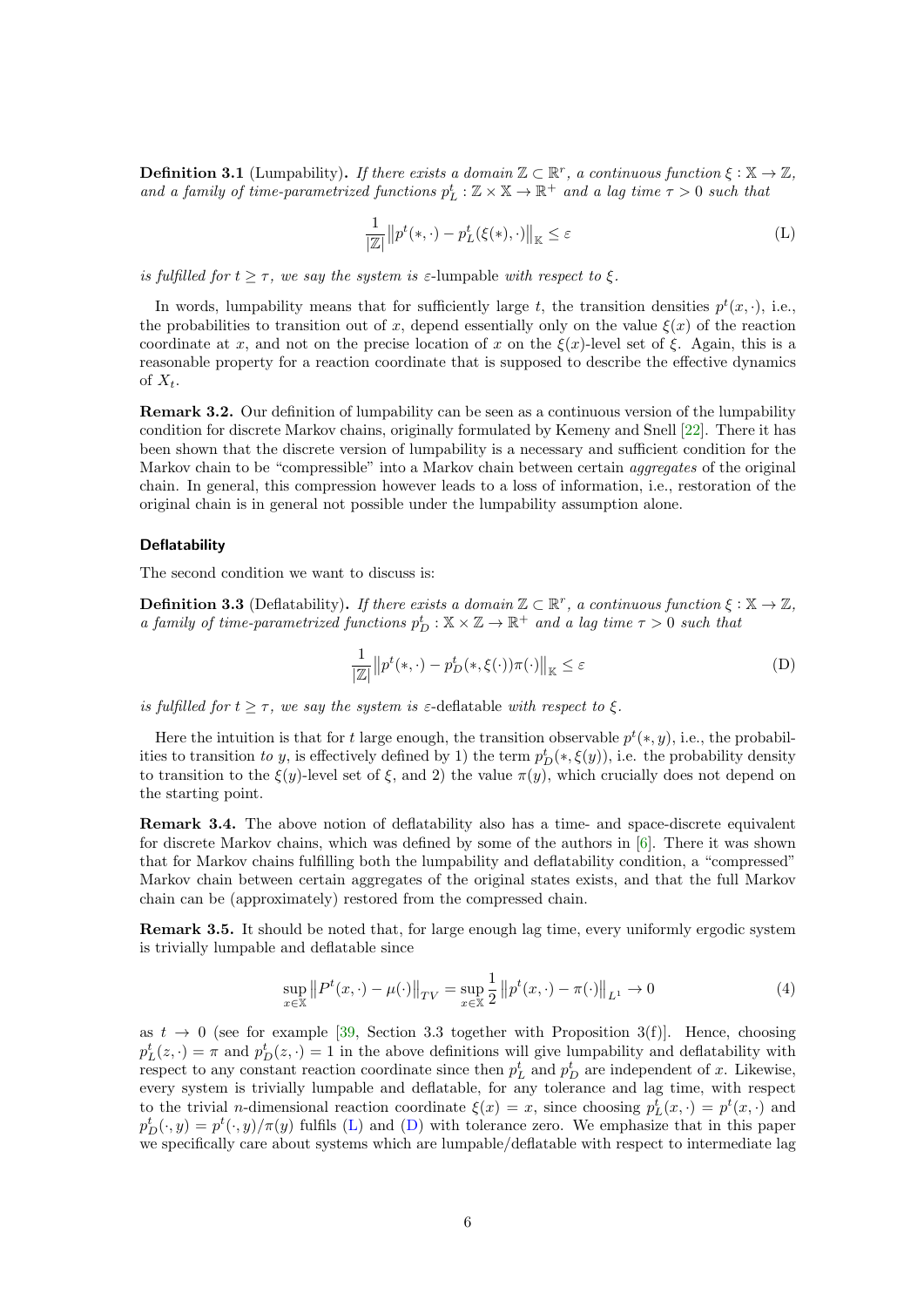times  $\tau$  that are much smaller than the equilibration time scale of the system, as well as small dimensions r and tolerances  $\varepsilon$ .

Moreover, a system may be lumpable/deflatable with respect to more than one non-trivial combination of  $\varepsilon, \tau$  and r. In cases where no clear time scale separation exists in the full system, a balance has to be struck between the achievable approximation error of a reduced model built using  $\xi$  (acceptable  $\varepsilon$ ), the time scale above which the reduced model is valid (choice of  $\tau$ ), and the dimension of the reduced model (choice of r).

Optimizing the choice of r and  $\tau$  are however not subject of this paper. We will later consider r and  $\tau$  to be fixed, and search for corresponding "optimal" reaction coordinates, i.e. an rdimensional  $\xi$  for which [\(L\)](#page-5-0) and/or [\(D\)](#page-5-1) are fulfilled for the smallest possible  $\varepsilon$  (more on that in Section [4\)](#page-12-0).

#### Connection to Reversibility

As mentioned above, the two conditions  $(L)$  and  $(D)$  are equivalent in reversible systems:

<span id="page-6-0"></span>**Proposition 3.6.** Let the system be reversible, i.e., let [\(2\)](#page-3-1) hold. Then the system is  $\varepsilon$ -lumpable if and only if it is  $\varepsilon$ -deflatable.

*Proof.* Let [\(L\)](#page-5-0) hold for some family of functions  $p_L^t : \mathbb{Z} \times \mathbb{X} \to \mathbb{R}$ . Define the family of functions  $p_D^t : \mathbb{X} \times \mathbb{Z} \to \mathbb{R}$  by

$$
p_D^t(x, z) := \frac{p_L^t(z, x)}{\pi(x)}.
$$

Then

$$
||p_D^{\tau}(x,\xi(\cdot))\pi(\cdot) - p^{\tau}(x,\cdot)||_{L^1} = ||p_L^{\tau}(\xi(\cdot),x)\frac{\pi(\cdot)}{\pi(x)} - p^{\tau}(x,\cdot)||_{L^1}
$$
  

$$
\stackrel{(2)}{=} ||p_L^{\tau}(\xi(\cdot),x)\frac{\pi(\cdot)}{\pi(x)} - p^{\tau}(x,\cdot)\frac{\pi(\cdot)}{\pi(x)}||_{L^1}
$$
  

$$
= ||p_L^{\tau}(\xi(x),\cdot) - p^{\tau}(x,\cdot)||_{L^1_{\mu}} \pi(x)^{-1}.
$$

Hence, with this  $p_D^t$ , it holds

$$
\frac{1}{|\mathbb{Z}|} ||p^{\tau}(*,\cdot) - p_D^{\tau}(*,\xi(\cdot))\pi(\cdot)||_{\mathbb{K}} = \frac{1}{|\mathbb{Z}|} \int_{\mathbb{X}} ||p^{\tau}(x,\cdot) - p_D^{\tau}(x,\xi(\cdot))\pi(\cdot)||_{L^1} d\mu(x)
$$
  
\n
$$
= \frac{1}{|\mathbb{Z}|} \int_{\mathbb{X}} ||p_L^{\tau}(\xi(x),\cdot) - p^{\tau}(x,\cdot)||_{L^1_{\mu}} \pi(x)^{-1} d\mu(x)
$$
  
\n
$$
= \frac{1}{|\mathbb{Z}|} ||p_L^{\tau}(\xi(*),\cdot) - p^{\tau}(*,\cdot)||_{\mathbb{K}} \le \varepsilon.
$$

For the reverse direction, let [\(D\)](#page-5-1) hold for some family of functions  $p_D^t : \mathbb{X} \times \mathbb{Z} \to \mathbb{R}$  and define  $p_L^t : \mathbb{Z} \times \mathbb{X} \to \mathbb{R}$  by

$$
p_L^t(z, y) := p_D^t(y, z)\pi(y).
$$

We then obtain  $\varepsilon$ -lumpability with this  $p_L^t$  by performing the above transformations in reverse.  $\Box$ 

**Remark 3.7.** Proposition [3.6](#page-6-0) implies that, whenever a system is  $\varepsilon$ -lumpable or  $\varepsilon$ -deflatable, there exists a reduced transition kernel  $\tilde{p}^t : \mathbb{Z} \times \mathbb{Z} \to \mathbb{R}^+$ , such that

$$
\left\|p^t(*,\cdot)-\tilde{p}^t(\xi(*),\xi(\cdot))\pi(\cdot)\right\|_{\mathbb{K}}\leq\varepsilon
$$

for  $t \geq \tau$ . Under this condition, knowing the triple  $(\xi, \tilde{p}^t, \pi)$  allows us to effectively re-construct the long-term dynamics of the full system. This specifies our understanding of a good reaction coordinate. Furthermore, we call a system for which such a good reaction coordiante exists, a reducible system.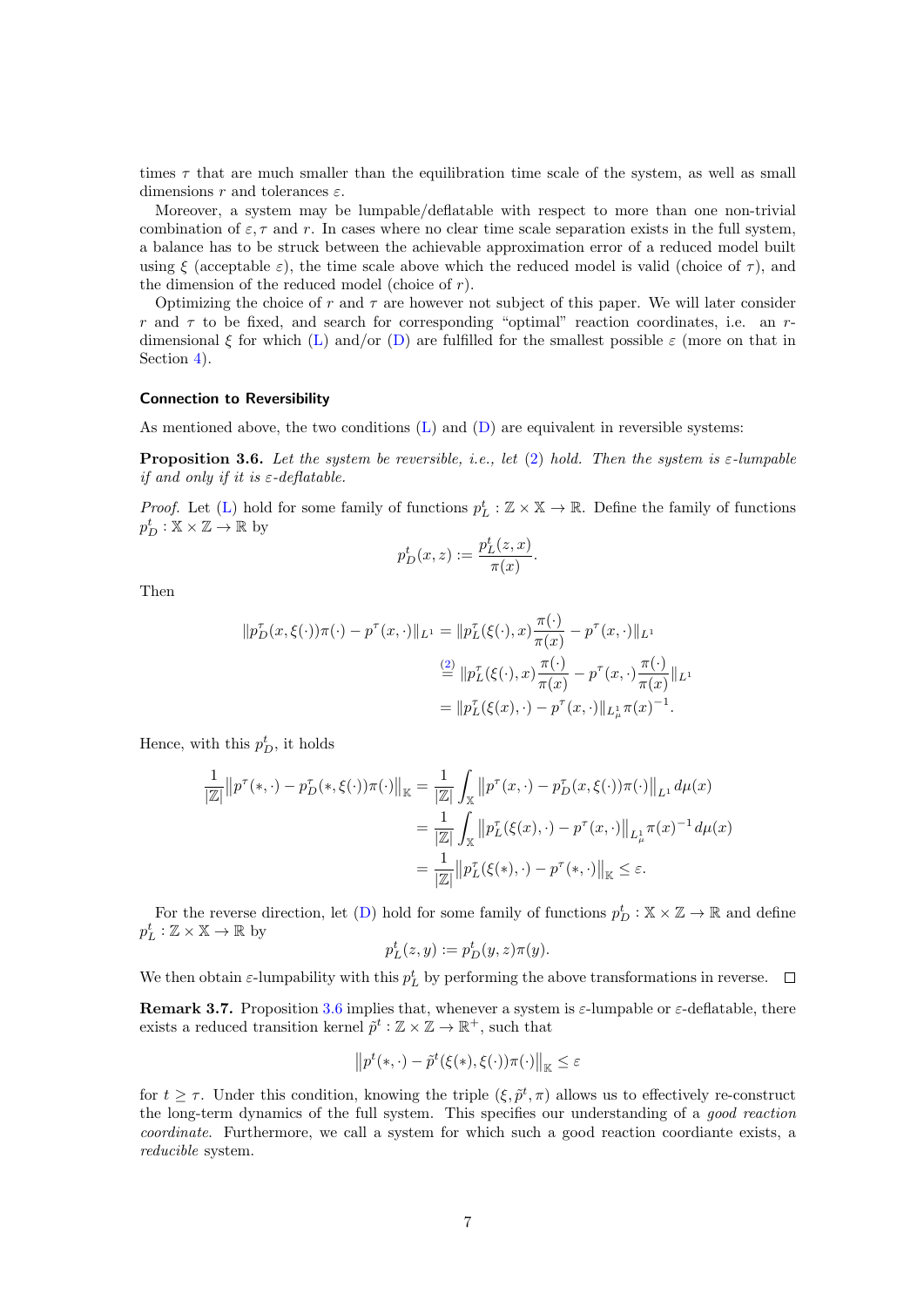#### <span id="page-7-3"></span>3.3. Examples of reducible systems

While the conditions defined in Section [3.2](#page-4-1) certainly can be seen as a sensible quality measure for reaction coordinates, an obvious question is whether they are consistent with established concepts of reducible systems. We hence now present several systems with known good reaction coordinates and show that they are indeed either lumpable or deflatable.

#### 3.3.1. Existence of a transition manifold

Lumpability is strongly connected to the concept of the so-called transition manifold, which was introduced a few years ago by some of the authors in order to formulate a geometrical approach to the computation of optimal reaction coordinates [\[4\]](#page-27-1).

**Definition 3.8** (Reducibility and Transition Manifold). For  $\varepsilon > 0, r \le n, \tau \in \mathbb{R}_0^+$ , we call the system  $(\varepsilon, r, \tau)$ -reducible if there exists an r-dimensionally parametrizable manifold  $\mathbb{M} \subset \mathbb{P}_{\tau}$  so that for all  $x \in \mathbb{X}$ 

<span id="page-7-0"></span>
$$
\left\| \mathcal{Q}\left(p^{\tau}(x, \cdot)\right) - p^{\tau}(x, \cdot)\right\|_{L_{1/\pi}^2} \le \varepsilon,\tag{5}
$$

where  $\mathcal{Q}: \mathbb{P}_{\tau} \to \mathbb{M}$  is the nearest point projection onto M,

$$
\mathcal{Q}\left(p^{\tau}(x',\cdot)\right) := \underset{p\in\mathbb{M}}{\arg\min} \left\|p^{\tau}(x,\cdot)-p\right\|_{L^2_{1/\pi}}.
$$

We call any  $M$  that fulfills [\(5\)](#page-7-0) a transition manifold of the system.

The intuition behind [\(7\)](#page-7-1) is that the set of all transition densities  $\mathbb{P}_{\tau}$  clusters  $\varepsilon$ -closely around an r-dimensional manifold  $\mathbb M$  with respect to the  $L^2_{1/\pi}$  norm. Let  $\mathcal E : \mathbb M \to \mathbb R^r$  be any parametrization of M. It can be shown that the transition manifold reaction coordinate

<span id="page-7-2"></span>
$$
\xi(x) := \mathcal{E}\left(\mathcal{Q}(p^{\tau}(x,\cdot))\right) \tag{6}
$$

is a good reaction coordinate, in the sense that the projection error of the leading transfer operator eigenfunctions onto  $\xi$  is at most  $\varepsilon$  [\[4\]](#page-27-1).

The computational strategy behind the transition manifold approach now is to sample the set  ${p<sup>t</sup>(x, ·), x \in X}$  (for example by randomly selecting starting points  $x_m \in X$ ,  $m = 1, 2, ...$  and estimating the  $p^{\tau}(x_m, \cdot)$  by parallel simulation), and applying an unsupervised manifold learning method (such as diffusion maps  $[8]$ ) to the samples. This strategy has been successfully applied to multiple high-dimensional molecular systems and was confirmed to produce physically interpretable reaction coordinates [\[2,](#page-26-1) [3\]](#page-27-6).

The concept of the transition manifold was recently re-visited and extended to a broader class of dynamical systems [\[5\]](#page-27-3) (the central object now being called weak transition manifold), by requiring the "closeness" to the manifold now only averaged over the level sets of Q:

**Definition 3.9** (Weak reducibility and weak transition manifold). For  $\varepsilon > 0, r \le n, \tau \in \mathbb{R}_0^+$ , we call the system weakly  $(\varepsilon, r, \tau)$ -reducible if there exists an r-dimensionally parametrizable manifold  $\mathbb{M} \subset \mathbb{P}_{\tau}$  so that for all  $x \in \mathbb{X}$ 

<span id="page-7-1"></span>
$$
\int_{\Sigma_{\mathcal{Q}}(\mathcal{Q}(x))} \left\| \mathcal{Q}\left(p^{\tau}(x',\cdot)\right) - p^{\tau}(x',\cdot)\right\|_{L^2_{1/\pi}} d\mu_{\mathcal{Q}(x)}(x') \leq \varepsilon,
$$
\n(7)

where  $\mathcal{Q}: \mathbb{P}_{\tau} \to \mathbb{M}$  is the nearest point projection onto M,

$$
\mathcal{Q}\left(p^{\tau}(x',\cdot)\right):=\mathop{\arg\min}\limits_{p\in\mathbb{M}}\left\|p^{\tau}(x,\cdot)-p\right\|_{L^2_{1/\pi}},
$$

and  $\Sigma_{\mathcal{Q}}(q)$  is the q-level set of  $\mathcal{Q},$ 

$$
\Sigma_{\mathcal{Q}}(p) = \{ p \in \mathbb{P}_{\tau} \mid \mathcal{Q}(p) = q \}.
$$

We call any manifold  $\mathbb M$  that fulfills [\(7\)](#page-7-1) a weak transition manifold.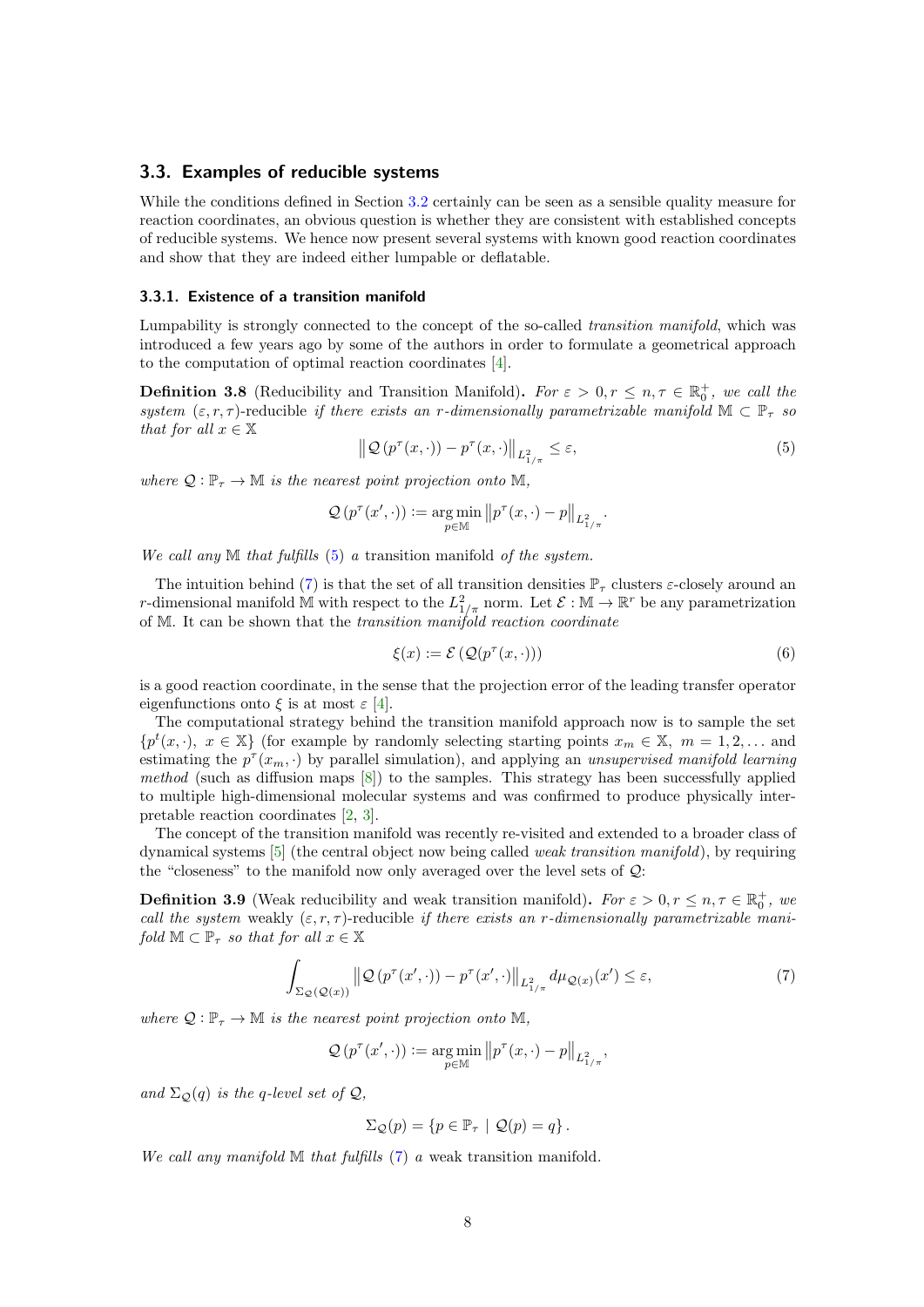It is easy to confirm that every reducible system is weakly reducible.

The careful reader might have noticed that the closeness condition for the weak transition manifold  $(7)$  resembles the lumpability condition  $(L)$ . Indeed, we will now show that a system which is weakly  $(\varepsilon, r, \tau)$ -reducible is  $\varepsilon$ -lumpable with respect to the transition manifold reaction coordinate  $\xi$ .

**Proposition 3.10.** Let the system be weakly  $(\varepsilon, r, \tau)$ -reducible. Then there exists a domain  $\mathbb{Z} \subset$  $\mathbb{R}^r$ , and a family of functions  $p_L^t : \mathbb{Z} \times \mathbb{X} \to \mathbb{R}^+$  such that [\(L\)](#page-5-0) is fulfilled with respect to  $\xi$  defined by  $(6)$ .

*Proof.* Let  $\mathcal{E} : \mathbb{M} \to \mathbb{R}^r$  be any parametrization of the transition manifold  $\mathbb{M}$  and let  $\mathbb{Z} := \mathcal{E}(\mathbb{M})$ . Note that  $\mathcal{E}: \mathbb{M} \to \mathbb{Z}$  is one-to-one. Define the reaction coordinate  $\xi$  by [\(6\)](#page-7-2) and the reduced density  $p_L^{\tau}$  by

$$
p_L^{\tau}(z,\cdot) := \mathcal{E}^{-1}(z).
$$

Then for any  $z \in \mathbb{Z}$  there exists a  $x \in \mathbb{X}$  such that  $z = \mathcal{E}(Q(x))$  and hence, due to  $\mathcal{E}$  being one-to-one,  $\Sigma_{\xi}(z) = \Sigma_{\mathcal{Q}}(\mathcal{Q}(x))$ . For this x it holds

$$
\int_{\Sigma_{\xi}(z)} \left\| p_L^{\tau}(z,\cdot) - p^{\tau}(x',\cdot) \right\|_{L^1} d\mu_z(x') = \int_{\Sigma_{\mathcal{Q}}(\mathcal{Q}(x))} \left\| p_L^{\tau}(\mathcal{E}(\mathcal{Q}(x)),\cdot) - p^{\tau}(x',\cdot) \right\|_{L^1} d\mu_{\mathcal{Q}(x)}(x')
$$
  
\n
$$
= \int_{\Sigma_{\mathcal{Q}}(\mathcal{Q}(x))} \left\| \mathcal{E}^{-1}(\mathcal{E}(\mathcal{Q}(x))) - p^{\tau}(x',\cdot) \right\|_{L^1} d\mu_{\mathcal{Q}(x)}(x')
$$
  
\n
$$
= \int_{\Sigma_{\mathcal{Q}}(\mathcal{Q}(x))} \left\| \mathcal{Q}(x) - p^{\tau}(x',\cdot) \right\|_{L^1} d\mu_{\mathcal{Q}(x)}(x').
$$

Finally, with  $||f||_{L^1} = ||f/\pi||_{L^1_\mu} \le ||f/\pi||_{L^2_\mu} = ||f||_{L^2_{1/\pi}}$ , we get

$$
\frac{1}{|\mathbb{Z}|} \int_{\mathbb{Z}} \int_{\Sigma_{\xi}(z)} \left\| p_{L}^{\tau}(z, \cdot) - p^{\tau}(x', \cdot) \right\|_{L^{1}} d\mu_{z}(x') dz \leq \frac{1}{|\mathbb{Z}|} \int_{\mathbb{Z}} \int_{\Sigma_{\mathcal{Q}}(\mathcal{Q}(x))} \left\| \mathcal{Q}(x) - p^{\tau}(x', \cdot) \right\|_{L^{2}_{1/\pi}} d\mu_{\mathcal{Q}(x)}(x') dz
$$
  
\n
$$
\leq \sup_{z \in \mathbb{Z}} \int_{\Sigma_{\mathcal{Q}}(\mathcal{Q}(x))} \left\| \mathcal{Q}(x) - p^{\tau}(x', \cdot) \right\|_{L^{2}_{1/\pi}} d\mu_{\mathcal{Q}(x)}(x')
$$
  
\n
$$
\leq \varepsilon.
$$

#### <span id="page-8-0"></span>3.3.2. Slow- and fast components

Next, we show that a process defined by an SDE with slow and fast components is deflatable with respect to the slow component.

We utilize a multiscale decomposition of the corresponding infinitesimal generator, together with a multiscale ansatz for the transition densities  $p^t(x, \cdot)$ . In that we utilize well-known averaging and homogenization techniques from [\[36\]](#page-28-6).

It will prove advantageous to consider the transition densities  $p^t(x, \cdot)$  as densities  $q^t(x, \cdot)$  with respect to the stationary density  $\pi$ . That is, we define for each  $x \in \mathbb{X}$   $q^t(x, \cdot)$  by

$$
p^t(x,\cdot) = q^t(x,\cdot)\pi(\cdot).
$$

Let the components of  $(X_t)$  be dividable into two processes  $(Y_t)$  on  $\mathbb{Y}, (Z_t)$  on  $\mathbb{Z}$ , such that  $\mathbb{X} = \mathbb{Y} \oplus \mathbb{Z},$ 

$$
(X_t) = \begin{pmatrix} Y_t \\ Z_t \end{pmatrix},
$$

and the components fulfil the system of SDEs

$$
\varepsilon dY_t = -\nabla_y V(Y_t, Z_t) dt + \sqrt{\varepsilon} \sigma dW_t^{\mathbb{Y}}
$$
  
\n
$$
dZ_t = -\nabla_z V(Y_t, Z_t) dt + \sigma dW_t^{\mathbb{Z}},
$$
\n(8)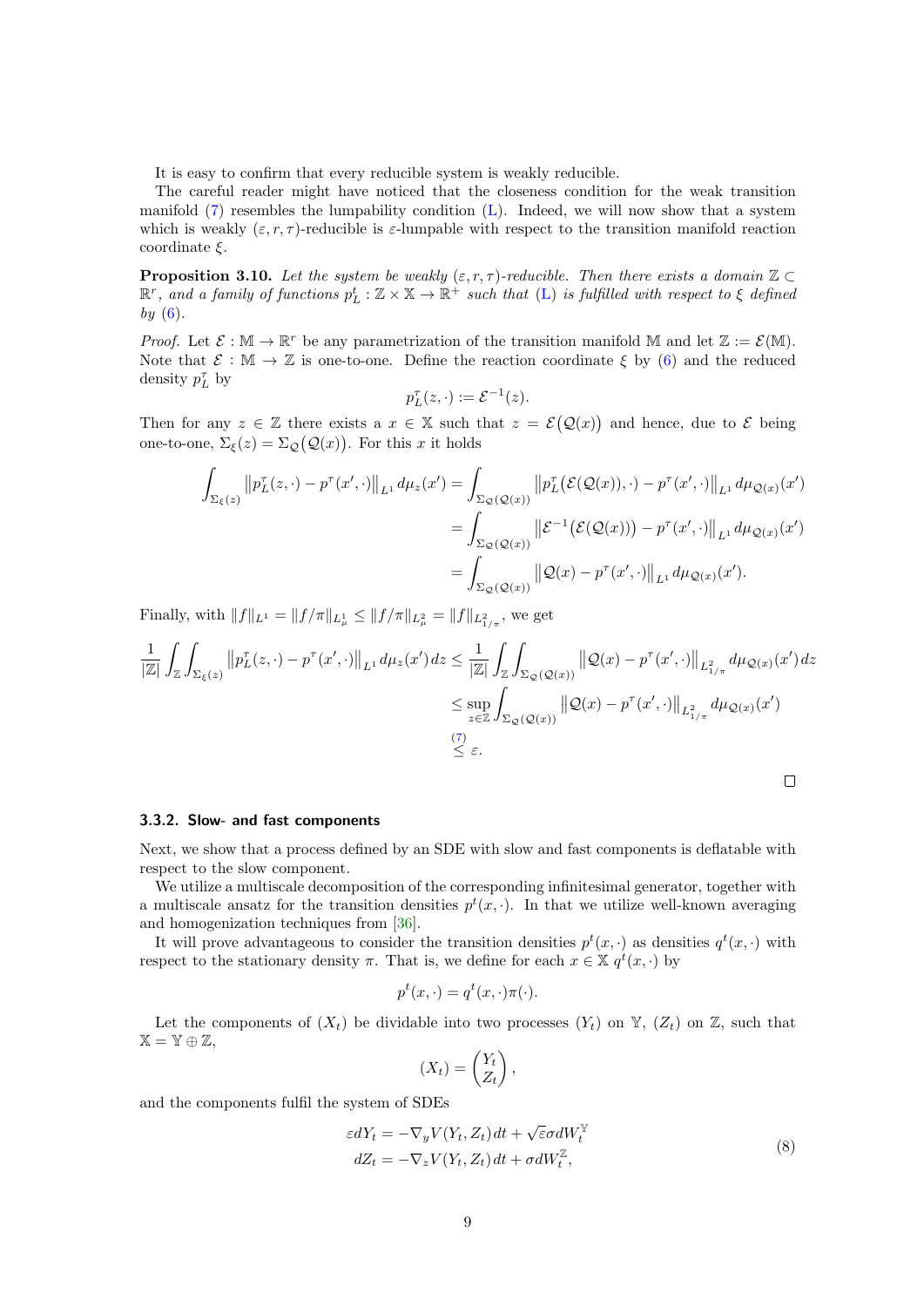with potential  $V : \mathbb{X} \to \mathbb{R}$ , scalar diffusion parameter  $\sigma > 0$  and  $(W_t^{\mathbb{Y}})$ ,  $(W_t^{\mathbb{Z}})$  standard Wiener processes on Y and Z, respectively. A timescale separation parameter  $0 < \varepsilon \ll 1$  ensures that  $(Y_t)$ evolves "fast" compared to  $(Z_t)$ .

The evolution of  $q^t$  under  $(X_t)$  is now governed by the Fokker Planck equation

$$
\partial_t q^t(x,\cdot) = \mathcal{L}_{\varepsilon} q^t(x,\cdot), \quad q^0(x,\cdot) = \delta_x(\cdot),
$$

where the infinitesimal generator  $\mathcal{L}_\varepsilon$  has the multiscale structure

<span id="page-9-1"></span>
$$
\mathcal{L}_{\varepsilon} = \frac{1}{\varepsilon} \mathcal{L}_z + \mathcal{L}_y,\tag{9}
$$

with the two compontents

$$
\mathcal{L}_z = \frac{\sigma^2}{2} \Delta_y - \nabla_y V \cdot \nabla_y,
$$
  

$$
\mathcal{L}_y = \frac{\sigma^2}{2} \Delta_z - \nabla_z V \cdot \nabla_z.
$$

We want to investigate to what extent  $q^t(x, \cdot)$ , and by extension  $p^t(x, \cdot)$ , can be approximated by an "essential transition density" that depends only on the slow variable z in the situation  $t \gg \varepsilon$ . To this end, we make the multiscale ansatz for  $q<sup>t</sup>$ 

<span id="page-9-0"></span>
$$
q^{t}(x,\cdot) = q_{0}^{t}(x,\cdot) + \varepsilon q_{1}^{t}(x,\cdot) + \mathcal{O}(\varepsilon^{2}).
$$
\n(10)

Inserting  $(10)$  into  $(9)$  gives

<span id="page-9-2"></span>
$$
\partial_t q_0^t(x,\cdot) + \varepsilon \partial_t q_1^t(x,\cdot) + \mathcal{O}(\varepsilon^2) = \frac{1}{\varepsilon} \mathcal{L}_z q_0^t(x,\cdot) + \mathcal{L}_z q_1^t(x,\cdot) + \mathcal{L}_y q_0^t(x,\cdot) + \mathcal{O}(\varepsilon). \tag{11}
$$

Comparing the terms of order  $\varepsilon^{-1}$  gives

$$
\mathcal{L}_z q_0^t(x,\cdot) = 0.
$$

By [\[36,](#page-28-6) Sec. 10.4], this implies that for each fixed  $z, \mathcal{L}_z$  has a one-dimensional null space, namely the constant functions in y. Hence,  $q_0^t(x, \cdot)$  is independent of y in its second argument, and so

$$
q^{t} ((y, z), (y', z')) = q_{0}^{t} ((y, z), z') + \mathcal{O}(\varepsilon).
$$

Therefore, for  $t = \mathcal{O}(1)$ , the transition density  $p^t(x, \cdot)$  takes the form

$$
p^{t}((y, z), (y', z')) = q_{0}^{t}((y, z), z') \pi ((y', z')) + g ((y, z), (y', z')) \pi ((y', z')).
$$

for some function  $g \in \mathcal{O}(\varepsilon)$ . Applying the  $\|\cdot\|_{\mathbb{K}}$ -norm, it follows that the system is deflatable with respect to the reaction coordinate  $\xi(x) = z$ , i.e.,

$$
\frac{1}{|\mathbb{Z}|} ||q_0^t(*,\xi(\cdot))\pi(\cdot) - p^t(*,\cdot)||_{\mathbb{K}} = \mathcal{O}(\varepsilon).
$$

Remark 3.11. While not necessarily in the scope of this paper, we can continue the multiscale analysis in order to derive an evolution equation for  $q_0^t$ . See [A](#page-29-7)ppendix A for details.

#### 3.3.3. Generator spectral gap

Finally, we show that systems whose infinitesimal generator exhibits a spectral gap of sufficient size, such as metastable systems, are deflatable with respect to some non-trivial reaction coordinate.

Consider again the transition densities  $q<sup>t</sup>$  with respect to the stationary measure, and its Fokker Planck equation

$$
\partial_t q^t(x,\cdot) = \mathcal{L} q^t(x,\cdot), \quad q^0(x,\cdot) = \delta_x(\cdot).
$$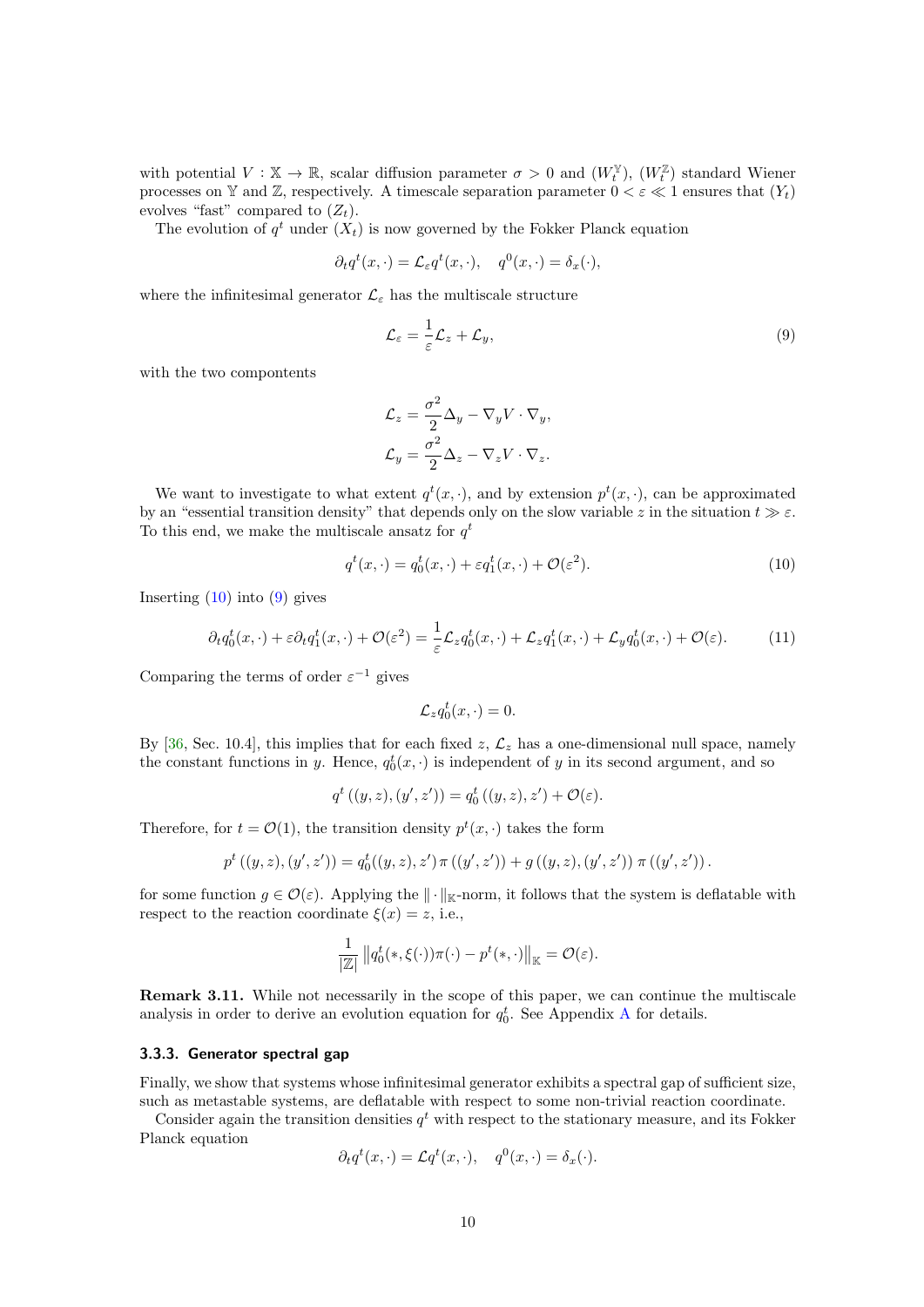We assume that the spectrum of the generator  $\mathcal L$  is real, non-positive and discrete, and denote the eigenvalues of  $\mathcal L$  in descending order:

$$
0=\theta_0>\theta_1\geq \theta_2\geq \ldots,
$$

repeated by geometric multiplicity. Let furthermore  $\varphi_i$  denote the eigenfunction belonging to  $\theta_i$ . The  $\varphi_i$  then form an orthonormal basis of  $L^2_\mu(\mathbb{X})$  [\[35\]](#page-28-14). As  $q^t(x, \cdot) \in L^1_\mu(\mathbb{X}) \cap L^\infty_\mu(\mathbb{X})$  for any x,  $q^t(x, \cdot) \in L^2_{\mu}(\mathbb{X})$ . We can then describe the evolution of the density  $q^t(x, \cdot)$  by

<span id="page-10-1"></span>
$$
q^{t}(x,\cdot) = \sum_{i=0}^{\infty} e^{\theta_{i}t} c_{i}(x)\varphi_{i}(\cdot)
$$
\n(12)

where  $c_i : \mathbb{X} \to \mathbb{R}$  are some functions that do not depend on the  $\theta_i$ .

Now, we additionally assume that the eigenvalues can be separated into a dominant and a non-dominant part. Specifically, we assume there exists an index  $K > 0$ , so that the ratio

$$
\rho := \frac{\theta_K}{\theta_{K+1}}\tag{13}
$$

is small. This situation for example occurs if the system is metastable, i.e., there exists a partition  $\mathbb{X} = \mathbb{X}_1 \cup \ldots \cup \mathbb{X}_K$  of state space into disjoint regions, and the system is almost invariant on each  $\mathbb{X}_i$ on relatively long time scales. Each For a precise introduction of metastability and its connection to the dominant spectrum see [\[44\]](#page-29-1).

Now suppose that there exists an integer  $r \leq K$  and a reaction coordinate  $\xi : \mathbb{X} \to \mathbb{R}^r$  such that  $\xi$  parametrizes the dominant  $\varphi_i$ , i.e., there exist some functions  $\tilde{\varphi}_i : \mathbb{R}^r \to \mathbb{R}$  such that

<span id="page-10-0"></span>
$$
\varphi_i = \tilde{\varphi}_i \circ \xi \quad i = 1, \dots, K. \tag{14}
$$

Such a  $\xi$  always exists, as one can always choose

$$
r := K
$$
,  $\xi_i := \varphi_i$  and  $\tilde{\varphi}_i(z) := z_i$ .

Often, however, the dominant eigenfunctions possess some common lower-dimensional, non-linear parametrization. For metastable systems, this is for example the case if the metastable sets  $\mathbb{X}_1, \ldots, \mathbb{X}_K$  are connected by just a small number of transition pathways. An example system with five metastable sets, but one common transition pathway, hence a one-dimensional reaction coordinate, can be found in Section [6.2.](#page-23-0)

Let  $\varepsilon > 0$  be some small constant. We now show that, if  $t = t(\varepsilon)$  is large enough, and the metastability ratio  $\rho = \rho(\varepsilon)$  is small enough, then the system is  $\varepsilon$ -deflatable with respect to any  $\xi$ fulfilling [\(14\)](#page-10-0). To see this, split the right hand side of [\(12\)](#page-10-1) into the dominant and the non-dominant part:

$$
q^{t}(x,\cdot) = \sum_{i=0}^{K} e^{\theta_{i}t} c_{i}(x)\varphi_{i}(\cdot) + \sum_{i=K+1}^{\infty} e^{\theta_{i}t} c_{i}(x)\varphi_{i}(\cdot).
$$

Due to [\(14\)](#page-10-0), the first summand depends only on  $\xi$ :

$$
\sum_{i=0}^{K} e^{\theta_i t} c_i(x) \varphi_i(\cdot) = \underbrace{\sum_{i=0}^{K} e^{\theta_i t} c_i(x) \tilde{\varphi}_i (\xi(\cdot))}_{=:p_D^t(x, \xi(\cdot))}.
$$

The system hence is  $\varepsilon$ -deflatable with respect to  $\xi$  and  $p_D^t$ , if

<span id="page-10-2"></span>
$$
\frac{1}{|\mathbb{Z}|} \left\| \sum_{i=K+1}^{\infty} e^{\theta_i t} c_i(*) \varphi_i(\cdot) \pi(\cdot) \right\|_{\mathbb{K}} \le \varepsilon.
$$
 (15)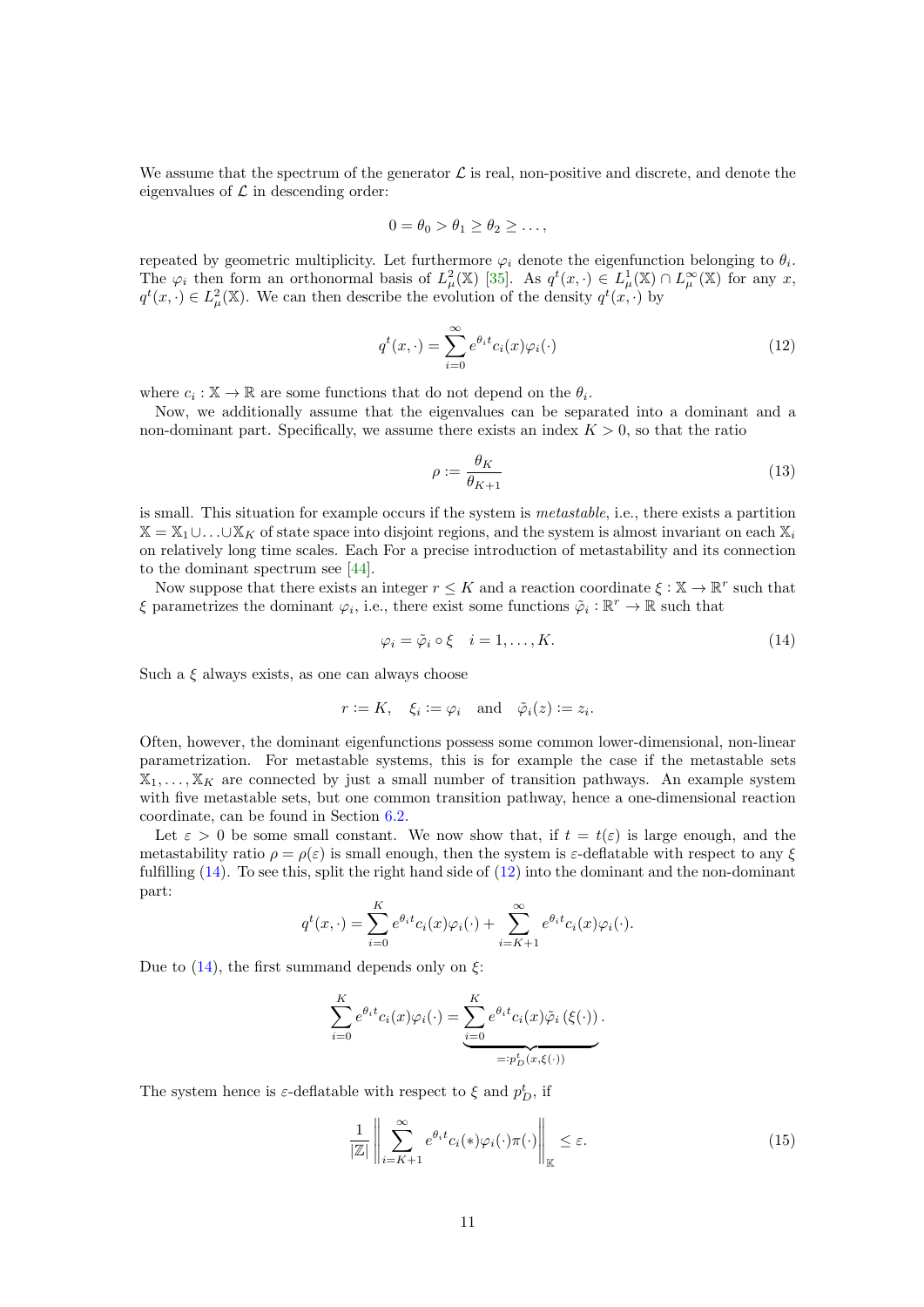Since the  $\theta_i$  are decreasing, it holds

$$
\left\| \sum_{i=K+1}^{\infty} e^{\theta_i t} c_i(*) \varphi_i(\cdot) \pi(\cdot) \right\|_{\mathbb{K}} \leq e^{\theta_{K+1} t} \left\| \sum_{i=K+1}^{\infty} c_i(*) \varphi_i(\cdot) \pi(\cdot) \right\|_{\mathbb{K}},
$$
  
 *in*ther

and fu

$$
\leq e^{\theta_{K+1}t}\left(\left\|\sum_{i=0}^{K}c_{i}(\cdot)\varphi_{i}(\cdot)\pi(\cdot)\right\|_{\mathbb{K}}+\left\|\sum_{i=0}^{\infty}c_{i}(\cdot)\varphi_{i}(\cdot)\pi(\cdot)\right\|_{\mathbb{K}}\right).
$$

The first summand, denoted  $\tilde{C}$ , is finite as a finite sum. As

$$
p^{t}(*, \cdot) = q^{t}(*, \cdot) \pi(\cdot) = \sum_{i=0}^{\infty} e^{\theta_{i}t} c_{i}(*) \varphi_{i}(\cdot) \pi(\cdot),
$$

and  $1 = e^{\theta_i 0}$ , the second summand can be interpreted as the K-norm of  $p^t \big|_{t=0}$ :

$$
\left\|\sum_{i=0}^{\infty}c_i(\ast)\varphi_i(\cdot)\pi(\cdot)\right\|_{\mathbb{K}}=\lim_{t\to 0}\left\|p^t(\ast,\cdot)\right\|_{\mathbb{K}}.
$$

By writing out the K-norm, it can easily be seen that  $||p^t(*, \cdot)||_{\mathbb{K}} = 1$  for all  $t > 0$ , and thus

$$
\lim_{t \to 0} ||p^t(*, \cdot)||_{\mathbb{K}} = 1.
$$

With  $C := \tilde{C} + 1$ , we therefore get

$$
\frac{1}{|\mathbb{Z}|} \left\| \sum_{i=K+1}^{\infty} e^{\theta_i t} c_i(*) \varphi_i(\cdot) \pi(\cdot) \right\|_{\mathbb{K}} \leq \frac{C}{|\mathbb{Z}|} e^{\theta_{K+1} t}.
$$

Hence, in the for us relevant situation  $\varepsilon < \frac{C}{|\mathbb{Z}|}$ , if we choose

$$
t \ge t(\varepsilon) := \frac{1}{\theta_{K+1}} \log \left( \frac{|Z|}{C} \varepsilon \right),\,
$$

then [\(15\)](#page-10-2) is fulfilled, and the system is  $\varepsilon$ -deflatable.

Now, of course, every system is arbitrarily deflatable if only the lag time is chosen large enough (see Remark [3.5\)](#page-5-2). In order to claim non-trivial deflatability for the lag time  $t(\varepsilon)$ , we have to ensure that  $p_D^t(x, \cdot)$  is not close to the identity, i.e., the factors  $e^{\theta_i t(\varepsilon)}, i = 1, \ldots, K$ , do not decay for  $\varepsilon \to 0$ . This is indeed the case if the metastability ratio  $\rho = \rho(\varepsilon)$  is sufficiently small, since

$$
e^{\theta_i t(\varepsilon)} = e^{\frac{\theta_i}{\theta_{K+1}} \log\left(\frac{|\mathcal{Z}|}{C}\varepsilon\right)}
$$
  
 
$$
\geq e^{\frac{\theta_K}{\theta_{K+1}} \log\left(\frac{|\mathcal{Z}|}{C}\varepsilon\right)} \quad \text{for} \quad i = 1, \dots, K.
$$

Hence, for

$$
\frac{\theta_K}{\theta_{K+1}} = \rho(\varepsilon) = \mathcal{O}\left(\log\left(\frac{|Z|}{C}\varepsilon\right)^{-1}\right) \quad (\varepsilon \to 0),
$$

we have

$$
e^{\theta_i t(\varepsilon)} = \mathcal{O}(1) \quad (\varepsilon \to 0),
$$

and thus also, for all  $x \in \mathbb{X}$ ,

$$
p_D^{t(\varepsilon)}(x,\cdot) = \mathcal{O}(1) \quad (\varepsilon \to 0).
$$

In words: if the metastability ratio falls as  $\mathcal{O}\left(\log\left(\frac{|Z|}{C}\varepsilon\right)^{-1}\right)$  as  $\varepsilon \to 0$ , then the slow modes have not yet decayed on timescales  $t \approx t(\varepsilon)$ , and the effective density  $p_D^t$  describes their further evolution.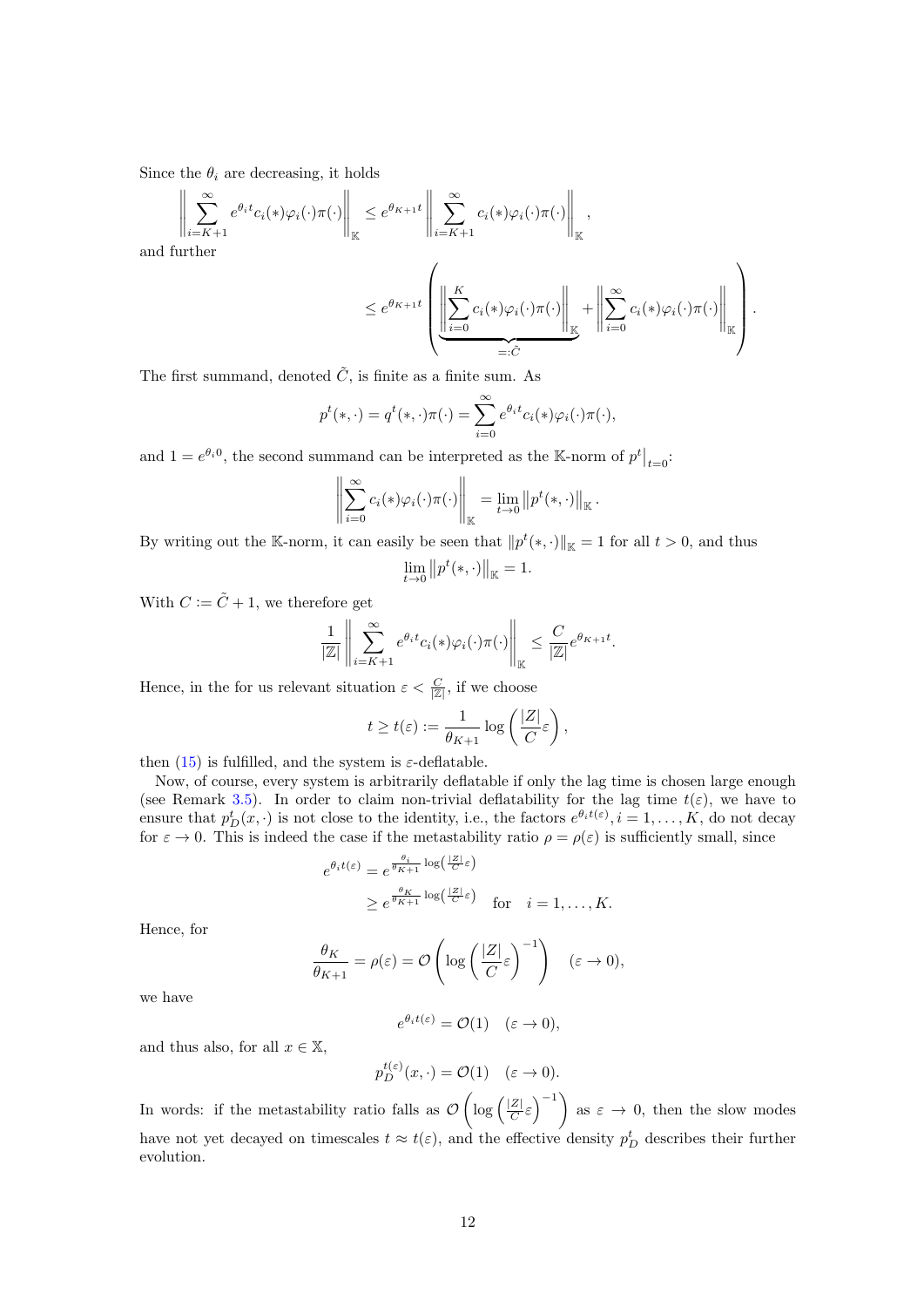## <span id="page-12-0"></span>4. A variational principle for optimal reaction coordinates

From here on, we consider the reduced dimension  $r \leq n$  as well the lag time  $\tau$  to be predetermined and fixed. For simplicity of notation, we will omit the lag time as parameter for the transition kernel, i.e., define  $p(\cdot, \cdot) := p^{\tau}(\cdot, \cdot), p_L(\cdot, \cdot) := p_L^{\tau}(\cdot, \cdot), p_D(\cdot, \cdot) := p_D^{\tau}(\cdot, \cdot)$ .

Our goal is now to find an optimal reaction coordinate, i.e., a function  $\xi : \mathbb{X} \to \mathbb{Z} \subset \mathbb{R}^r$ that fulfills [\(L\)](#page-5-0) or equivalently [\(D\)](#page-5-1) for the smallest possible  $\varepsilon \geq 0$ . Hence formally, we seek the minimizers of the following loss functions:

**Definition 4.1** (Lumpability and deflatability loss function). The nonlinear functional  $\mathscr{L}_L$ :  $C(\mathbb{X}, \mathbb{Z}) \to \mathbb{R}^+$ , defined by

$$
\mathcal{L}_L(\vartheta) := \frac{1}{|\mathbb{Z}|} \min_{p_L : \mathbb{Z} \times \mathbb{X} \to \mathbb{R}^+} ||p(*, \cdot) - p_L(\vartheta(*), \cdot)||_{\mathbb{K}}
$$
(16)

is called the lumpability loss function of the system.

The nonlinear functional  $\mathscr{L}_D : C(\mathbb{X}, \mathbb{Z}) \to \mathbb{R}^+$ , defined by

$$
\mathcal{L}_D(\vartheta) := \frac{1}{|\mathbb{Z}|} \min_{p_D: \mathbb{X} \times \mathbb{Z} \to \mathbb{R}^+} ||p(*, \cdot) - p_D(*, \vartheta(\cdot))\pi(\cdot)||_{\mathbb{K}}
$$
(17)

is called the deflatability loss function of the system.

From the equivalence of lumpability and deflatability (Proposition [3.6\)](#page-6-0) it follows that for every  $\vartheta \in C(\mathbb{X}, \mathbb{Z})$  holds

<span id="page-12-3"></span>
$$
\mathcal{L}_{\mathcal{L}}(\vartheta) = \mathcal{L}_{\mathcal{D}}(\vartheta),\tag{18}
$$

hence we can find the optimal reaction coordinate with respect to both  $(L)$  and  $(D)$  by solving

<span id="page-12-4"></span><span id="page-12-1"></span>
$$
\xi := \underset{\vartheta \in C(\mathbb{X}, \mathbb{Z})}{\arg \min} \mathscr{L}_{\mathcal{L}}(\vartheta),\tag{19}
$$

at least in theory. Evaluating, let alone minimizing  $\mathscr{L}_{L}$  (or  $\mathscr{L}_{D}$ ) would however prove difficult, due to the minimization over an infinite-dimensional function space involved in its definition (the search for the functions  $p<sub>L</sub>$  or  $p<sub>D</sub>$  in every step). In the following section, we therefore derive essentially equivalent reformulations of  $\mathscr{L}_L$  and  $\mathscr{L}_D$  that do not involve this minimization.

## 4.1. Differential formulation of lumpability and deflatability

The condition [\(L\)](#page-5-0) can be interpreted as the closeness of the transition densities  $p(x, \cdot)$  to some reduced reference density  $p_L(\xi(x), \cdot)$ . This implies that all densities  $p(x, \cdot)$  whose starting points x lie on one level set of  $\xi$  are close to each other. Likewise, condition  $(D)$  can be seen as the closeness of the transition observables  $p(\cdot, y)$  to some reduced reference observable  $p_D(\cdot, \xi(y))$ , which implies that all observables  $p(\cdot, y)$  whose end points y lie on one level set of  $\xi$  are close to each other. This observation motivates the following "differential" characterization of lumpability and deflatability:

**Definition 4.2** (Differential lumpability). If there exists a domain  $\mathbb{Z} \subset \mathbb{R}^r$  and a continuous function  $\xi : \mathbb{X} \to \mathbb{Z}$  such that

<span id="page-12-2"></span>
$$
\frac{1}{|\mathbb{Z}|} \int_{\mathbb{Z}} \int_{\Sigma_{\xi}(z)} \int_{\Sigma_{\xi}(z)} \left\| p(x^{(1)}, \cdot) - p(x^{(2)}, \cdot) \right\|_{L^{1}} d\mu_{z}(x^{(1)}) d\mu_{z}(x^{(2)}) dz \leq \varepsilon
$$
 (L')

is fulfilled, we say the system is differentially  $\varepsilon$ -lumpable with respect to  $\xi$ .

**Definition 4.3** (Differential deflatability). If there exists a domain  $\mathbb{Z} \subset \mathbb{R}^r$  and a continuous function  $\xi : \mathbb{X} \to \mathbb{Z}$  such that

$$
\frac{1}{|\mathbb{Z}|} \int_{\mathbb{Z}} \int_{\Sigma_{\xi}(z)} \int_{\Sigma_{\xi}(z)} \left\| p(\cdot, y^{(1)}) / \pi(y^{(1)}) - p(\cdot, y^{(2)}) / \pi(y^{(2)}) \right\|_{L^1_{\mu}} d\mu_z(x^{(1)}) d\mu_z(x^{(2)}) dz \le \varepsilon. \tag{D'}
$$

is fulfilled, we say the system is differentially  $\varepsilon$  deflatable with respect to  $\xi$ .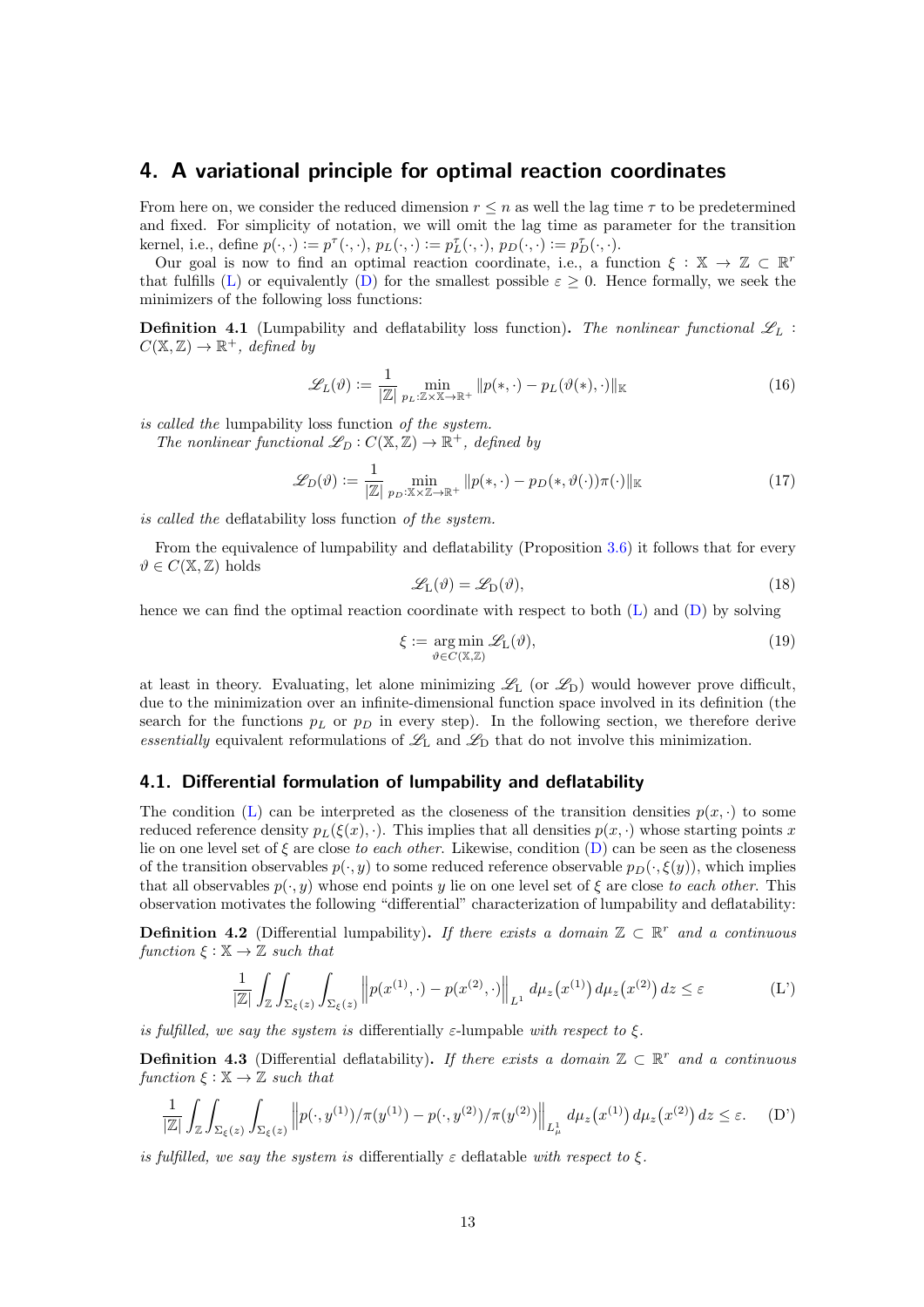As one easily sees using a triangle inequality argument, the differential conditions imply the original conditions, and the original conditions almost imply the differential conditions:

<span id="page-13-0"></span>**Lemma 4.4.** If the system is  $\varepsilon$ -lumpable with respect to  $\xi$ , then the system is differentially  $2\varepsilon$ lumpable with respect to  $\xi$ .

Conversely, if the system is differentially  $\varepsilon$ -lumpable with respect to  $\xi$ , then the system is  $\varepsilon$ lumpable with respect to  $\xi$ .

*Proof.* Assume that the system is  $\varepsilon$ -lumpable, i.e., [\(L\)](#page-5-0) holds for some function  $p<sub>L</sub>$ . Then we have

$$
\frac{1}{|\mathbb{Z}|} \int_{\mathbb{Z}} \int_{\Sigma_{\xi}(z)} \int_{\Sigma_{\xi}(z)} \left\| p(x^{(1)}, \cdot) - p(x^{(2)}, \cdot) \right\|_{L^{1}} d\mu_{z}(x^{(1)}) d\mu_{z}(x^{(2)}) dz \n= \frac{1}{|\mathbb{Z}|} \int_{\mathbb{Z}} \int_{\Sigma_{\xi}(z)} \int_{\Sigma_{\xi}(z)} \left\| p(x^{(1)}, \cdot) - \underbrace{p_{L}(z, \cdot)}_{= p_{L}(\xi(x^{(1)}), \cdot)} + \underbrace{p_{L}(z, \cdot)}_{= p_{L}(\xi(x^{(2)}), \cdot)} - p(x^{(2)}, \cdot) \right\|_{L^{1}} d\mu_{z}(x^{(1)}) d\mu_{z}(x^{(2)}) dz \n= \frac{1}{|\mathbb{Z}|} \int_{\mathbb{Z}} \int_{\Sigma_{\xi}(z)} \left\| p(x^{(1)}, \cdot) - p_{L}(\xi(x^{(1)}), \cdot) \right\|_{L^{1}} d\mu_{z}(x^{(1)}) dz + \frac{1}{|\mathbb{Z}|} \int_{\mathbb{Z}} \int_{\Sigma_{\xi}(z)} \left\| p(x^{(2)}, \cdot) - p_{L}(\xi(x^{(2)}), \cdot) \right\|_{L^{2}} d\mu_{z}(x^{(2)}) d\mu_{z}(x^{(2)}) d\mu_{z}(x^{(2)}) d\mu_{z}(x^{(2)}) d\mu_{z}(x^{(2)}) d\mu_{z}(x^{(2)}) d\mu_{z}(x^{(2)}) d\mu_{z}(x^{(2)}) d\mu_{z}(x^{(2)}) d\mu_{z}(x^{(2)}) d\mu_{z}(x^{(2)}) d\mu_{z}(x^{(2)}) d\mu_{z}(x^{(2)}) d\mu_{z}(x^{(2)}) d\mu_{z}(x^{(2)}) d\mu_{z}(x^{(2)}) d\mu_{z}(x^{(2)}) d\mu_{z}(x^{(2)}) d\mu_{z}(x^{(2)}) d\mu_{z}(x^{(2)}) d\mu_{z}(x^{(2)}) d\mu_{z}(x^{(2)}) d\mu_{z}(x^{(2)}) d\mu_{z}(x^{(2)}) d\mu_{z}(x^{(2)}) d\mu_{z}(x^{(2)}) d\mu_{z}(x^{(2)}) d\mu_{z}(x^{(2)}) d\mu_{z}(x^{(2)}) d\mu_{z}(x^{(2)}) d\mu_{z}(x^{(
$$

For the reverse statement, assume that  $(L')$  holds. Define

$$
p_L(z,\cdot) := \int_{\Sigma_{\xi}(z)} p(x',\cdot) d\mu_z(x').
$$

This  $p_L$  exists because  $p(\cdot, y) \in L^1_\mu$  for all  $y \in \mathbb{X}$ .

Recall that all  $\mu_z$  are probability measures on the respective  $\Sigma_{\xi}(z)$ . Then

$$
\frac{1}{|\mathbb{Z}|} \int_{\mathbb{Z}} \int_{\Sigma_{\xi}(z)} ||p_{L}(z, \cdot) - p(x, \cdot)||_{L^{1}} d\mu_{z}(x) dz
$$
\n
$$
= \frac{1}{|\mathbb{Z}|} \int_{\mathbb{Z}} \int_{\Sigma_{\xi}(z)} || \int_{\Sigma_{\xi}(z)} p(x', y) - p(x, y) d\mu_{z}(x') ||_{L^{1}} d\mu_{z}(x) dz
$$
\n
$$
\leq \frac{1}{|\mathbb{Z}|} \int_{\mathbb{Z}} \int_{\Sigma_{\xi}(z)} \int_{\Sigma_{\xi}(z)} ||p(x', \cdot) - p(x, \cdot)||_{L^{1}} d\mu_{z}(x') d\mu_{z}(x) dz
$$
\n
$$
\stackrel{\text{(L')}}{\leq \varepsilon} \varepsilon.
$$

 $\Box$ 

 $\cdot)$ 

<span id="page-13-1"></span>**Lemma 4.5.** If the system is  $\varepsilon$ -deflatable with respect to  $\xi$ , then the system is differentially  $2\varepsilon$ deflatable with respect to  $\xi$ .

Conversely, if the system is differentially  $2\varepsilon$ -deflatable with respect to  $\xi$ , then the system is  $\varepsilon$ -deflatable with respect to  $\xi$ .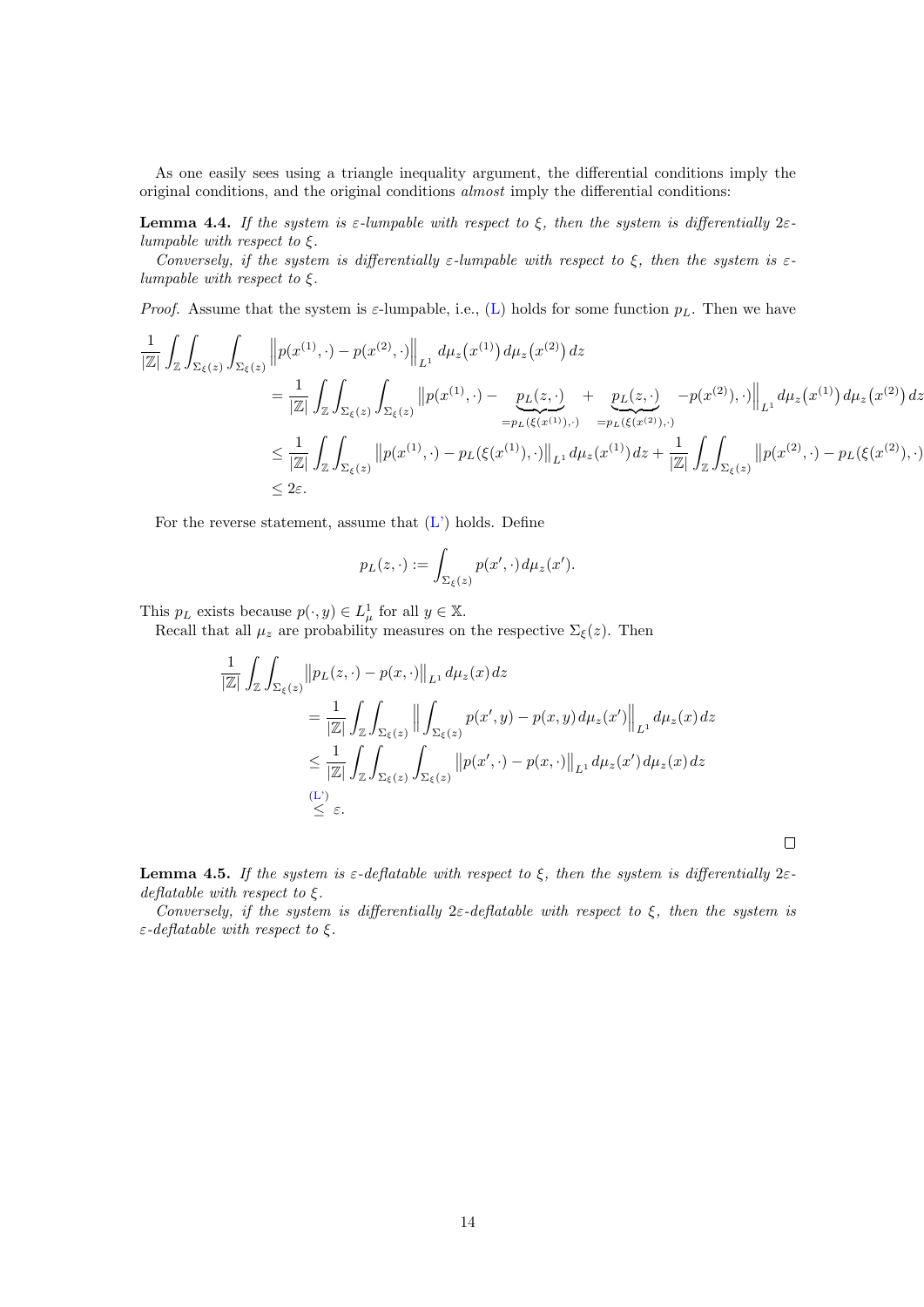*Proof.* Assume that the system is  $\varepsilon$ -deflatable, i.e., [\(D\)](#page-5-1) holds for some function  $p<sub>D</sub>$ . Then we have

$$
\frac{1}{|\mathbb{Z}|} \int_{\mathbb{Z}} \int_{\Sigma_{\xi}(z)} \int_{\Sigma_{\xi}(z)} \left\| p(\cdot, y^{(1)}) / \pi(y^{(1)}) - p(\cdot, y^{(2)}) / \pi(y^{(2)}) \right\|_{L^1_{\mu}} d\mu_z(y^{(1)}) d\mu_z(y^{(2)}) dz \n= \frac{1}{|\mathbb{Z}|} \int_{\mathbb{Z}} \int_{\Sigma_{\xi}(z)} \int_{\Sigma_{\xi}(z)} \left\| p(\cdot, y^{(1)}) / \pi(y^{(1)}) - p_D(\cdot, z) + p_D(\cdot, z) - p(\cdot, y^{(2)}) / \pi(y^{(2)}) \right\|_{L^1_{\mu}} d\mu_z(y^{(1)}) d\mu_z(y^{(2)}) \n\leq \frac{1}{|\mathbb{Z}|} \int_{\mathbb{Z}} \int_{\Sigma_{\xi}(z)} \left\| p(\cdot, y^{(1)}) / \pi(y^{(1)}) - p_D(\cdot, \xi(y^{(1)})) \right\|_{L^1_{\mu}} d\mu_z(y^{(1)}) dz \n+ \frac{1}{|\mathbb{Z}|} \int_{\mathbb{Z}} \int_{\Sigma_{\xi}(z)} \left\| p(\cdot, y^{(2)}) / \pi(y^{(2)}) - p_D(\cdot, \xi(y^{(2)})) \right\|_{L^1_{\mu}} d\mu_z(y^{(2)}) dz \n= \frac{2}{|\mathbb{Z}|} \int_{\mathbb{X}} \left\| p(\cdot, y) - p_D(\cdot, \xi(y)) \pi(y) \right\|_{L^1_{\mu}} dy \n= \frac{2}{|\mathbb{Z}|} \left\| \| p(\cdot, \cdot) - p_D(\cdot, \cdot) \pi(\cdot) \|_{L^1} \right\|_{L^1_{\mu}} \leq 2\varepsilon.
$$

For the reverse statement, define

$$
p_D(\cdot, z) := \int_{\Sigma_{\xi}(z)} p(\cdot, y') / \pi(y') d\mu_z(y').
$$

This  $p_D$  exists because  $p(x, \cdot) \in L^1$  for all  $x \in \mathbb{X}$ . Then

$$
\frac{1}{|\mathbb{Z}|} ||p(*,\cdot)-p_D(*,\xi(\cdot))\pi(\cdot)||_{\mathbb{K}} = \frac{1}{|\mathbb{Z}|} ||||p(*,\cdot)-p_D(*,\xi(\cdot))\pi(\cdot)||_{L^1}||_{L^1_{\mu}}
$$
\n
$$
= \frac{1}{|\mathbb{Z}|} \int_{\mathbb{Z}} \int_{\Sigma_{\xi}(z)} ||p_D(\cdot,z)-p(\cdot,y)/\pi(y)||_{L^1_{\mu}} d\mu_z(y) dz
$$
\n
$$
= \frac{1}{|\mathbb{Z}|} \int_{\mathbb{Z}} \int_{\Sigma_{\xi}(z)} \int_{\mathbb{X}} \left| \int_{\Sigma_{\xi}(z)} p(x,y')/\pi(y') - p(x,y)/\pi(y) d\mu_z(y') \right| d\mu(x) d\mu_z(y) dz
$$
\n
$$
\leq \frac{1}{|\mathbb{Z}|} \int_{\mathbb{Z}} \int_{\Sigma_{\xi}(z)} \int_{\Sigma_{\xi}(z)} ||p(\cdot,y')/\pi(y') - p(\cdot,y)/\pi(y)||_{L^1_{\mu}} d\mu_z(y') d\mu_z(y) dz
$$
\n(D')\n
$$
\leq \varepsilon.
$$

 $\overline{a}$ 

## 4.2. Differential loss functions

We can now define *differential* versions of the loss functions  $\mathscr{L}_L$  and  $\mathscr{L}_D$  in which the hard-toidentify terms  $p_L$  and  $p_D$  no longer appear:

Definition 4.6 (differential lumpability and differential deflatability loss function). The nonlinear functional  $\widetilde{\mathscr{L}}_L : C(\mathbb{X}, \mathbb{Z}) \to \mathbb{R}^+$ , defined by

$$
\widetilde{\mathscr{L}}_L(\vartheta) := \frac{1}{|\mathbb{Z}|} \int_{\mathbb{Z}} \int_{\Sigma_{\vartheta}(z)} \int_{\Sigma_{\vartheta}(z)} \left\| p(x^{(1)}, \cdot) - p(x^{(2)}, \cdot) \right\|_{L^1} d\mu_z(x^{(1)}) d\mu_z(x^{(2)}) dz \tag{20}
$$

is called the differential lumpability loss function of the system.

The nonlinear functional  $\widetilde{\mathscr{L}}_D : C(\mathbb{X}, \mathbb{Z}) \to \mathbb{R}^+$ , defined by

<span id="page-14-0"></span>
$$
\widetilde{\mathcal{L}}_D(\vartheta) := \frac{1}{|\mathbb{Z}|} \int_{\mathbb{Z}} \int_{\Sigma_{\vartheta}(z)} \int_{\Sigma_{\vartheta}(z)} \left\| p(\cdot, y^{(1)}) / \pi(y^{(1)}) - p(\cdot, y^{(2)}) / \pi(y^{(2)}) \right\|_{L^1_{\mu}} d\mu_z(x^{(1)}) d\mu_z(x^{(2)}) dz
$$
\n(21)

is called the differential deflatability loss function of the system.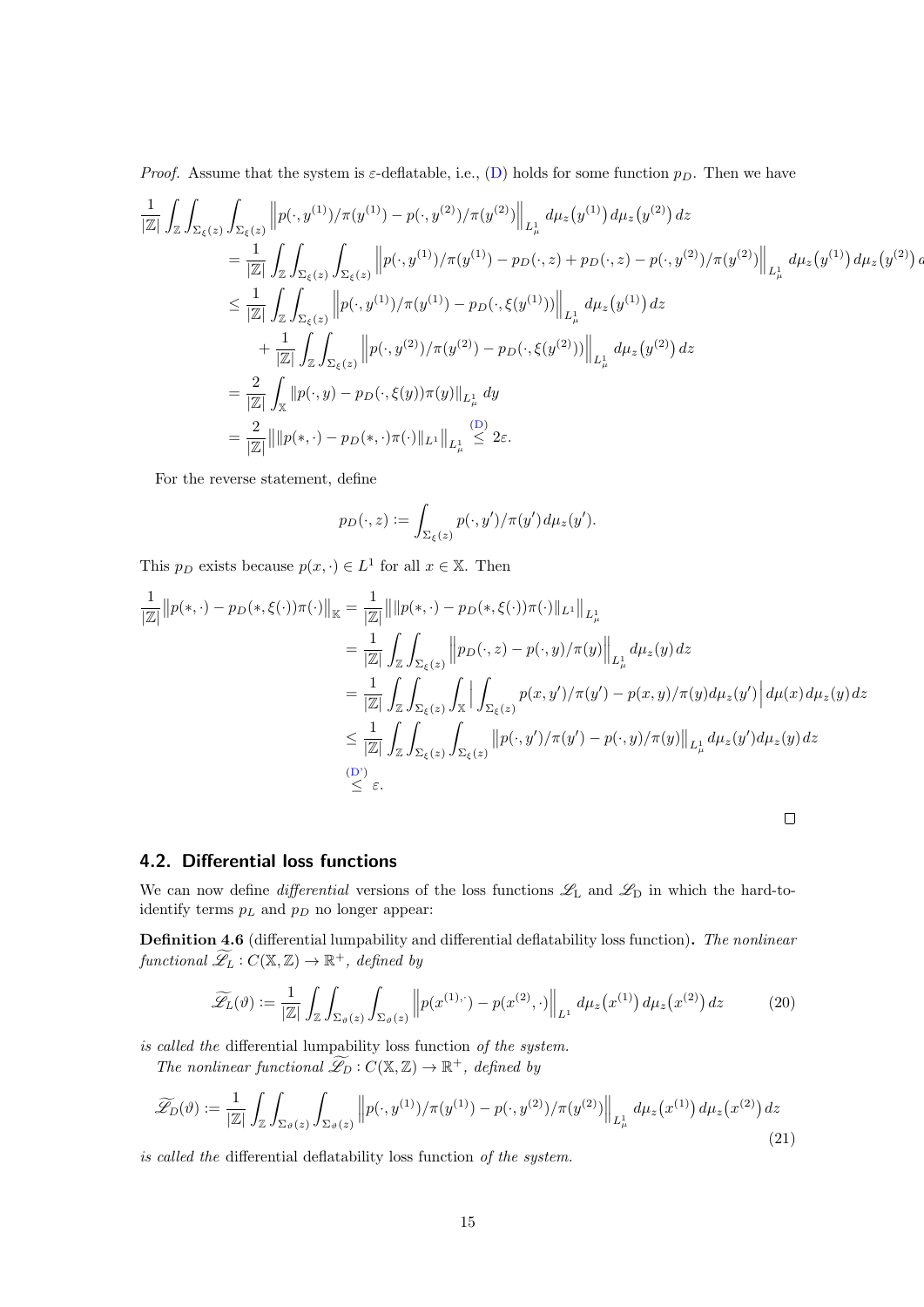Note that, unlike  $\mathscr{L}_{L}$  and  $\widetilde{\mathscr{L}}_{D}$ ,  $\widetilde{\mathscr{L}}_{L}$  and  $\widetilde{\mathscr{L}}_{D}$  are in general neither identical to each other, nor to  $\mathscr{L}_L$ . The following result characterizes the relationship between the different loss functions:

<span id="page-15-1"></span>Corollary 4.7. For any  $\vartheta \in C(\mathbb{X}, \mathbb{Z})$  holds

$$
\mathscr{L}_L(\vartheta) \le \widetilde{\mathscr{L}}_L(\vartheta) \le 2\mathscr{L}_L(\vartheta),
$$

and

$$
\mathscr{L}_L(\vartheta) \leq \mathscr{L}_D(\vartheta) \leq 2\mathscr{L}_L(\vartheta).
$$

Proof. The first pair of inequalities follows directly from Lemma [4.4.](#page-13-0) The second pair of inequalities follows from Lemma [4.5](#page-13-1) and [\(18\)](#page-12-3).  $\Box$ 

Hence, for arbitrary (non-optimal) reaction coordinates  $\vartheta$ , we cannot expect  $\widetilde{\mathscr{L}}_L(\vartheta)$  or  $\widetilde{\mathscr{L}}_D(\vartheta)$ to be similar to  $\mathscr{L}_L(\vartheta)$ . However, under the assumption that the system is indeed  $\varepsilon$ -lumpable for small  $\varepsilon$ , we can expect their *minima* to be similar:

Corollary 4.8. Let  $\xi$  be an optimal reaction coordinate, defined by [\(19\)](#page-12-4), and set  $\varepsilon := \mathscr{L}_L(\xi)$ . Let  $\xi_L$  and  $\xi_D$  be minimizers of  $\mathscr{L}_L$  and  $\mathscr{L}_D$ , respectively. Then

$$
\widetilde{\mathscr{L}}_L(\xi) \leq 2\varepsilon \qquad \text{and} \qquad \widetilde{\mathscr{L}}_D(\xi) \leq 2\varepsilon.
$$

Moreover,

$$
\mathscr{L}_L(\xi_L) \leq 2\varepsilon
$$
 and  $\mathscr{L}_L(\xi_D) \leq 2\varepsilon$ .

*Proof.* We show the assertions for  $\widetilde{\mathscr{L}}_L$ . For  $\widetilde{\mathscr{L}}_D$ , the proof is identical.

The first inequality follows from applying Corollary [4.7](#page-15-1) to  $\vartheta = \xi$ . The second inequality then follows from

$$
\mathscr{L}_{L}(\xi_{L}) \stackrel{\text{Cor. 4.7}}{\leq} \widetilde{\mathscr{L}}_{L}(\xi_{L}) \stackrel{\text{Def. } \xi_{L}}{\leq} \widetilde{\mathscr{L}}_{L}(\xi) \leq 2\varepsilon.
$$

**Remark 4.9.** The above variational principle implies that a minimizer  $\eta$  to  $\widetilde{\mathscr{L}}_L$  or  $\widetilde{\mathscr{L}}_D$  is not necessarily a strict minimizer of  $\mathscr{L}_{L}$ . However, the difference between the minima will be at most ε. In other words, the system will be 2ε-lumpable and -deflatable with respect to η. Thus, for practical purposes, we can expect

<span id="page-15-3"></span><span id="page-15-2"></span>
$$
\xi_L := \underset{\vartheta \in C(\mathbb{X}, \mathbb{Z})}{\arg \min} \widetilde{\mathscr{L}}_L(\vartheta) \tag{22}
$$

and

$$
\xi_D := \underset{\vartheta \in C(\mathbb{X}, \mathbb{Z})}{\arg \min} \widetilde{\mathscr{L}}_D(\vartheta) \tag{23}
$$

to be "quasi-optimal" reaction coordinates.

## <span id="page-15-0"></span>5. Numerical approximation of the loss function

In order to solve the above optimization problems, the loss functions  $\widetilde{\mathscr{L}}_L$  and  $\widetilde{\mathscr{L}}_D$ , and, depending on the optimization scheme, also their gradients, need to be evaluated numerically for candidate reaction coordinates  $\vartheta$ . The presumed high dimension n of the state space however presents several challenges, which are discussed in the following.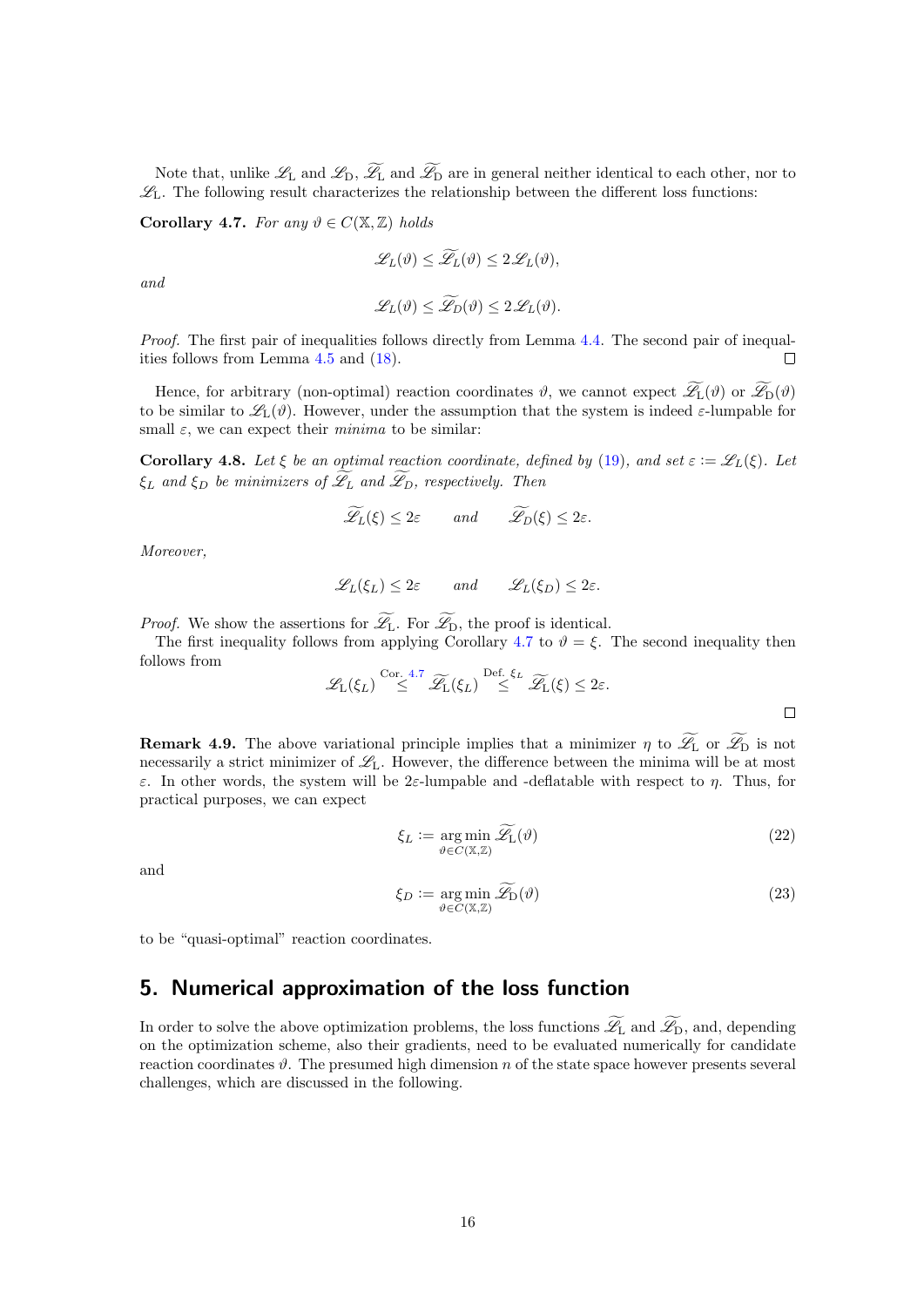#### <span id="page-16-1"></span>5.1. Sampling requirements of the deflatability loss function

Note that at the heart of both  $\mathcal{L}_L$  and  $\mathcal{L}_D$  stands the evaluation of the transition density  $p^t$ at certain points. The function  $p<sup>t</sup>$  is however not known analytically in practice, and must be estimated empirically by simulations of the dynamics. A critical question is thus how many of these estimates are required in order to approximate  $\widetilde{\mathscr{L}}_L$  or  $\widetilde{\mathscr{L}}_D$  up to a given tolerance. In particular, an exponential dependency of that number on the dimension  $n$  would be fatal. We will now show that, if the system is indeed highly lumpable with respect to some reaction coordinate  $\xi$ (which in general is different from the candidate reaction coordinate  $\vartheta$ ), the differential deflatability loss function  $\mathscr{L}_{\mathcal{D}}$  can be approximated very efficiently. Crucially,  $\xi$  does not have to be known, its implied existence is sufficient to guarantee the efficiency.

By expanding the  $\|\cdot\|_{L^1_\mu}$  norm in [\(21\)](#page-14-0), we can write  $\mathscr{L}_{\mathcal{D}}$  as

$$
\widetilde{\mathscr{L}}_{\mathcal{D}}(\vartheta) = \frac{1}{|\mathbb{Z}|} \int_{\mathbb{Z}} \int_{\Sigma_{\vartheta}(z)} \int_{\Sigma_{\vartheta}(z)} \int_{\mathbb{X}} \left| \frac{p(x, y^{(1)})}{\pi(y^{(1)})} - \frac{p(x, y^{(2)})}{\pi(y^{(2)})} \right| \pi(x) dx d\mu_{z}(y^{(1)}) d\mu_{z}(y^{(2)}) dz.
$$
 (24)

or, by changing the integration order, as

<span id="page-16-0"></span>
$$
= \frac{1}{|\mathbb{Z}|} \int_{\mathbb{X}} \left( \int_{\mathbb{Z}} \int_{\Sigma_{\vartheta}(z)} \int_{\Sigma_{\vartheta}(z)} \left| \frac{p(x, y^{(1)})}{\pi(y^{(1)})} - \frac{p(x, y^{(2)})}{\pi(y^{(2)})} \right| d\mu_{z}(y^{(1)}) d\mu_{z}(y^{(2)}) dz \right) \pi(x) dx. \tag{25}
$$

Exact evaluation of the outermost integral in [\(25\)](#page-16-0) would require analytical knowledge of the transition kernel p. Specifically, it would require knowledge of all transition densities, i.e., of  $p(x, \cdot)$  for all starting points  $x \in \mathbb{X}$ , which we cannot assume in practice. We can however assume that a sufficiently precise approximation of a certain limited number of transition densities  $p(x^{(k)},\cdot), k = 1,\ldots,M$  can be obtained. This approximation would typically be realized by parallel simulation of the stochastic dynamics starting from  $x^{(k)}$ , thus creating a point cloud that is distributed according to  $p(x^{(k)}, \cdot)$ . We can then apply density estimation techniques such as kernel- or spectral density estimation. In any realistic scenario, we would however not to be able to approximate  $p(x^{(k)}, \cdot)$  for a uniform covering of X by a sufficient amount of points, due to the typically high dimension of X. For example, a regular grid-based covering of the unit cube  $[0,1]^n$ with spacing  $\delta > 0$  would require  $M = \left(\frac{1}{\delta}\right)^n$  grid points. This exponential dependence of M on the dimension renders classical numerical quadrature schemes infeasible, leaving Monte Carlo (MC) quadrature as the only viable option for solving the integral over X.

To quantify the MC error in  $M$  for this integral, define

$$
f(x) := \frac{1}{|\mathbb{Z}|} \int_{\mathbb{Z}} \int_{\Sigma_{\vartheta}(z)} \int_{\Sigma_{\vartheta}(z)} \left| \frac{p(x, y^{(1)})}{\pi(y^{(1)})} - \frac{p(x, y^{(2)})}{\pi(y^{(2)})} \right| d\mu_{z}(y^{(1)}) d\mu_{z}(y^{(2)}) dz,
$$
 (26)

$$
I(f) := \int_{\mathbb{X}} f(x) d\mu(x),\tag{27}
$$

$$
I_M(f) := \frac{1}{M} \sum_{i=1}^{M} f(x^{(k)}), \quad x^{(k)} \sim \mu \ i.i.d.. \tag{28}
$$

For the expected approximation error then holds [\[21,](#page-28-15) Chap. 4]

$$
\mathbb{E}\left[\left|I(f) - I_M(f)\right|\right] = \frac{\text{Var}_{\mu}(f)}{\sqrt{M}},\tag{29}
$$

where  $\text{Var}_{\mu}(f)$  denotes the variance of f with respect to  $\mu$ , defined by

<span id="page-16-3"></span><span id="page-16-2"></span>
$$
\text{Var}_{\mu}(f) = \mathbb{E}_{\mu}\left[f^2\right] - \left(\mathbb{E}_{\mu}[f]\right)^2.
$$

The independence of the convergence rate  $1/\sqrt{M}$  from the dimension is what gives MC methods an edge above conventional methods, at least in theory. However, the effective convergence speed, and hence the required number of start points  $x^{(k)}$ , is highly influenced by the prefactor  $\text{Var}_{\mu}(f)$ .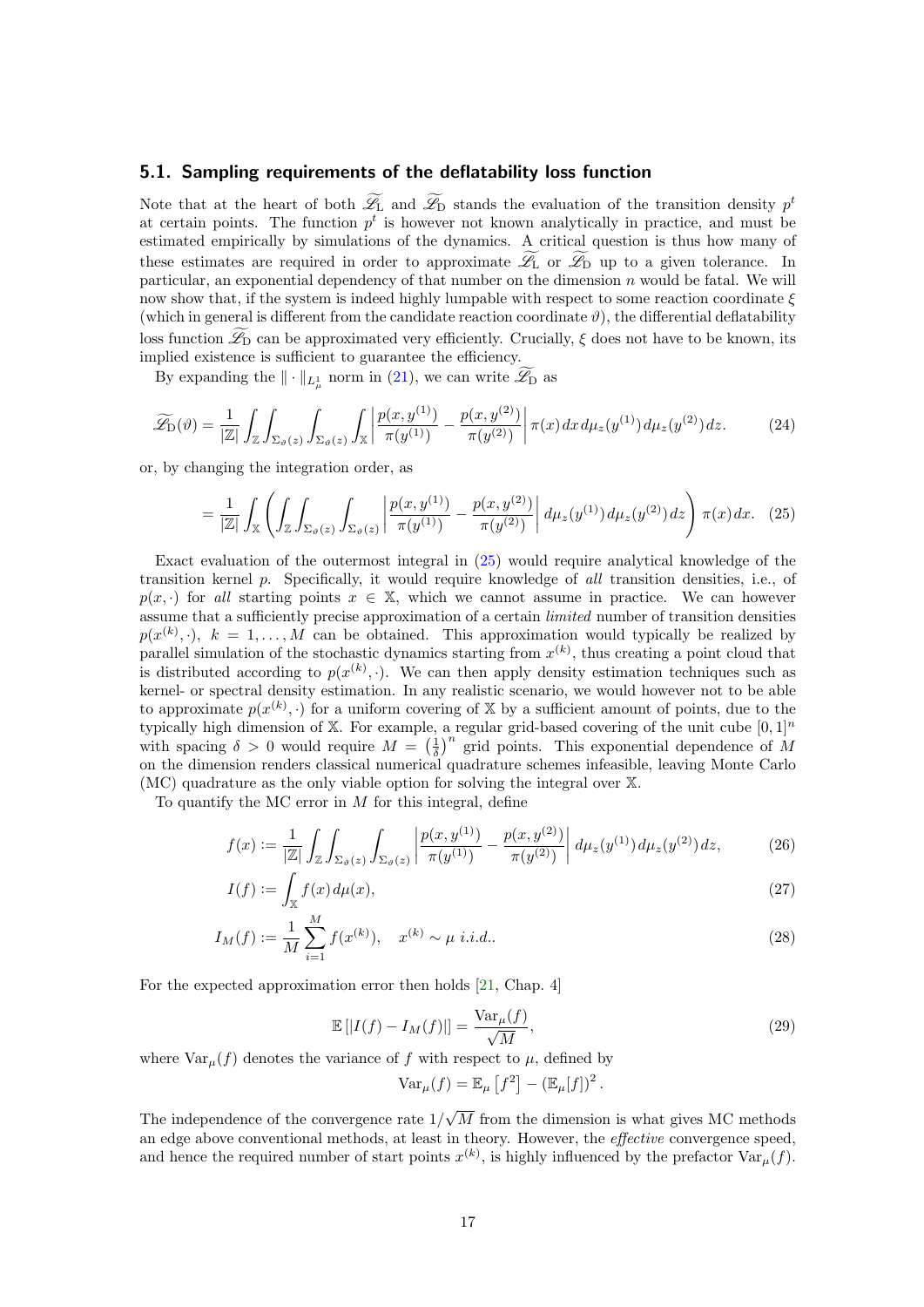We will show now that for highly lumpable systems,  $\text{Var}_{\mu}(f)$  tends to be substantially smaller than for non-lumpable systems. The intuitive explanation is that, for systems that are lumpable with respect to some reaction coordinate  $\xi$ , f is essentially constant along every level set of  $\xi$ , hence only the variation of f along  $\xi$  contributes to  $\text{Var}_{\mu}(f)$ . This holds even in the candidate reaction coordinate  $\vartheta$  that appears in the definition of f is not close to  $\xi$ . The intuition is formalized by the following theorem:

<span id="page-17-0"></span>**Theorem 5.1.** Assume that the system is  $\varepsilon$ -lumpable with respect to  $\xi : \mathbb{X} \to \mathbb{Z}$  and the effective density  $p_L : \mathbb{Z} \times \mathbb{X} \to \mathbb{R}$ . Define  $f_L : \mathbb{Z} \to \mathbb{R}$  by

$$
f_L(z) := \frac{1}{|\mathbb{Z}|} \int_{\mathbb{Z}} \int_{\Sigma_{\vartheta}(z')} \int_{\Sigma_{\vartheta}(z')} \left| \frac{p_L(z, y^{(1)})}{\pi(y^{(1)})} - \frac{p_L(z, y^{(2)})}{\pi(y^{(2)})} \right| d\mu_z(y^{(1)}) d\mu_z(y^{(2)}) dz'. \tag{30}
$$

Furthermore, define the effective invariant density by

$$
\bar{\pi}(z) := \int_{\Sigma_{\xi}(z)} \pi(x) d\sigma_z(x) \tag{31}
$$

where  $\sigma_z$  denotes the surface measure on  $\Sigma_{\xi}(z)$ . Then there exists a constant  $C > 0$  such that

$$
|\text{Var}_{\mu}(f) - \text{Var}_{\mu}(f_L \circ \xi)| \le 2(1+C^2) \|f_L \circ \xi\|_{L^1_{\mu}} \|\overline{\pi}\|_{\infty} \varepsilon + \mathcal{O}(\varepsilon^2).
$$

In words, the variance of f is  $\varepsilon$ -close to the variance of  $f_L \circ \xi$ . Also, the variance of  $f_L \circ \xi$  is equal to the variance of  $f_L$ :

<span id="page-17-1"></span>**Lemma 5.2.** Assume that the system is pointwise  $\varepsilon$ -lumpable with effective density  $p_L$ , and let  $f_L$  and  $\bar{\mu}$  be defined as in Lemma [5.1.](#page-17-0) Then

$$
\text{Var}_{\mu}(f_L \circ \xi) = \text{Var}_{\bar{\mu}}(f_L).
$$

The proof of Theorem [5.1](#page-17-0) and Lemma [5.2](#page-17-1) can be found in Appendix [B.](#page-30-0)

**Remark 5.3.** To summarize, the variance of f is  $\varepsilon$ -close to the variance of  $f<sub>L</sub>$ . As  $f<sub>L</sub>$  is defined on  $\mathbb{Z}$ , the variance of f cannot depend on the full phase space dimension n through the dimension of its argument.

Looking at the definition of  $f_L$ , it is clear (and also intutitive) that the variance of the effective transition density  $p_L(z, y)$  in its first argument influences  $\text{Var}_{\bar{u}}(f_L)$ . Note, however, that the dimension n also indirectly appears in the definition of  $f<sub>L</sub>$ , through the integrations over the  $(n - r)$ -dimensional level sets  $\Sigma_{\theta}(z)$ . As the candidate reaction coordinate  $\theta$  can be arbitrarily complex, it is very hard to give any general estimates on the influence of  $\vartheta$  and n on  $\text{Var}_{\bar{u}}(f_L)$ . However, we found no argument why  $Var_{\bar{\mu}}(f_L)$  should *increase* with increasing n in general. Indeed, in Section [6.1,](#page-18-1) we present an example system for which  $\text{Var}_{\bar{\mu}}(f_L)$  is inversely correlated to n. There, we also numerically confirm the predicted dependence of the Monte Carlo error on Var<sub> $\mu$ </sub> $(f)$ , and the predicted dependence of Var $_{\mu}$  $(f)$  on  $\varepsilon$ .

#### <span id="page-17-2"></span>5.2. Further numerical challenges

In order to solve the optimization problem [\(23\)](#page-15-2) in practice, several more numerical challenges will need to be overcome. These challenges do however not involve the collection of dynamical data, i.e., the expensive realization of the dynamical system, and hence can be considered peripheral. We will therefore only briefly sketch possible solutions to these challenges, and leave the exact elaboration to future work.

#### Discretization of the solution space

The solution space  $C(\mathbb{X}, \mathbb{Z})$  for  $\xi_D$  in [\(22\)](#page-15-3) needs to be replaced by a finite-dimensional parametric ansatz space. While in principle classical approaches like Galerkin or grid-based finite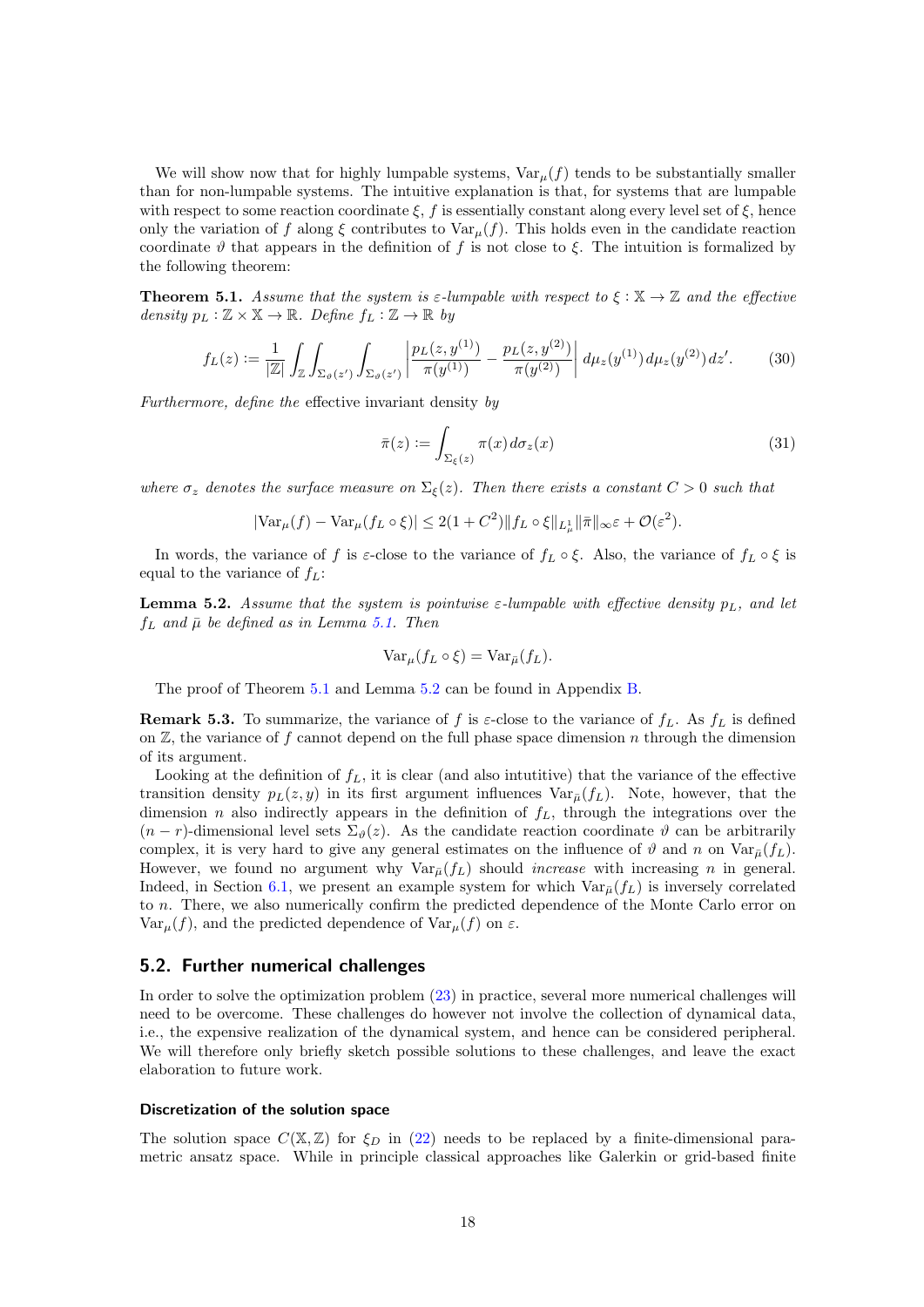element discretization methods could be explored, these methods suffer heavily from the curse of dimensionality, that is, the exponential dependence of the number of parameters on the system dimension [\[34\]](#page-28-16).

Due to its prevalence in scientific computing, many approaches have been suggested to tackle the curse of dimensionality, including sparse grids [\[18\]](#page-27-13), mesh-free methods [\[17\]](#page-27-14), and non-parametric approaches [\[42\]](#page-29-8). All of these methods are in principle compatible with the task of evaluating  $\mathscr{L}_{\mathcal{D}}(\vartheta)$ , provided the level sets  $\Sigma_{\vartheta}(z)$  can be sampled for the discretized  $\vartheta$ .

However, one particular discretization method practically suggests itself for our overall task of finding the minimizer of  $\mathscr{L}_{D}$ , and that is the representation of  $\xi_{D}$  via a multilayer neural network [\[28\]](#page-28-17). These models have demonstrated impressive performance for problems of high input dimensions, such as image recognition [\[27\]](#page-28-18), protein structure prediction [\[45\]](#page-29-9) or, quite relevant to our task, Markov model construction via the approximation of transfer operator eigenfunctions [\[30\]](#page-28-9). Minimization of the loss function  $\widetilde{\mathscr{L}}_D$  can then be accomplished by gradient descent methods, of which there exist numerous efficient variants and implementations [\[41\]](#page-29-10).

#### Level set integrals

Besides the integral over X, computation of  $\widetilde{\mathscr{L}}_D(\vartheta)$  requires the numerical solution of an integral over Z and, for each  $z \in \mathbb{Z}$ , two surface integrals over the z-level set  $\Sigma_{\theta}(z)$  of  $\theta$ , see [\(25\)](#page-16-0). As the dimension  $r$  of  $Z$  was assumed to be small, classical grid-based quadrature methods are sufficient for the former. The level sets  $\Sigma_{\theta}(z)$ , however, are  $n-r$  dimensional nonlinear sub-manifolds of X, and thus too high-dimensional for grid based methods.

The canonical approach would be again to use Monte Carlo quadrature, like for the integral over X. This approach was used for the low-dimensional examples presented in Section [6.](#page-18-0) Sampling of the surface measure  $\mu_z$  can be accomplished by restricted simulation of the dynamics, for which numerical schemes were suggested in [\[7\]](#page-27-15). Moreover, if  $\vartheta$  is modeled by a neural network, sampling  $\Sigma_{\theta}(z)$  could be alternated with the optimization step, leading to an optimization scheme similar to stochastic gradient descent.

## <span id="page-18-0"></span>6. Numerical examples

## <span id="page-18-1"></span>6.1. Timescale-separated Brownian motion

We consider a process  $(X_t) = (X_t^{(1)}, \ldots, X_t^{(n)})$  on the *n*-dimensional torus  $\mathbb{T}^n := [-\pi, \pi]^n$  for  $n \geq 2$  with slow diffusion in the first coordinate direction (standard Brownian motion) and instantaneous and pairwise independent equilibrations to the uniform distribution in the  $n-1$  remaining coordinate components, i.e.,

$$
dX_t^{(1)} = dW_t,
$$
  

$$
X_t^{(i)} \sim U([-\pi,\pi]), \quad 2 \le i \le n,
$$

such that

$$
X_{t_1}^{(i)} \perp X_{t_2}^{(i)}, \quad 1 \le i \le n, t_1 \ne t_2,
$$
  

$$
X_{t_1}^{(i)} \perp X_{t_2}^{(j)} \quad 1 \le i \ne j \le n, \forall t_1, t_2,
$$

with a standard Brownian motion  $W_t$ . We introduce a second process  $(\tilde{X}_t)$  on  $\mathbb{T}^n$  which is parametrized by a variance  $\sigma^2 > 0$  by the global diffusion

$$
\begin{aligned} \mathrm{d}\widetilde{X}_t^{(1)} &= \mathrm{d}\widetilde{W}_t^{(1)} \\ \mathrm{d}\widetilde{X}_t^{(i)} &= \sigma \mathrm{d}\widetilde{W}_t^{(i)}, \quad 2 \le i \le n, \end{aligned}
$$

where the  $\widetilde{W}_t^{(i)}$ ,  $1 \le i \le n$  are pairwise independent standard Brownian motions.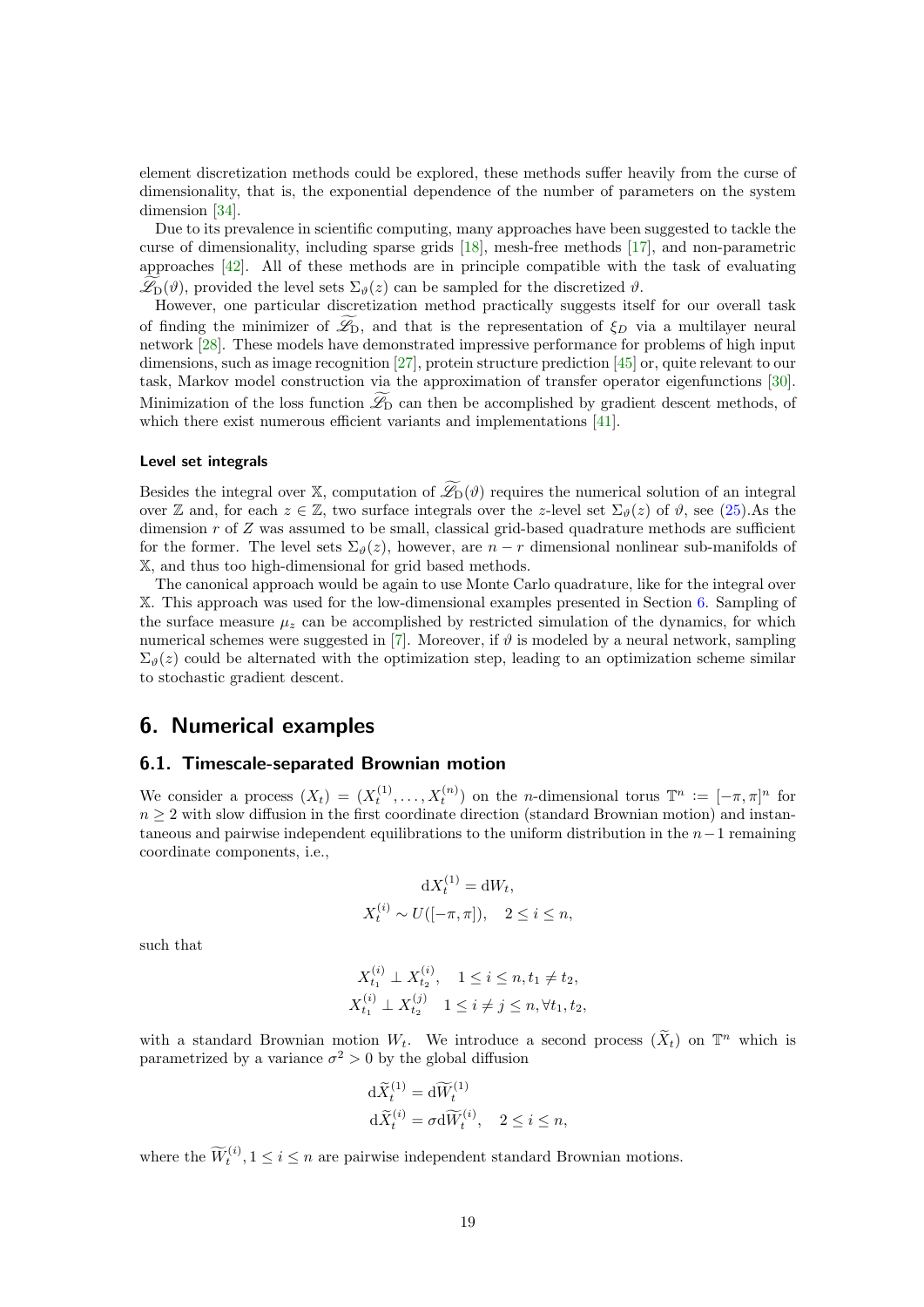## 6.1.1. Transition densities

The transition densities of  $(X_t)$  and  $(\widetilde{X}_t)$  can be conveniently described in terms of the onedimensional *wrapped normal distribution* [\[20\]](#page-27-16) on the circle  $[-\pi, \pi]$  with variance  $\sigma^2 \ge 0$ , which is defined by the density  $g^{\sigma} : [-\pi, \pi] \times [-\pi, \pi] \to \mathbb{R}_+$  given by

$$
g^{\sigma}(x, y) := \frac{1}{2\pi} \left( 1 + 2 \sum_{k=1}^{\infty} \rho^{k^2} \cos(k(y - x)) \right)
$$
, where  $\rho = \exp(-\sigma^2/2)$ .

In particular, for  $x = (x_1, \ldots, x_n), y = (y_1, \ldots, y_n) \in \mathbb{T}^n$  we straightforwardly obtain the transition density of  $(X_t)$  as

$$
p^{\tau,\infty}(x,y) := \frac{1}{(2\pi)^{n-1}} g^{\tau}(x_1,y_1)
$$

as well as the transition density of  $(\widetilde{X}_t)$  as

<span id="page-19-1"></span>
$$
p^{\tau,\sigma}(x,y) := g^{\tau}(x^{(1)}, y^{(1)}) \prod_{i=2}^{n} g^{\tau\sigma}(x_i, y_i).
$$
 (32)

The transition densities are illustrated in Figure [1](#page-19-0) for the case  $n = 2$ .

<span id="page-19-0"></span>

**Figure 1.:** Illustration of transition densities  $p^{\tau,\sigma}(0, \cdot)$  for different lag times  $\tau$  and standard deviations  $\sigma$  in the case  $n = 2$ . The top row illustrates how the transition densities  $p^{\tau,\sigma}(x, \cdot)$ approximate  $p^{\tau,\infty}(x, \cdot)$  for an increasing standard deviation  $\sigma$  when  $\tau$  is fixed. Note that for fixed  $x_1$  coordinates, the limiting density  $p^{\tau,\infty}(x, \cdot)$  is constant along the  $x_2$ -coordinate. The bottom row illustrates the larger degree of global dispersion for inceasing lag times when  $\sigma$  is fixed.

#### <span id="page-19-2"></span>6.1.2. Lumpability

As  $\sigma$  increases, the transition density  $p^{\tau,\sigma}(x, y)$  uniformly approximates  $p^{\tau,\infty}(x, y)$ , we may therefore understand  $(X_t)$  as the limiting process of  $(\widetilde{X}_t)$  for large variances. Because the transition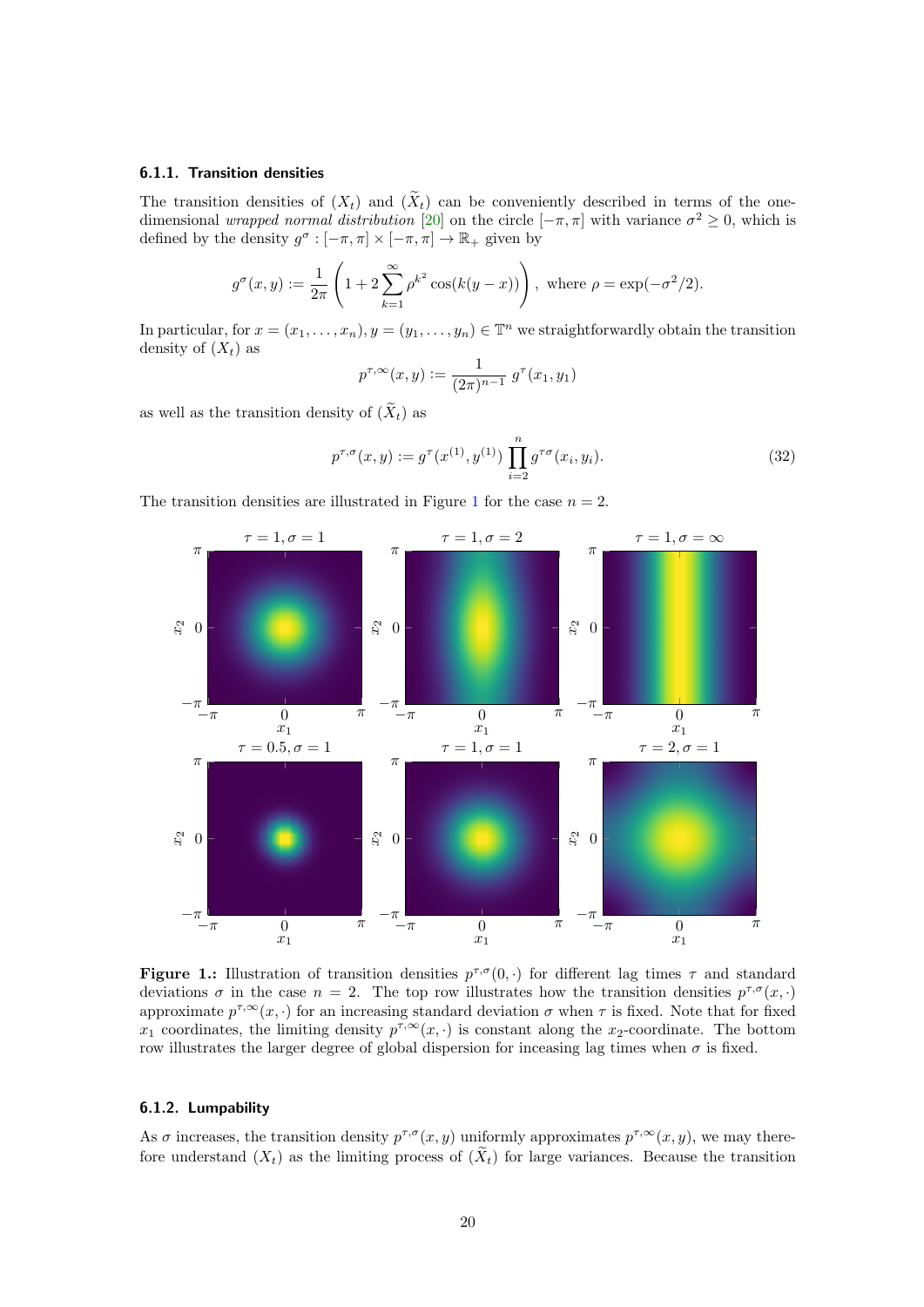density of  $p^{\tau,\infty}(x, y)$  only depends on the first coordinate components  $x_1, y_1$ , we can verify lumpability of  $(X_t)$  for large enough  $\sigma$ , as we will briefly illustrate now.

Consider the reaction coordinate  $\xi : [-\pi, \pi]^n \to [-\pi, \pi]$  given by the orthogonal projection onto the first coordinate component  $\xi((x_1, x_2, \ldots, x_n) = x_1$ . We call  $\xi$  the *optimal* reaction coordinate. With the effective transition density

$$
p_L^{\tau}(z, y) := \frac{1}{(2\pi)^{n-1}} g^{\tau}(z, y_1),
$$

one can then show that

<span id="page-20-0"></span>
$$
\left\|p^{\tau,\sigma}(\ast,\cdot)-p_L^{\tau}(\xi(\ast),\cdot)\right\|_{\mathbb{K}}=\mathcal{O}\left(\exp(-(\tau\sigma)^2/2)\right). \tag{33}
$$

which for increasing  $\sigma$  or  $\tau$  becomes arbitrarily small. The derivation of [\(33\)](#page-20-0) can be found in Appendix [C.](#page-32-0) In particular, for any lag time  $\tau > 0$ , we will find a  $\sigma$  for which the system becomes arbitrarily lumpable, while in the limit  $\sigma \to \infty$ , the system is "perfectly" lumpable (i.e.,  $\left\|p^{\tau,\sigma}(*, \cdot)-p_L^{\tau}(\xi(*), \cdot)\right\|_{\mathbb{K}}=0$  for every  $\tau>0$ . Note that  $\varepsilon$ -lumpability of  $(\tilde{X}_t)$  also implies  $||p''(*, \cdot) - p_L(\zeta(*), \cdot)||_K = 0$  for example to Proposition [3.6.](#page-6-0)

As our estimates of the distance  $||p^{\tau,\sigma}(*, \cdot) - p_L^{\tau}(\xi(*), \cdot)||_{\mathbb{K}}$  in Appendix [C](#page-32-0) are asymptotic in nature, we can give no precise formula for the dependence of the minimal  $\varepsilon$  in [\(L\)](#page-5-0) on  $\sigma$ . In particular, we cannot predict the dependence of  $\varepsilon$  on the system dimension n. Nevertheless, when computing the distance numerically, its dependence on  $n$  appears to be moderate, and seems to diminish with growing  $n$  (Figure [2\)](#page-20-1). Hence, we can expect a high degree of lumpability for moderately large  $\sigma$  and moderately high dimensions. Also, the computations confirm the convergence rate predicted in [\(33\)](#page-20-0).

<span id="page-20-1"></span>

**Figure 2.:** K-distance of the transition density  $p^{\tau,\sigma}$  to the effective transition density  $p_L^{\tau}$ , indicating the degree of lumpability. We observe the predicted decay in the diffusion constant  $\sigma$ , as well as a relative insensitivity to the system dimension  $n$ .

#### 6.1.3. Loss function illustration

Next, we investigate the dependence of the loss function  $\widetilde{\mathscr{L}}_D$  on the reaction coordinate, for the two-dimensional process (one slow and one fast component). To be precise, we investigate the dependence of  $\mathscr{L}_{D}(\vartheta_{\alpha})$  on the parameter  $\alpha$  of the family of "test" reaction coordiantes

<span id="page-20-2"></span>
$$
\vartheta_{\alpha}(x) := \frac{1}{\pi(\cos|\alpha| + \sin|\alpha|)} (\cos \alpha \quad \sin \alpha) \cdot \begin{pmatrix} x_1 \\ x_2 \end{pmatrix}, \quad \alpha \in (-\pi, \pi). \tag{34}
$$

for different values of the diffusion constant  $\sigma$ . The level sets of  $\vartheta_{\alpha}$  are one-dimensional hyperplanes that intersect the x<sub>1</sub>-axis with angle  $\pi/2-\alpha$ . The prefactor in [\(34\)](#page-20-2) ensures that  $\mathbb{Z} = \text{range}(\vartheta_{\alpha}) =$ [−1, 1] for all  $\alpha$ . Figure [3](#page-21-0) illustrates  $\vartheta_{\alpha}$  and its level sets.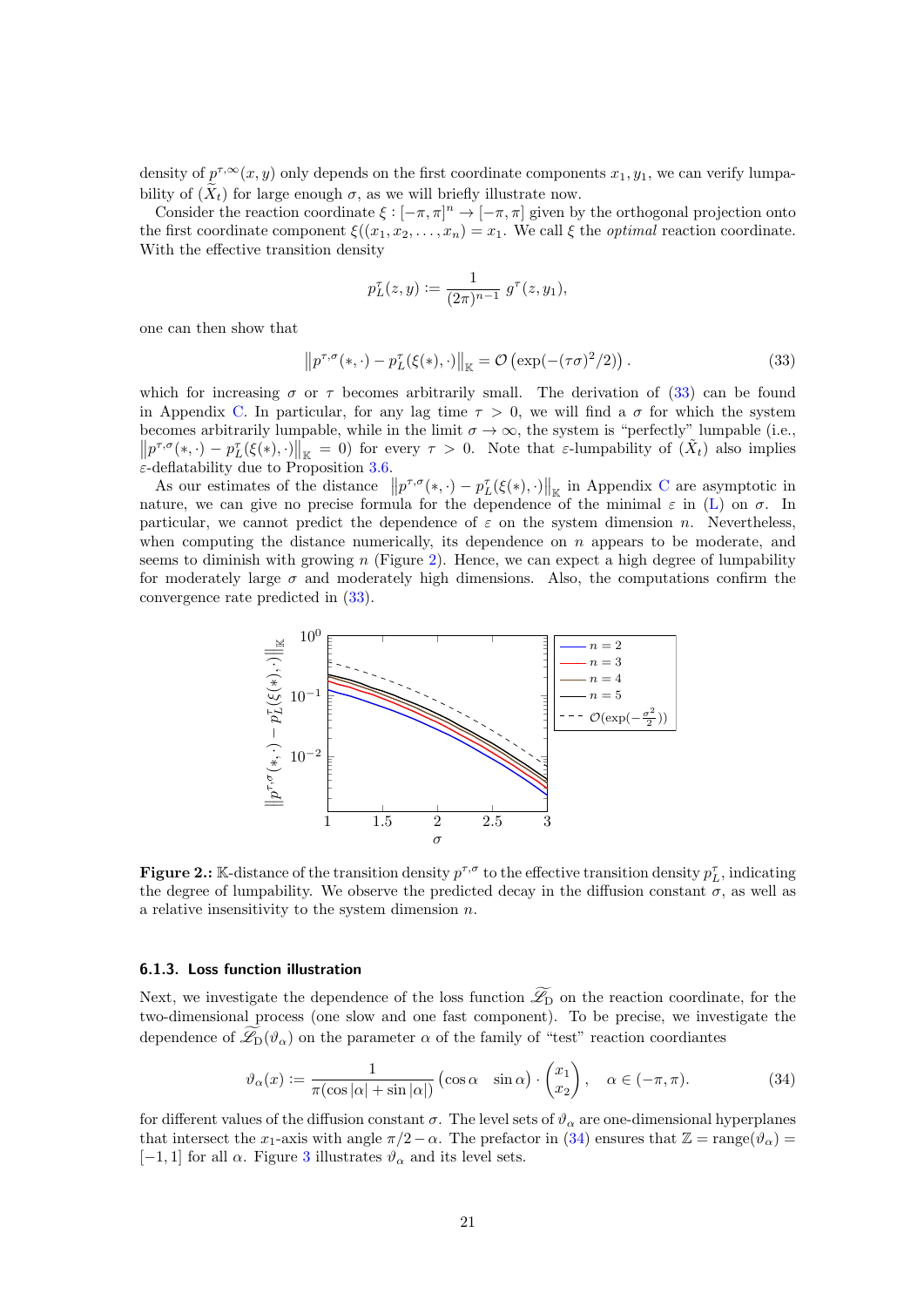<span id="page-21-0"></span>

<span id="page-21-1"></span>**Figure 3.:** The linear reaction coordinate  $\vartheta_{\alpha}$  for two different values of  $\alpha$ .



**Figure 4.:** The differential deflatability loss function of the reaction coordinate  $\vartheta_{\alpha}$  for  $\alpha \in$  $(-\pi/2, \pi/2)$  and different values of  $\sigma$ .

We use a combination of symbolic computation and numerical quadrature techniques for computing  $\mathscr{L}_{D}(\vartheta_{\alpha})$ , using Mathematica and Matlab. In particular, for sampling points on the level sets  $\Sigma_{\vartheta_{\alpha}}(z)$ , required for numerically computing the two innermost integrals in [\(25\)](#page-16-0), we utilized the Matlab function randFixedLinearCombination, written by John D'Errico and provided through MatlabCentral [\[10\]](#page-27-17). The scripts containing our computations are provided in the SI. We do however not suggest to use these scripts for the computation and minimization of  $\mathscr{L}_{\mathcal{D}}$  in real-world systems, as in particular the integration over the  $(n - r)$ -dimensional level sets quickly become infeasible. See the discussion in Section [5.2](#page-17-2) for a first outlook on how we plan to solve the optimization problem in practice.

The differential deflatability loss function  $\mathcal{L}_D(\vartheta_\alpha)$  in dependence of  $\alpha$  is shown in Figure [4.](#page-21-1) We observe that, for  $\sigma = 2$  and  $\sigma = \infty$ ,  $\widetilde{\mathscr{L}}_{\mathcal{D}}(\vartheta_{\alpha})$  indeed takes its unique global minimum for  $\alpha = 0$ . i.e., the optimal reaction coordinate  $\vartheta_0(x) = \xi(x) = x_1$ . We also observe that for  $\sigma = 2$ , the minimum value is not zero, as the system is not "perfectly lumpable" with respect to  $\vartheta_0$ , whereas for  $\sigma = \infty$  it is. Further, the "worst" reaction coordinates  $\vartheta_{\pm \pi/2}(x) = \pm x_2$ , which project onto the system's fast instead of its slow coordinate, correctly get assigned the global maximum value. For  $\alpha = 1$ , on the other hand, the diffusion is isotropic, and hence the "slow directions" coincide with the directions of largest extent, which are the diagonals of the domain  $[-\pi, \pi]^2$ . Consequently,  $\mathscr{L}_{D}(\vartheta_{\alpha})$  becomes minimal for  $\alpha = \pm \pi/4$ , for which  $\vartheta_{\alpha}$  projects onto the diagonals  $\{x_1 = \pm x_2\}$ .

The behavior of  $\mathscr{L}_{D}$  is therefore perfectly consistent with our intuition, and we can expect to identify the optimal reaction coordinate by minimizing  $\mathscr{L}_{D}$ .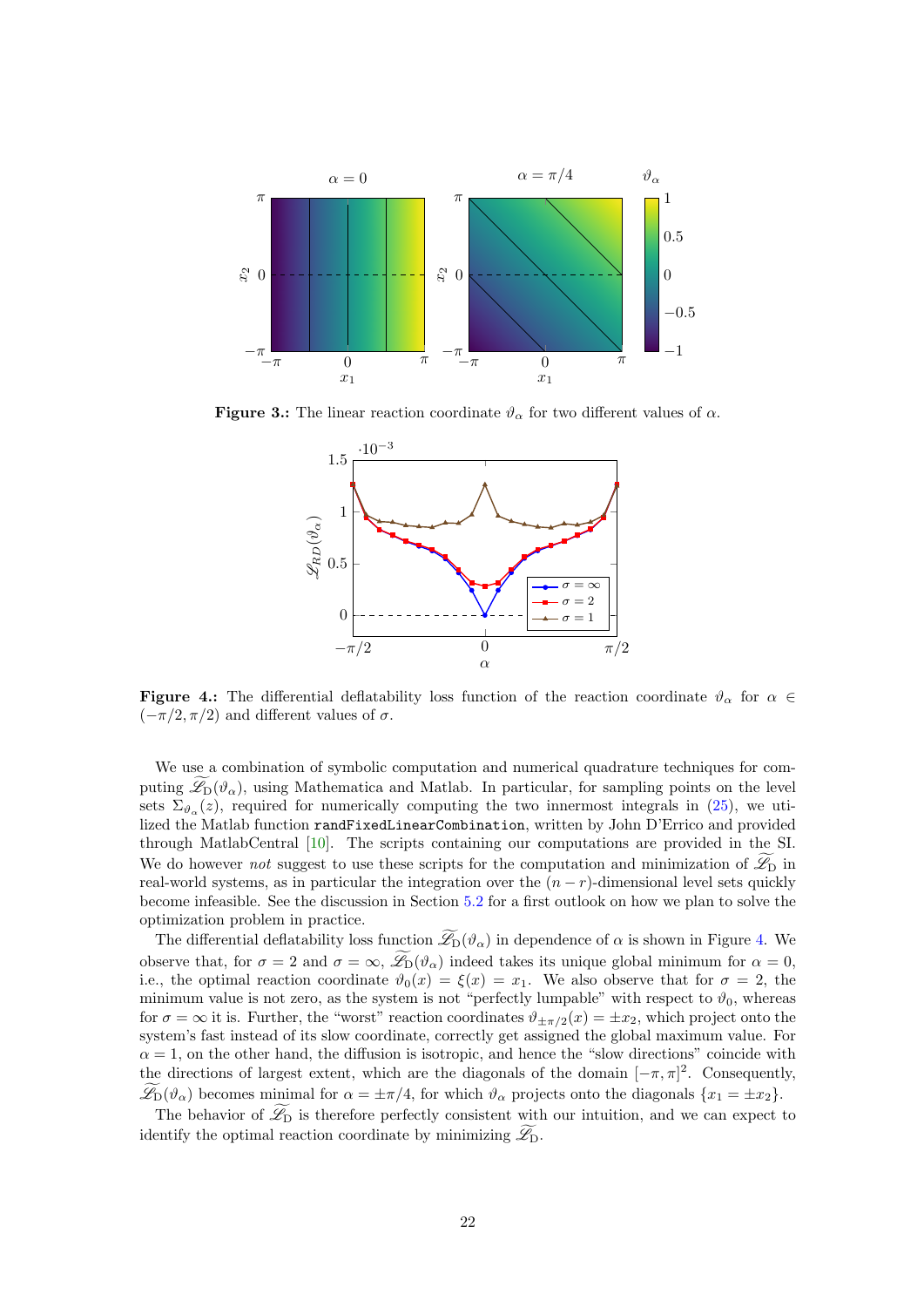<span id="page-22-0"></span>

**Figure 5.:** The function f, i.e., the integrand of the integral over  $\mathbb{X}$  in  $\widetilde{\mathscr{L}}_D(\vartheta)$  for  $\vartheta(x) = x_1 + x_2$ and different values of  $\sigma$ .

#### 6.1.4. Loss function Monte Carlo error

Finally we investigate the Monte Carlo quadrature error for the integral over  $\mathbb{X}$  in  $\widetilde{\mathscr{L}}_D$ . As discussed in Section [5.1,](#page-16-1) this error is, besides the number of sample points  $M$ , determined by the variance of the integrand  $f$ , which for the current system takes the form

$$
f(x) = \frac{(2\pi)^n}{|\vartheta_{\max} - \vartheta_{\min}|} \int_{\vartheta_{\min}}^{\vartheta_{\max}} \int_{\Sigma_{\vartheta}(z)} \int_{\Sigma_{\vartheta}(z)} \left| p^{\tau,\sigma}(x, y^{(1)}) - p^{\tau,\sigma}(x, y^{(2)}) \right| d\sigma_z(y^{(1)}) d\sigma_z(y^{(2)}) dz,
$$

where  $\vartheta_{\text{max}}$  and  $\vartheta_{\text{min}}$  describe the maximum and minimum of  $\vartheta$ . We point out in particular that f depends on the diffusion coefficient  $\sigma$  and, through the reaction coordinate  $\vartheta$ , on the system dimension *n*. The influence of these two parameters on the Monte Carlo error is the primary subject of investigation for this section.

We consider in dimension 2 and 3, respectively, the test reaction coordinates

$$
\vartheta^2(x) = x_1 + x_2, \qquad \vartheta^3(x) = x_1 + x_2 + x_3.
$$

Figure [5](#page-22-0) shows f for the reaction coordinate  $\vartheta^2$  and different values of  $\sigma$ . We observe that with increasing  $\sigma$ , f indeed becomes increasingly constant on the level sets  $\{x_1 = z\}$  of the optimal reaction coordinate  $\xi$ . This behavior was predicted in Section [5.1.](#page-16-1)

Figure [6](#page-23-1) illustrates the variance of f. We first note that the variance indeed decreases for increasing  $\sigma$ , and converges towards the variance of the process with instantaneously equilibrating components  $x_2, \ldots, x_n$  (equivalent to choosing " $\sigma = \infty$ "). Moreover, we observe that the variance of the three-dimensional process is substantially smaller compared to the two-dimensional process. This observation still holds when considering the relative variance  $\text{Var}[f]/\mathbb{E}[f]$ . This demonstrates that higher-dimensional function do not per se possess higher variance. In fact,  $\text{Var}[f]$  appears to be more dependent on the choice of the particular reaction coordinate  $\vartheta$  than on n, although, to avoid digression, we will refrain from detailed analysis.

Finally, we estimate the relative expected MC error

$$
\frac{\mathbb{E}\left[\left|I(f) - I_M(f)\right|\right]}{I(f)}
$$

where  $I(f)$  and  $I_M(f)$  are the exact integral and Monte Carlo integral with M samples of f defined in [\(27\)](#page-16-2) and [\(28\)](#page-16-3). In practice, this error indicates how many "dynamical samples"  $p^{\tau,\sigma}(x^{(k)},\cdot)$  need to be created by numerical simulation in order to approximate  $\widetilde{\mathscr{L}}_D(\vartheta)$  up to a given accuracy. In the present example, however,  $p^{\tau,\sigma}$  is known analytically by [\(32\)](#page-19-1).

Figure [7](#page-23-2) shows the relative error in dependence on the sample size M for  $\vartheta^2$  and  $\vartheta^2$ , each for a finite value of  $\sigma$  as well as  $\sigma = \infty$ . In all four cases we observe the expected Monte Carlo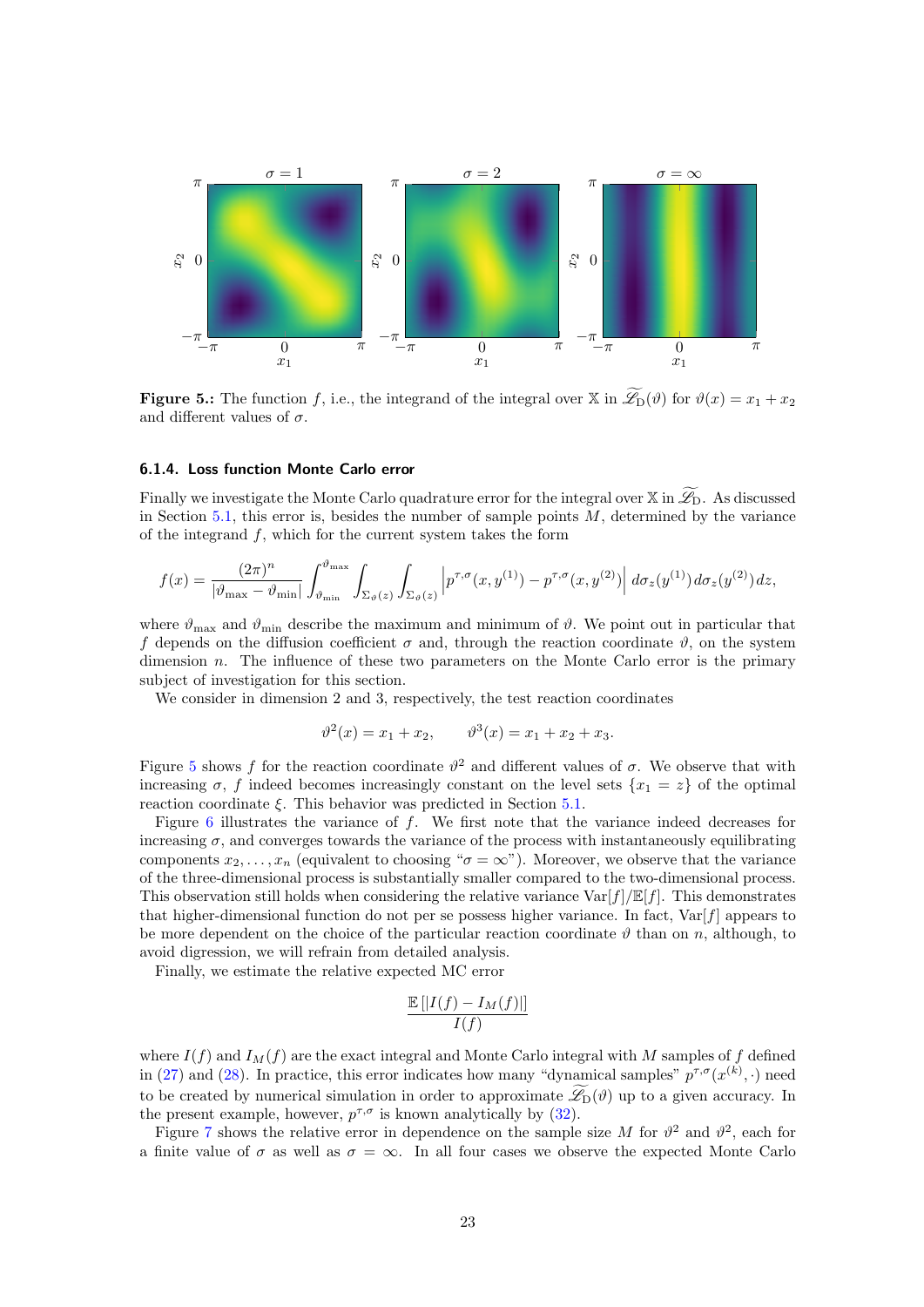<span id="page-23-1"></span>

<span id="page-23-2"></span>Figure 6.: (Relative) variance of f associated in dimensions 2 and 3 for various  $\sigma$ . We observe convergence of Var[f] with variable  $\sigma$  towards Var[f] associated with the  $\sigma$ -independent limit process  $X_t$ .



**Figure 7.:** The relative Monte Carlo quadrature error for the integral over  $\mathbb{X}$  in  $\widetilde{\mathscr{L}}_D(\vartheta_w)$  for different dimensions n and different diffusion coefficients  $\sigma$ .

convergence rate of  $\mathcal{O}(1/\sqrt{M})$ . Moreover, the error is significantly smaller for higher  $\sigma$ , i.e., the more lumpable system. Finally, the expected error for the higher dimensional system is slightly smaller. All these phenomena are perfectly consistent with the preceding analysis of  $\text{Var}[f]$ .

We conclude from this example that for lumpable systems, we can expect to find the optimal reaction coordinate by minimising  $\widetilde{\mathscr{L}}_D$ , that the Monte Carlo approximation to  $\widetilde{\mathscr{L}}_D(\vartheta)$  requires only few dynamical samples for highly lumpable systems, and that a high dimension of the base system has no negative impact on the performance.

## <span id="page-23-0"></span>6.2. Metastable circular system

To demonstrate the behavior of the loss function for nonlinear optimal reaction coordinates, we consider as a second example a two-dimensional system governed by the overdamped Langevin dynamics

$$
dX_t = -\nabla V(X_t) + \sqrt{2\beta^{-1}}dW_t,
$$
\n(35)

where  $V : \mathbb{R}^2 \to \mathbb{R}$  is the potential energy surface and  $\beta > 0$  is the inverse temperature determining the strength of the Brownian motion  $W_t$ . Informally, movement of this system can be described as a random walk within the energy landscape, aiming in the direction of steepest descent of V but being disturbed by temperature-scaled white noise.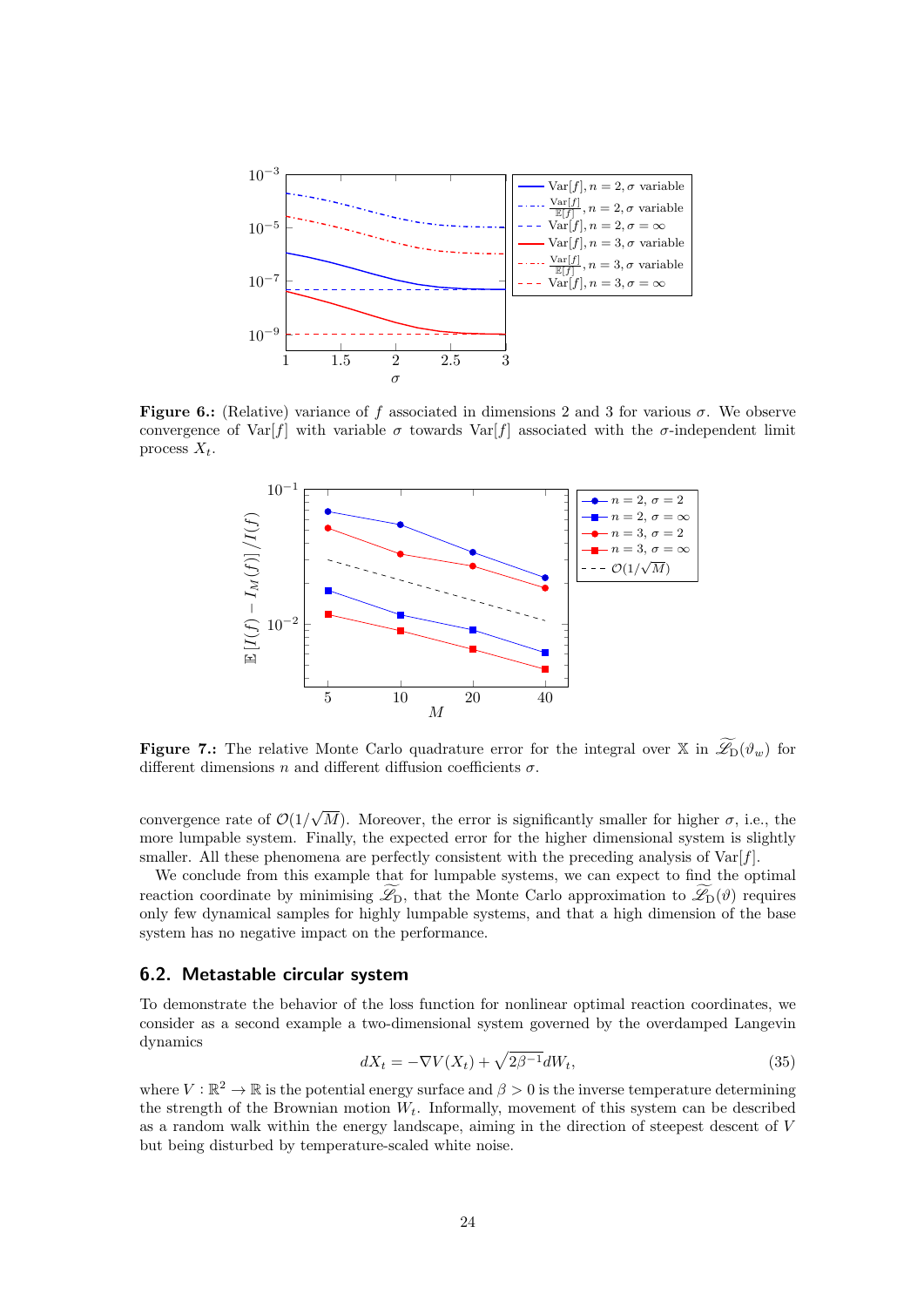<span id="page-24-0"></span>

Figure 8.: Left: The two components of the potential, which depend on the angular and the radial part of the polar coordinates, respectively. Center & right: The circular potential and its components for different values of  $\sigma$ . The dashed white line indicates the unit circle, i.e., the minimal energy pathway connecting the local minima.

In particular, we here consider the family of potentials

$$
V_{\sigma}(x) = \cos(5\varphi(x)) + \sigma (r(x) - 1)^{2}, \quad \sigma > 0,
$$

where  $(\varphi(x), r(x))$  describe the polar coordinates of x, i.e.,

$$
\varphi(x) = \operatorname{atan2}(x), \qquad r(x) = \|x\|_2.
$$

The potential consists of two components: a cosine term in the angular coordinate with five local minima of equal depth, and a quadratic term in the radial coordinate with a single minimum at  $r = 1$ . The full potential, shown in Figure [8,](#page-24-0) therefore possesses five local minima arranged along the unit circle. The two components  $\varphi$  and r as functions on X are shown in Figure [10](#page-26-2) (left).

#### 6.2.1. Metastability analysis

At moderate temperatures, the five local minima of V induce metastability in the system. This means that a typical trajectory will vibrate around a minimum for a long time, until suddenly, induced by sufficiently strong stochastic excitation, undergo a rapid transition to another local minimum. If additionally the equilibration in the radial direction is sufficiently fast, i.e., the parameter  $\sigma$  is sufficiently large, then these rare transitions will be the slowest sub-processes of the system. To confirm this, we compute the leading eigenvalues and associated eigenfunctions of the system's transfer operator  $\mathcal{P}^t : L^2(\mathbb{X}) \to L^2(\mathbb{X})$ , which is defined by

$$
\mathcal{P}^t f(x) = \int_{\mathbb{X}} f(y) p^t(y, x) \, dy.
$$

Going back to the late 90s, spectral analysis of the transfer operator, or its adjoint, the Koopman operator, forms the basis of many model reduction methods that aim to preserve the system's long timescales, for an overview see [\[24\]](#page-28-7).

The eigenvalues of  $\mathcal{P}^t$  for  $t = 0.1$  and various values of  $\sigma$  are shown in Figure [9.](#page-25-1) We see that for  $\sigma = 10$  and  $\sigma = 100$ , there is a significant spectral gap after  $\lambda_5$ , indicating a significant time scale separation between the associated sub-processes. Analysing the sign structure of the associated eigenfunctions confirms that the slowest processes are indeed associated with the transitions between the metastable sets (see the SI).

For small  $\sigma$ , on the other hand, no spectral gap can be observed, hence the metastable transitions are not considerably slower than the remaining processes. Indeed, sign analysis of the sixth eigenfunction for  $\sigma = 1$  shows that the corresponding sub-process describes the equilibration in the radial direction (see the SI). As  $\lambda_6$  is not significantly separated from  $\lambda_5$ , the radial equilibration occurs on roughly the same timescale as the metastable transitions.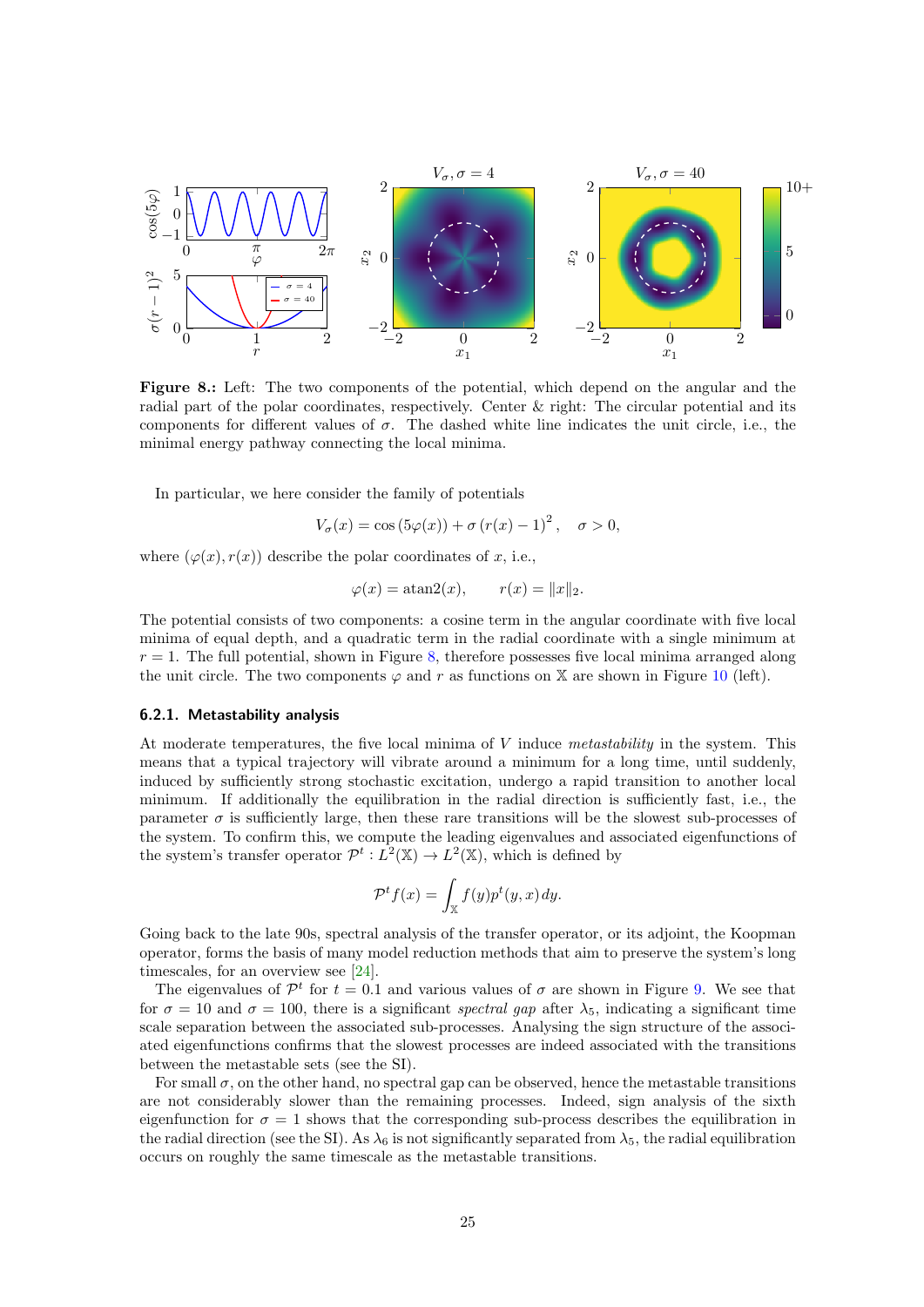<span id="page-25-1"></span>

Figure 9.: Leading eigenvalues of the circular system's transfer operator for different values of σ. For larger σ, we observe a spectral gap, which indicates that the equilibration times of the metastable transitions are much slower than that of other sub-processes in the system.

#### 6.2.2. Lossfunction computation

The preceding analysis confirms that, for high enough  $\sigma$ , a good reaction coordinate should resolve the transitions between the metastable sets. As these transitions occur predominantly within certain "transition channels" that surround the minimum energy pathways (MEPs) [\[32\]](#page-28-19), and as in our system the MEPs between two neighbouring minima are segments of the unit circle, we would expect the angular component  $\varphi(x)$  of the polar coordinates of x to be a good reaction coordinate. Conversely, we would expect the radial component  $r(x)$  to be a bad reaction coordinate, especially for high values of  $\sigma$ .

To test this hypothesis, we now compute the differential lumpability loss function  $\mathscr{L}_{D}$  for both  $\varphi$ and r. For the lag time parameter in  $\mathscr{L}_{D}$ , we use  $\tau = 0.1$ , as the observed spectral gap for this time indicates that the time scale separation between the slow and fast processes has already manifested itself. We again solve the various integrals in [\(25\)](#page-16-0) by Monte Carlo quadrature. One complication over the simple slow-fast system is that the transition density functions  $p^{\tau}(x, \cdot)$  are not known analytically, so they have to be approximated empirically. For that, we first draw an empirical sample of  $p^t(x, \cdot)$  by simulating many trajectories with starting point x, and then apply the kernel density estimation algorithm to the end points. For details on the numerical implementation see the SI.

Figure [10](#page-26-2) (right) shows the loss function for the two reaction coordinates in dependendce of  $\sigma$ . We see that, indeed,  $\widetilde{\mathscr{L}}_D(\varphi) < \widetilde{\mathscr{L}}_D(r)$  for all values of  $\sigma$ , hence  $\varphi$  is the better reaction coordinate. Moreover, for increasing  $\sigma$ ,  $\mathscr{L}_{D}(\varphi)$  continually decreases<sup>1</sup>, whereas  $\mathscr{L}_{D}(r)$  increases. This agrees well with our intuitive understanding of the role of  $\sigma$ : with increasing  $\sigma$ , the radial component r equilibrates more quickly, so the long-term future evolution of  $X_t$  depends more and more only on  $\varphi(X_t)$  (i.e., the degree of lumpability with respect to  $\varphi$  increases), and less and less on  $r(X_t)$ (i.e., the degree of lumpability with respect to  $r$  decreases).

## <span id="page-25-0"></span>7. Discussion and outlook

In this paper, we formally characterized optimal reaction coordinates in continuous Markovian systems, that is, observables that optimally describe latent long-term mechanisms of the dynamics. We have seen, by both theoretical analysis (Section [3.3\)](#page-7-3) and numerical examples (Section [6\)](#page-18-0), that our definition is applicable to several common types of multiscale systems, such as slow-fast systems and metastable systems. To add further interpretability to our definition, it would be desireable to draw a formal connection to the well-established transition path theory [\[13,](#page-27-0) [32\]](#page-28-19), which

<sup>&</sup>lt;sup>1</sup>Note that the flattening of  $\mathcal{L}_{D}(\varphi)$  towards the right side of the plot is a numerical artefact. For high degrees of lumpability, miniscule differences between transition densities need to be quantified, which presents a challenge to our fixed-bandwidth kernel density estimator.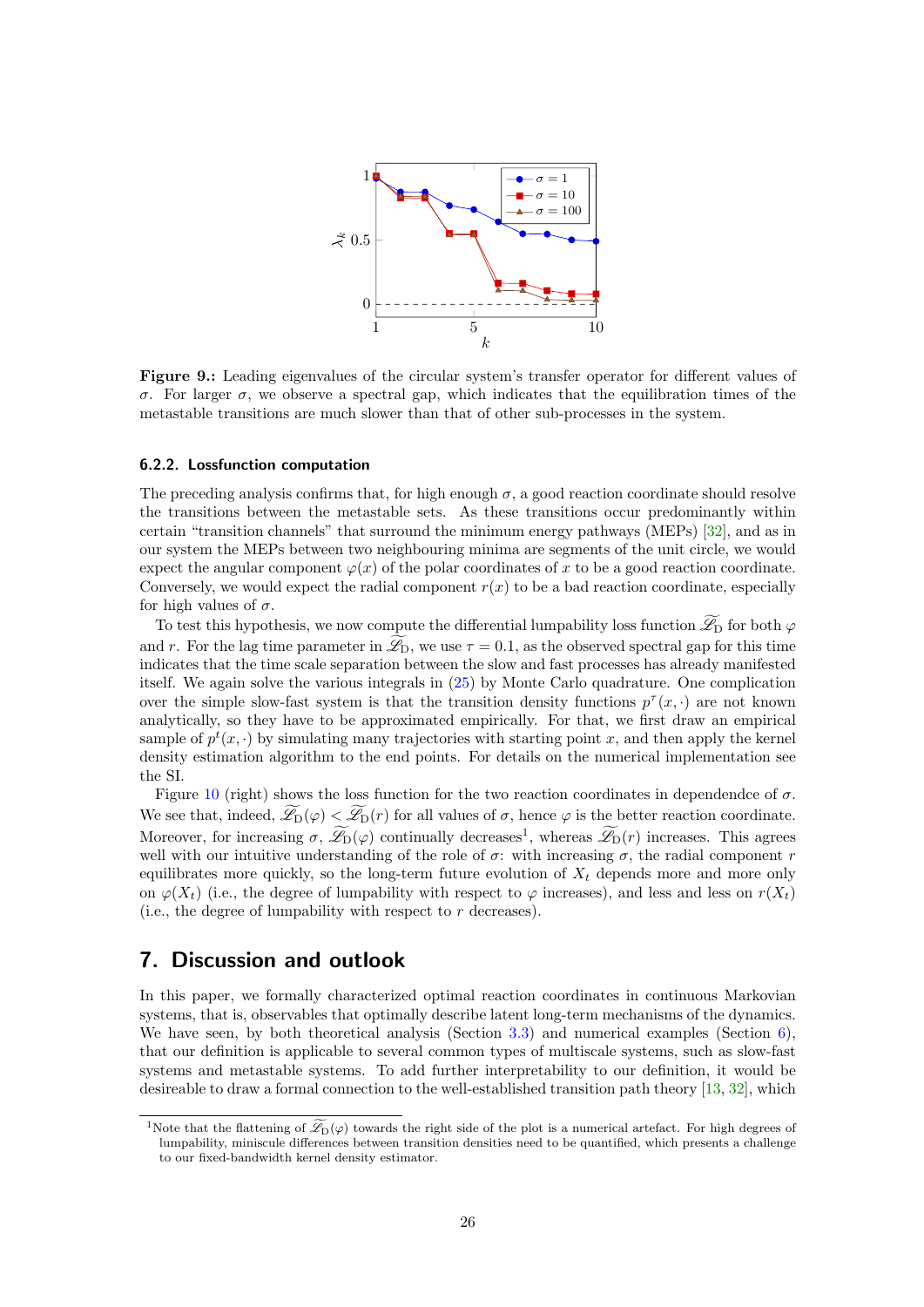<span id="page-26-2"></span>

**Figure 10.:** Left: the two components  $\varphi$  and r as functions on X. Right: Loss function  $\widetilde{\mathscr{L}}_D$  for  $\varphi$  and r interpreted as reaction coordinates.

characterizes reaction coordinates in terms of committor functions and minimum energy pathways on the potential energy surface. In [\[2\]](#page-26-1), a connection between the transition manifold approach (a predecessor to the present characterization) and transition path theory has been discussed rather informally, but a rigorous investigation is still outstanding.

We then presented a variational formulation of this characterization as a computational strategy for the discovery of optimal reaction coordinates. In particular, that variational formulation provides a leverage point for modern machine learning methods, such as deep learning and stochastic gradient descent. The implementation of these methods and their demonstration of efficiency are subject of ongoing work. The reduced data requirement for the optimization problem that was demonstrated in this paper raises confidence that we will be able to apply our method to high dimensional problems such as the identification of reaction coordinates in large molecular systems.

## Acknowledgements

This research has been funded by Deutsche Forschungsgemeinschaft (DFG) through grant CRC 1114 "Scaling Cascades in Complex Systems", Project Number 235221301, Project B03 "Multilevel coarse graining of multiscale problems", and by Deutsche Forschungsgemeinschaft (DFG) through grant EXC 2046 "MATH+", Project Number 390685689, Project AA1-2 "Learning Transition Manifolds and Effective Dynamics of Biomolecules".

## References

- <span id="page-26-0"></span>[1] J. Berner, P. Grohs, G. Kutyniok, and P. Petersen. The Modern Mathematics of Deep Learning.  $arXiv:2105.04026$  [cs, stat], May 2021.
- <span id="page-26-1"></span>[2] A. Bittracher, R. Banisch, and C. Schütte. Data-driven computation of molecular reaction coordinates. The Journal of Chemical Physics, 149(15):154103, 2018.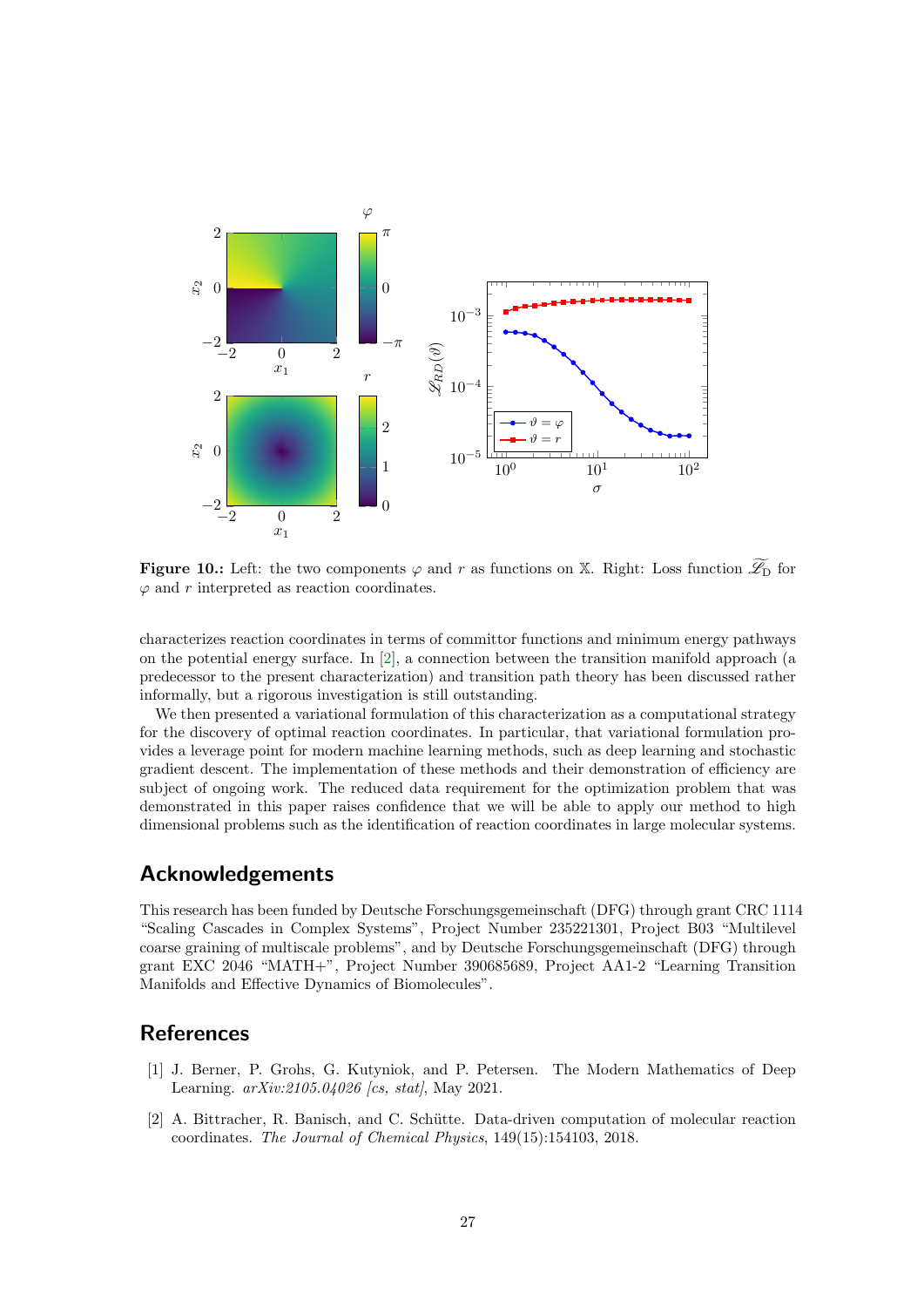- <span id="page-27-6"></span>[3] A. Bittracher, S. Klus, B. Hamzi, P. Koltai, and C. Schütte. Dimensionality Reduction of Complex Metastable Systems via Kernel Embeddings of Transition Manifolds. J Nonlinear Sci, 31(1):3, Dec. 2020.
- <span id="page-27-1"></span>[4] A. Bittracher, P. Koltai, S. Klus, R. Banisch, M. Dellnitz, and C. Schütte. Transition Manifolds of Complex Metastable Systems: Theory and Data-driven Computation of Effective Dynamics. J. Nonlinear Sci., 28(2):471–512, 2017.
- <span id="page-27-3"></span>[5] A. Bittracher and C. Schütte. A Weak Characterization of Slow Variables in Stochastic Dynamical Systems. In O. Junge, O. Schütze, G. Froyland, S. Ober-Blöbaum, and K. Padberg-Gehle, editors, Advances in Dynamics, Optimization and Computation, Studies in Systems, Decision and Control, pages 132–150, Cham, 2020. Springer International Publishing.
- <span id="page-27-8"></span> $[6]$  A. Bittracher and C. Schütte. A probabilistic algorithm for aggregating vastly undersampled large Markov chains. Physica D: Nonlinear Phenomena, 416:132799, Feb. 2021.
- <span id="page-27-15"></span>[7] G. Ciccotti, T. Lelievre, and E. Vanden-Eijnden. Projection of Diffusions on Submanifolds: Application to Mean Force Computation. Communications on Pure and Applied Mathematics, 61(3):371–408, 2007.
- <span id="page-27-12"></span>[8] R. R. Coifman and S. Lafon. Diffusion maps. Applied and Computational Harmonic Analysis, 21(1):5–30, July 2006.
- <span id="page-27-4"></span>[9] M. Dellnitz and O. Junge. On the approximation of complicated dynamical behaviour. SIAM J. Num. Anal., 36(2), 1999.
- <span id="page-27-17"></span>[10] J. D'Errico. randFixedLinearCombination. https://de.mathworks.com/matlabcentral/fileexchange/49795 randfixedlinearcombination, Retrieved June 16, 2021.
- <span id="page-27-5"></span>[11] P. Deuflhard and M. Weber. Robust Perron cluster analysis in conformation dynamics. Linear algebra and its applications, 398:161–184, 2005.
- <span id="page-27-11"></span>[12] P. Drineas and M. W. Mahoney. On the Nyström Method for Approximating a Gram Matrix for Improved Kernel-Based Learning. J. Mach. Learn. Res., 6:2153–2175, Dec. 2005.
- <span id="page-27-0"></span>[13] W. E and E. Vanden-Eijnden. Towards a Theory of Transition Paths. J. Stat. Phys., 123(3):503–523, 2006.
- <span id="page-27-9"></span>[14] S. Foucart and H. Rauhut. A Mathematical Introduction to Compressive Sensing. Applied and Numerical Harmonic Analysis. Springer New York, New York, NY, 2013.
- <span id="page-27-7"></span>[15] T. A. Frewen, G. Hummer, and I. G. Kevrekidis. Exploration of effective potential landscapes using coarse reverse integration. J Chem Phys, 131(13), Oct. 2009.
- <span id="page-27-2"></span>[16] G. Froyland, G. A. Gottwald, and A. Hammerlindl. A Computational Method to Extract Macroscopic Variables and Their Dynamics in Multiscale Systems. SIAM Journal on Applied Dynamical Systems, 13(4):1816–1846, Jan. 2014.
- <span id="page-27-14"></span>[17] S. Garg and M. Pant. Meshfree Methods: A Comprehensive Review of Applications. Int. J. Comput. Methods, 15(04):1830001, June 2018.
- <span id="page-27-13"></span>[18] M. Griebel, P. Oswald, and T. Schiekofer. Sparse grids for boundary integral equations. Numerische Mathematik, 83(2):279–312, 1999.
- <span id="page-27-10"></span>[19] N. Halko, P. Martinsson, and J. Tropp. Finding Structure with Randomness: Probabilistic Algorithms for Constructing Approximate Matrix Decompositions. SIAM Review, 53(2):217– 288, 2011.
- <span id="page-27-16"></span>[20] S. R. Jammalamadaka and A. SenGupta. Topics in Circular Statistics, volume 5 of Series on Multivariate Analysis. WORLD SCIENTIFIC, Apr. 2001.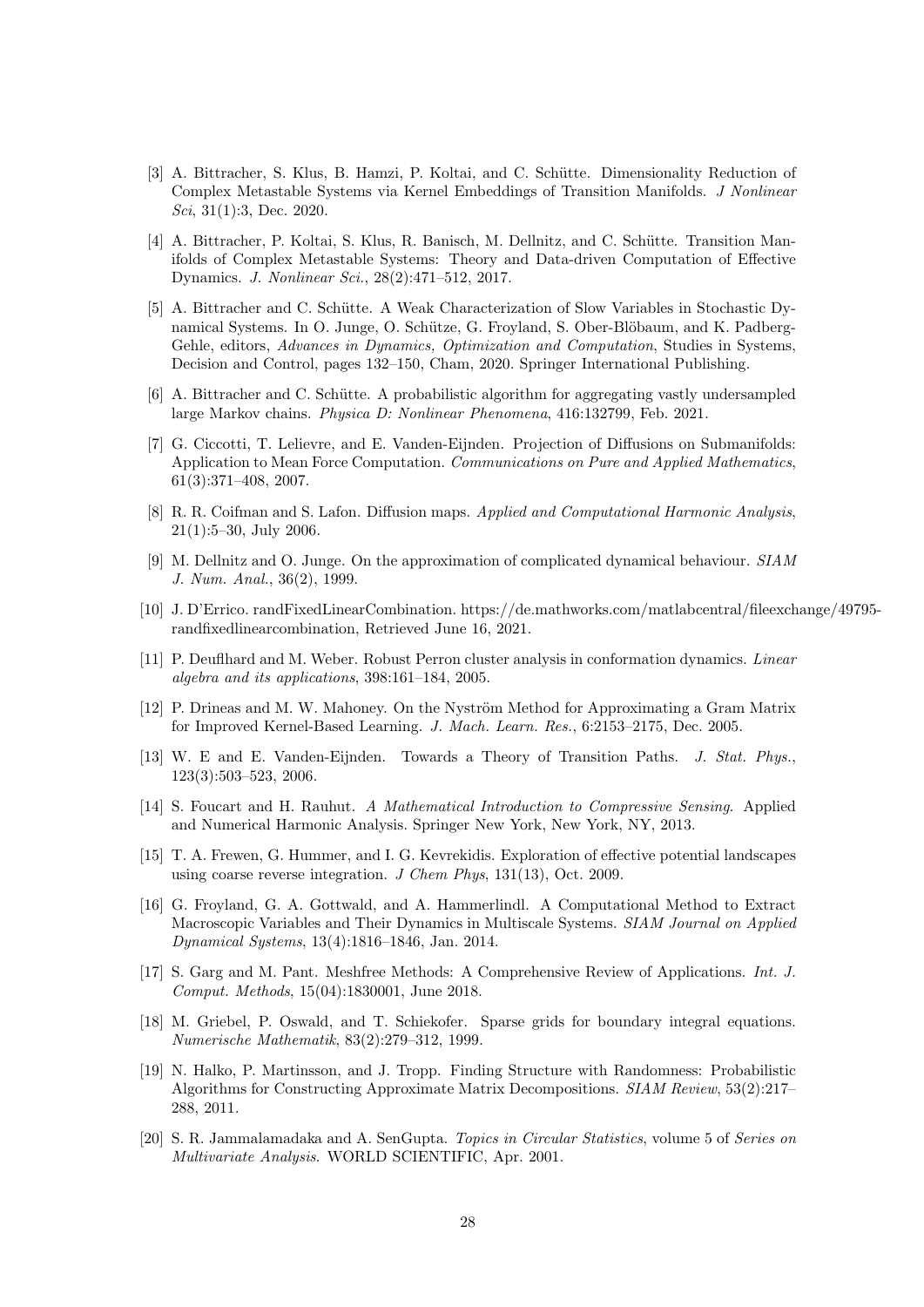- <span id="page-28-15"></span>[21] M. H. Kalos and P. A. Whitlock. Monte Carlo Methods. John Wiley & Sons, June 2009.
- <span id="page-28-0"></span>[22] J. Kemeny and J. L. Snell. Finite Markov Chains. Springer-Verlag New York, 1976.
- <span id="page-28-8"></span>[23] Y. Khoo, J. Lu, and L. Ying. Solving for high-dimensional committor functions using artificial neural networks. Res Math Sci, 6(1):1, Oct. 2018.
- <span id="page-28-7"></span>[24] S. Klus, F. Nüske, P. Koltai, H. Wu, I. Kevrekidis, C. Schütte, and F. Noé. Data-Driven Model Reduction and Transfer Operator Approximation. J Nonlinear Sci, 28(3):985–1010, June 2018.
- <span id="page-28-5"></span>[25] S. Klus, I. Schuster, and K. Muandet. Eigendecompositions of Transfer Operators in Reproducing Kernel Hilbert Spaces. Journal of Nonlinear Science, 30(1):283–315, Feb. 2020.
- <span id="page-28-12"></span>[26] U. Krengel and A. Brunel. Ergodic Theorems. Number 6 in De Gruyter Studies in Mathematics. W. de Gruyter, Berlin ; New York, 1985.
- <span id="page-28-18"></span>[27] A. Krizhevsky, I. Sutskever, and G. E. Hinton. ImageNet classification with deep convolutional neural networks. Commun. ACM, 60(6):84–90, May 2017.
- <span id="page-28-17"></span>[28] Y. LeCun, Y. Bengio, and G. Hinton. Deep learning. Nature, 521(7553):436–444, May 2015.
- <span id="page-28-1"></span>[29] L. Maragliano, A. Fischer, E. Vanden-Eijnden, and G. Ciccotti. String method in collective variables: Minimum free energy paths and isocommittor surfaces. J. Chem. Phys., 125(2):024106, 2006.
- <span id="page-28-9"></span>[30] A. Mardt, L. Pasquali, H. Wu, and F. Noé. VAMPnets for deep learning of molecular kinetics. Nat. Commun., 9(1):5, 2018.
- <span id="page-28-2"></span>[31] R. T. McGibbon, B. E. Husic, and V. S. Pande. Identification of simple reaction coordinates from complex dynamics. The Journal of Chemical Physics, 146(4):044109, 2017.
- <span id="page-28-19"></span>[32] P. Metzner, C. Schütte, and E. Vanden-Eijnden. Illustration of transition path theory on a collection of simple examples. The Journal of Chemical Physics, 125(8):084110, Aug. 2006.
- <span id="page-28-3"></span>[33] L. Molgedey and H. G. Schuster. Separation of a mixture of independent signals using time delayed correlations. Physical Review Letters, 72(23):3634–3637, 1994.
- <span id="page-28-16"></span>[34] E. Novak and H. Woźniakowski. Approximation of infinitely differentiable multivariate functions is intractable. Journal of Complexity, 25(4):398–404, Aug. 2009.
- <span id="page-28-14"></span>[35] F. Nüske, P. Koltai, L. Boninsegna, and C. Clementi. Spectral Properties of Effective Dynamics from Conditional Expectations. Entropy, 23(2):134, Feb. 2021.
- <span id="page-28-6"></span>[36] G. A. Pavliotis and A. M. Stuart. Multiscale Methods: Averaging and Homogenization. Springer Science & Business Media, 2008.
- <span id="page-28-4"></span>[37] G. Perez-Hernandez, F. Paul, T. Giorgino, G. de Fabritiis, and F. Noé. Identification of slow molecular order parameters for Markov model construction. The Journal of Chemical Physics, 139(1):015102, 2013.
- <span id="page-28-10"></span>[38] A. Rahimi and B. Recht. Random Features for Large-Scale Kernel Machines. page 8.
- <span id="page-28-13"></span>[39] G. O. Roberts and J. S. Rosenthal. General state space Markov chains and MCMC algorithms. Probability Surveys, 1(none):20–71, Jan. 2004.
- <span id="page-28-11"></span>[40] M. Rosenblatt. Transition probability operators. In Proceedings of the Fifth Berkeley Symposium on Mathematical Statistics and Probability, Volume 2: Contributions to Probability Theory, Part 2, pages 473–483, Berkeley, Calif., 1967. University of California Press.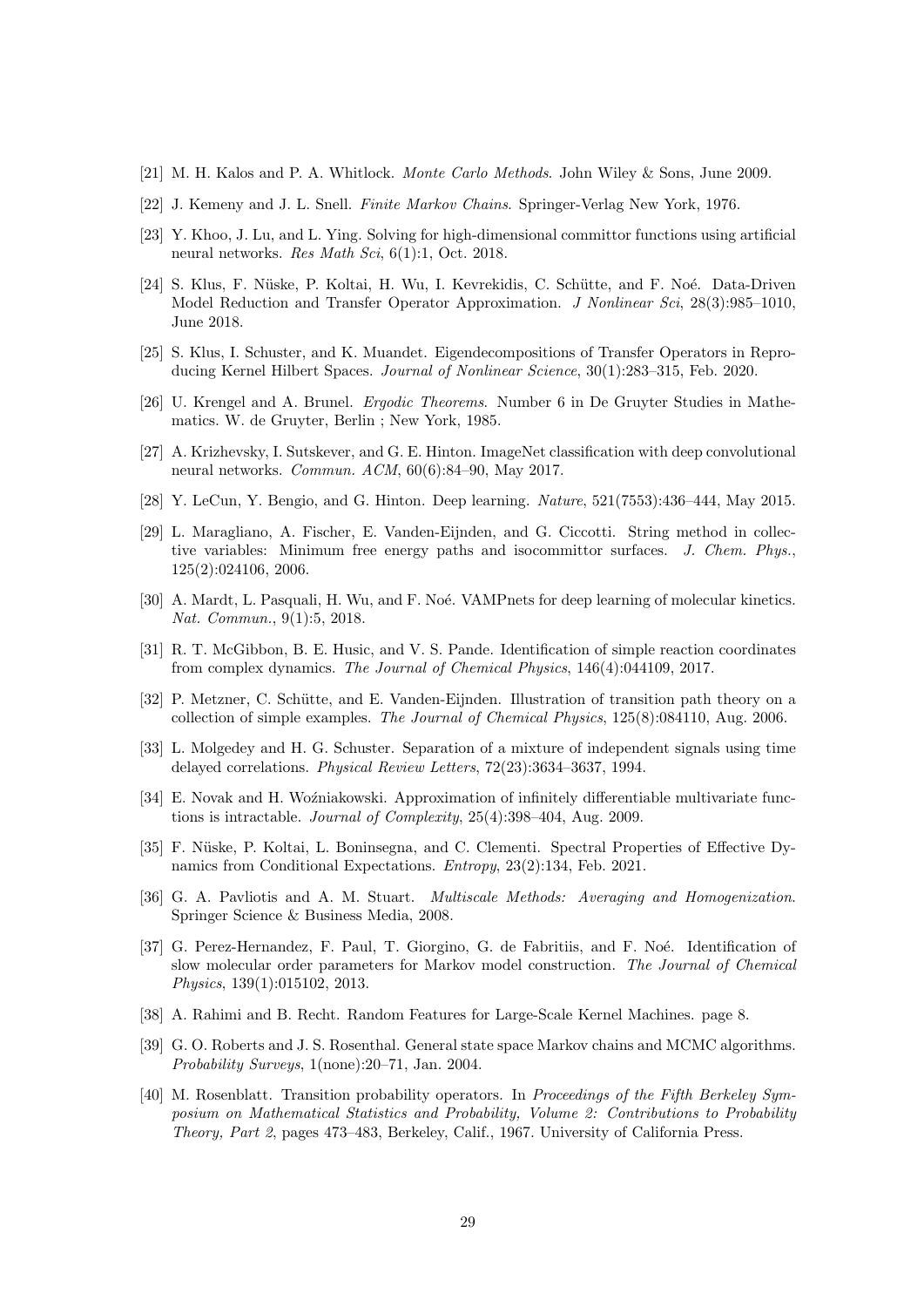- <span id="page-29-10"></span>[41] S. Ruder. An overview of gradient descent optimization algorithms.  $arXiv:1609.04747$  [cs], June 2017.
- <span id="page-29-8"></span>[42] B. Schölkopf and A. J. Smola. Learning with Kernels: Support Vector Machines, Regularization, Optimization and Beyond. MIT press, Cambridge, USA, 2001.
- <span id="page-29-4"></span>[43] C. Schütte, A. Fischer, W. Huisinga, and P. Deuflhard. A Direct Approach to Conformational Dynamics Based on Hybrid Monte Carlo. J. Comput. Phys., 151(1):146–168, 1999.
- <span id="page-29-1"></span>[44] C. Schütte and M. Sarich. Metastability and Markov State Models in Molecular Dynamics: Modeling, Analysis, Algorithmic Approaches. Courant Lecture Notes in Mathematics. American Mathematical Society, 2014.
- <span id="page-29-9"></span>[45] A. W. Senior, R. Evans, J. Jumper, J. Kirkpatrick, L. Sifre, T. Green, C. Qin, A. Žídek, A. W. R. Nelson, A. Bridgland, H. Penedones, S. Petersen, K. Simonyan, S. Crossan, P. Kohli, D. T. Jones, D. Silver, K. Kavukcuoglu, and D. Hassabis. Improved protein structure prediction using potentials from deep learning. Nature, 577(7792):706–710, Jan. 2020.
- <span id="page-29-3"></span>[46] A. Singer, R. Erban, I. G. Kevrekidis, and R. R. Coifman. Detecting intrinsic slow variables in stochastic dynamical systems by anisotropic diffusion maps. Proceedings of the National Academy of Sciences of the United States of America, 106(38):16090–5, 2009.
- <span id="page-29-6"></span>[47] M. Udell and A. Townsend. Why Are Big Data Matrices Approximately Low Rank? SIAM Journal on Mathematics of Data Science, 1(1):144–160, Jan. 2019.
- <span id="page-29-2"></span>[48] W. Wang and A. Roberts. Slow manifold and averaging for slow–fast stochastic differential system. Journal of Mathematical Analysis and Applications, 398(2):822–839, Feb. 2013.
- <span id="page-29-5"></span>[49] C. Wehmeyer and F. Noé. Time-lagged autoencoders: Deep learning of slow collective variables for molecular kinetics. J. Chem. Phys., 148(24):241703, June 2018.
- <span id="page-29-0"></span>[50] R. Zwanzig, A. Szabo, and B. Bagchi. Levinthal's paradox. PNAS, 89(1):20–22, Jan. 1992.

## <span id="page-29-7"></span>A. Extended multiscale expansion of slow-fast systems

In this section, we continue the multiscale analysis for the slow-fast system from Section [3.3.2.](#page-8-0) That is, we derive an evolution equation for the dominant component  $q_0^t$  of the transition density. Comparing the terms of order  $\varepsilon^0$  in [\(11\)](#page-9-2) yields

<span id="page-29-11"></span>
$$
\partial_t q_0^t(x,\cdot) = \mathcal{L}_z q_1^t(x,\cdot) + \mathcal{L}_y q_0^t(x,\cdot). \tag{36}
$$

The middle term is zero, which can be seen as follows: Let the averaging operator  $\Pi : L^1_\mu(\mathbb{X}) \to L^1(\mathbb{X})$  $L^1_{\bar{\mu}}(\mathbb{Z})$  be defined by

$$
\Pi g(z) = \frac{\int_{\mathbb{Y}} g(y, z) \pi(y, z) dy}{\bar{\pi}(z)} \quad \text{where} \quad \bar{\pi}(z) = \int_{\mathbb{Y}} \pi(y, z) dy \tag{37}
$$

and  $\bar{\mu}$  is the measure induced by  $\bar{\pi}$ . As  $q_0^t(x, \cdot)$  is independent of y in its first argument, we have

$$
\partial_t q_0^t(x,\cdot) = \frac{1}{\bar{\pi}(z)} \Pi \partial_t q_0^t(x,\cdot) \quad \text{and} \quad \mathcal{L}_y q_0^t(x,\cdot) = \frac{1}{\bar{\pi}(z)} \Pi \mathcal{L}_y q_0^t(x,\cdot).
$$

Furthermore,  $\Pi \mathcal{L}_z = 0$ . It follows that  $\mathcal{L}_z q_1^t(x, \cdot) = 0$ .

Therefore, applying  $\Pi$  to [\(36\)](#page-29-11) gives

$$
\partial_t \Pi q_0^t(x,\cdot) = \Pi \mathcal{L}_y q_0^t(x,\cdot).
$$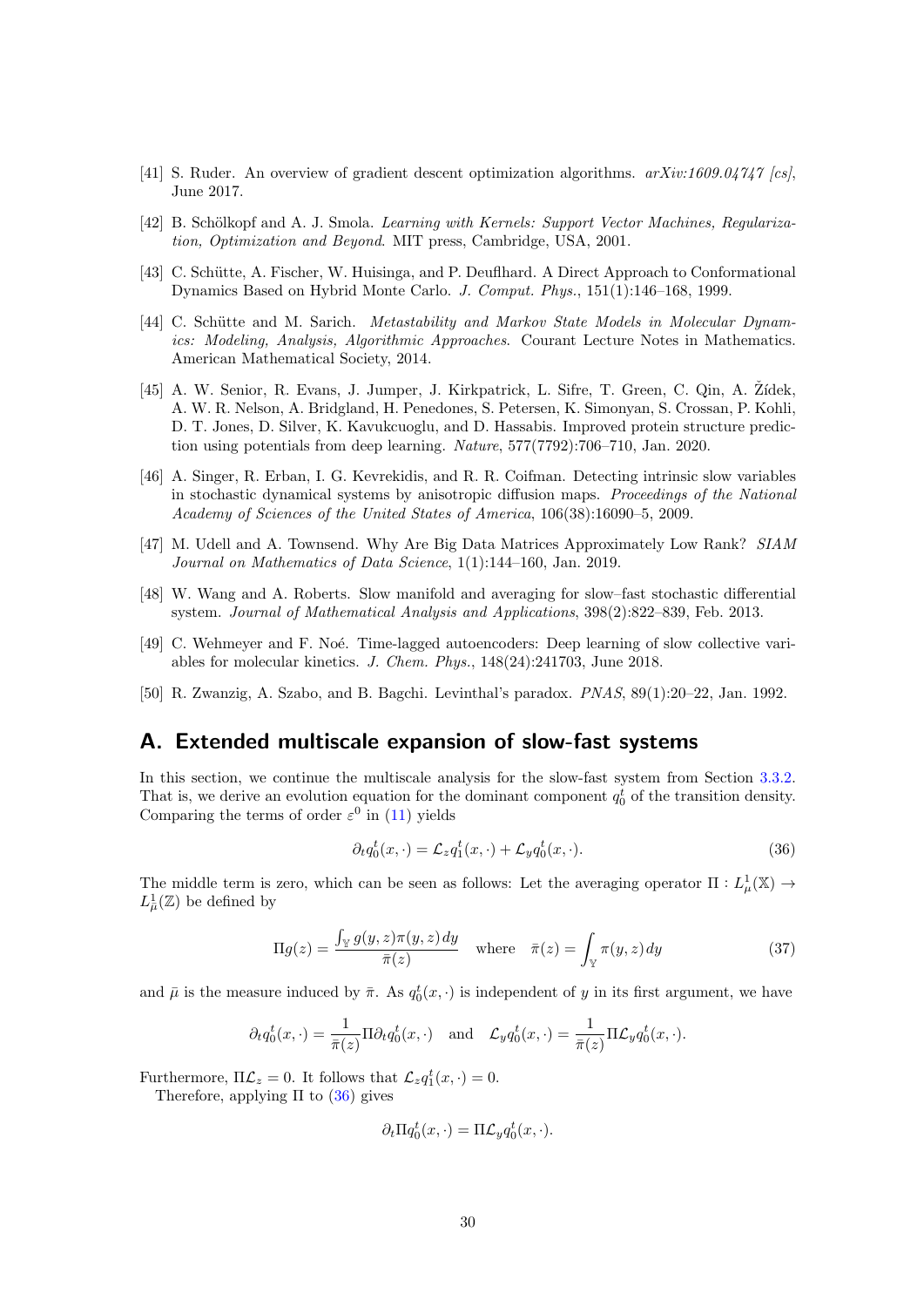As both  $q_0^t(x, \cdot)$  and  $\mathcal{L}_y g$  (for all g) are independent of y, we finally get for the evolution equation for  $q_0^t$ 

$$
\partial_t q_0^t(x,\cdot) = \mathcal{L}_y q_0^t.
$$

Hence, with  $\mathcal{L} := \Pi \mathcal{L}_y \Pi$ , the evolution equation of  $q_0^t(x, \cdot)$  up to order  $\varepsilon$  becomes

$$
\partial_t q_0^t(x,\cdot) = \overline{\mathcal{L}} q_0^t(x,\cdot) + \mathcal{O}(\varepsilon) \quad \text{for all } x \in \mathbb{X}.
$$

# <span id="page-30-0"></span>B. Proof of Theorem [5.1](#page-17-0)

The proof of consists of simple integral and norm estimations. The main argument, used multiple times in the final proof, is formulated in the following lemma:

<span id="page-30-2"></span>**Lemma B.1.** Assume that the system is  $\varepsilon$ -lumpable with respect to  $\xi : \mathbb{X} \to \mathbb{Z}$  and the effective density  $p_L : \mathbb{Z} \times \mathbb{X} \to \mathbb{R}$ . Let  $f_L$  and  $\text{Var } \pi$  be defined as in Theorem [5.1.](#page-17-0) Then

<span id="page-30-1"></span>
$$
||f - f_L \circ \xi||_{L^1_{\mu}} \le ||\bar{\pi}||_{\infty} \varepsilon. \tag{38}
$$

Proof. Writing out the left hand side of [\(38\)](#page-30-1), we get

$$
||f - f_L \circ \xi||_{L^1_{\mu}} = \int_{\mathbb{X}} \left| \left( \frac{1}{|\mathbb{Z}|} \int_{\mathbb{Z}} \int_{\Sigma_{\vartheta}(z)} \int_{\Sigma_{\vartheta}(z)} \left| \frac{p(x, y^{(1)})}{\pi(y^{(1)})} - \frac{p(x, y^{(2)})}{\pi(y^{(2)})} \right| d\mu_{z}(y^{(1)}) d\mu_{z}(y^{(2)}) dz \right) - \left( \frac{1}{|\mathbb{Z}|} \int_{\mathbb{Z}} \int_{\Sigma_{\vartheta}(z)} \int_{\Sigma_{\vartheta}(z)} \left| \frac{p_L(\xi(x), y^{(1)})}{\pi(y^{(1)})} - \frac{p_L(\xi(x), y^{(2)})}{\pi(y^{(2)})} \right| d\mu_{z}(y^{(1)}) d\mu_{z}(y^{(2)}) dz \right) d\mu(x).
$$

Applying the reverse triangle inequality, this becomes

$$
\begin{split} \|f - f_{L} \circ \xi\|_{L^{1}_{\mu}} &\leq \int_{\mathbb{X}} \frac{1}{|\mathbb{Z}|} \int_{\mathbb{Z}} \int_{\Sigma_{\vartheta}(z)} \int_{\Sigma_{\vartheta}(z)} \left| \frac{p(x, y^{(1)})}{\pi(y^{(1)})} - \frac{p(x, y^{(2)})}{\pi(y^{(2)})} \right| \\ &\quad - \frac{p_{L}(\xi(x), y^{(1)})}{\pi(y^{(1)})} + \frac{p_{L}(\xi(x), y^{(2)})}{\pi(y^{(2)})} \left| d\mu_{z}(y^{(1)}) d\mu_{z}(y^{(2)}) d\mu(x) dz \right| \\ &\leq \int_{\mathbb{X}} \frac{1}{|\mathbb{Z}|} \int_{\mathbb{Z}} \int_{\Sigma_{\vartheta}(z)} \int_{\Sigma_{\vartheta}(z)} \left| \frac{p(x, y^{(1)})}{\pi(y^{(1)})} - \frac{p_{L}(\xi(x), y^{(1)})}{\pi(y^{(1)})} \right| d\mu_{z}(y^{(1)}) d\mu_{z}(y^{(2)}) dz d\mu(x) \\ &\quad + \int_{\mathbb{X}} \frac{1}{|\mathbb{Z}|} \int_{\mathbb{Z}} \int_{\Sigma_{\vartheta}(z)} \int_{\Sigma_{\vartheta}(z)} \left| \frac{p(x, y^{(2)})}{\pi(y^{(2)})} - \frac{p_{L}(\xi(x), y^{(2)})}{\pi(y^{(2)})} \right| d\mu_{z}(y^{(1)}) d\mu_{z}(y^{(2)}) dz d\mu(x). \end{split}
$$

In each of the two summands, the ingrand is independent of  $y^{(2)}$  and  $y^{(1)}$ , respectively, hence one integral over  $\Sigma_{\vartheta}(z)$  becomes the factor  $\bar{\pi}(z)$ :

$$
\begin{aligned} \|f - f_L \circ \xi\|_{L^1_\mu} &\le 2 \int_{\mathbb{X}} \frac{1}{|\mathbb{Z}|} \int_{\mathbb{Z}} \int_{\Sigma_{\vartheta}(z)} |p(x, y) - p_L(\xi(x), y)| \, \bar{\pi}(z) \, d\sigma_z(y) \, dz \, d\mu(x) \\ &\le 2 \, \|\bar{\pi}\|_{\infty} \int_{\mathbb{X}} \frac{1}{|\mathbb{Z}|} \int_{\mathbb{Z}} \int_{\Sigma_{\vartheta}(z)} |p(x, y) - p_L(\xi(x), y)| \, d\sigma_z(y) \, dz \, d\mu(x) \end{aligned}
$$

By the coarea formula, the inner two integrals simply describe the integration over X with respect to the Lebesgue measure, i.e.,

$$
||f - f_L \circ \xi||_{L^1_{\mu}} \leq 2 ||\bar{\pi}||_{\infty} \frac{1}{|\mathbb{Z}|} \int_{\mathbb{X}} ||p(x, \cdot) - p_L(\xi(x), \cdot)||_{L^1} d\mu(x).
$$

The integral over X is the  $L^1_\mu$  norm, so the overall expression is the K-norm (see [\(3\)](#page-4-0)):

$$
||f - f_L \circ \xi||_{L^1_{\mu}} \le 2 ||\bar{\pi}||_{\infty} \frac{1}{|\mathbb{Z}|} ||p(*, \cdot) - p_L(\xi(*), \cdot)||_{\mathbb{K}}
$$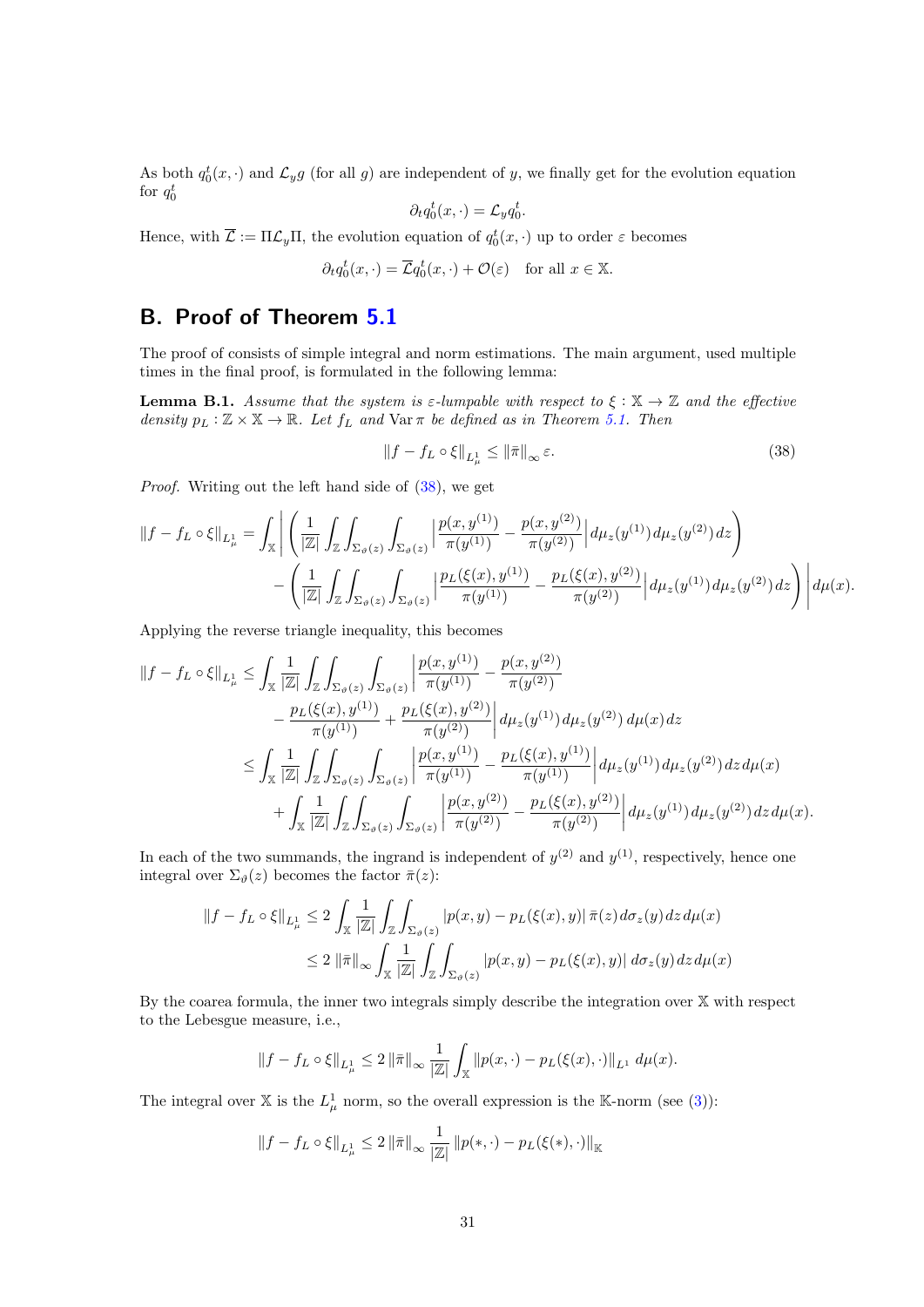which by the  $\varepsilon$ -lumpability assumption [\(L\)](#page-5-0) is  $\leq 2 \|\bar{\pi}\|_{\infty} \varepsilon.$ 

The proof of the main result now consists only of reducing the difference of the variances to the expression  $|| f - f_L \circ \xi ||_{L^1_{\mu}}$ .

Proof of Theorem [5.1.](#page-17-0) We have

$$
\begin{split} |\nabla \mathrm{ar}_{\mu}(f) - \nabla \mathrm{ar}_{\mu}(f_{L} \circ \xi)| &= \left| \mathbb{E}_{\mu} \left[ f^{2} - (f_{L} \circ \xi)^{2} \right] - \left( \mathbb{E}_{\mu} [f]^{2} - \mathbb{E}_{\mu} [f_{L} \circ \xi]^{2} \right) \right| \\ &\leq \underbrace{\left| \mathbb{E}_{\mu} \left[ f^{2} - (f_{L} \circ \xi)^{2} \right] \right|}_{=: (\star)} + \underbrace{\left| \mathbb{E}_{\mu} [f]^{2} - \mathbb{E}_{\mu} [f_{L} \circ \xi]^{2} \right|}_{=: (\star \star)}. \end{split}
$$

For the first summand, we get

$$
(\star) = \|f^2 - (f_L \circ \xi)^2\|_{L^1_\mu} = \|(f - f_L \circ \xi)(f + f_L \circ \xi)\|_{L^1_\mu}
$$
  

$$
\le \|f - f_L \circ \xi\|_{L^2_\mu} \|f + f_L \circ \xi\|_{L^2_\mu}.
$$

As  $\mu$  is a finite measure on X, we have  $L^2_{\mu}(\mathbb{X}) \subset L^1_{\mu}(\mathbb{X})$ , hence there exists a  $C > 0$  such that

$$
(\star) \leq C^2 \|f - f_L \circ \xi\|_{L^1_\mu} \|f + f_L \circ \xi\|_{L^1_\mu},
$$

which by Lemma [B.1](#page-30-2) can be estimated as

$$
\leq C^2 \|\bar\pi\|_\infty \varepsilon \, \|f+f_L\circ \xi\|_{L^1_\mu}\,.
$$

Using the inverse triangle inequality, the remaining factor  $|| f + f_L \circ \xi ||_{L^1_\mu}$  can be estimated as

$$
\begin{aligned} \|f+f_L\circ \xi\|_{L^1_\mu} &\le \|f-f_L\circ \xi\|_{L^1_\mu}+2\, \|f_L\circ \xi\|_{L^1_\mu} \\ &\le \|\bar\pi\|_\infty \varepsilon +2\, \|f_L\circ \xi\|_{L^1_\mu} \, . \end{aligned}
$$

Overall, we get for the first summand

$$
(\star) \le 2C^2 \|f_L \circ \xi\|_{L^1_\mu} \|\bar{\pi}\|_{\infty} \varepsilon + C^2 \|\bar{\pi}\|_{\infty}^2 \varepsilon^2
$$

For the second summand, we get

$$
(\star \star) = |(\mathbb{E}_{\mu}[f] + \mathbb{E}_{\mu}[f_L \circ \xi]) (\mathbb{E}_{\mu}[f] - \mathbb{E}_{\mu}[f_L \circ \xi])|
$$
  
\$\leq\$ 
$$
||f + f_L \circ \xi||_{L^1_{\mu}} ||f - f_L \circ \xi||_{L^1_{\mu}}.
$$

By using Lemma [B.1,](#page-30-2) and the same estimation of  $|| f + f_L \circ \xi ||_{L^1_{\mu}}$  as above, this becomes

$$
(\star\star)\leq 2\|f_L\circ\xi\|_{L^1_\mu}\|\bar{\pi}\|_\infty\varepsilon+\|\bar{\pi}\|_\infty^2\varepsilon^2
$$

Overall, we receive

$$
|\text{Var}_{\mu}(f) - \text{Var}_{\mu}(f_L \circ \xi)| \le 2(1+C^2) \|f_L \circ \xi\|_{L^1_{\mu}} \|\bar{\pi}\|_{\infty} \varepsilon + (1+C^2) \|\bar{\pi}\|_{\infty}^2 \varepsilon^2.
$$

Finally, we show Lemma [5.2:](#page-17-1)

Proof of Lemma [5.2.](#page-17-1) We have

$$
\begin{split} \text{Var}_{\mu}(f_L \circ \xi) &= \mathbb{E}_{\mu}[(f_L \circ \xi)^2] - (\mathbb{E}_{\mu}[f_L])^2 \\ &= \int_{\mathbb{X}} \left( f_L(\xi(x)) \right)^2 \pi(x) \, dx - \left( \int_{\mathbb{X}} f_L(\xi(x)) \pi(x) \, dx \right)^2. \end{split}
$$

 $\Box$